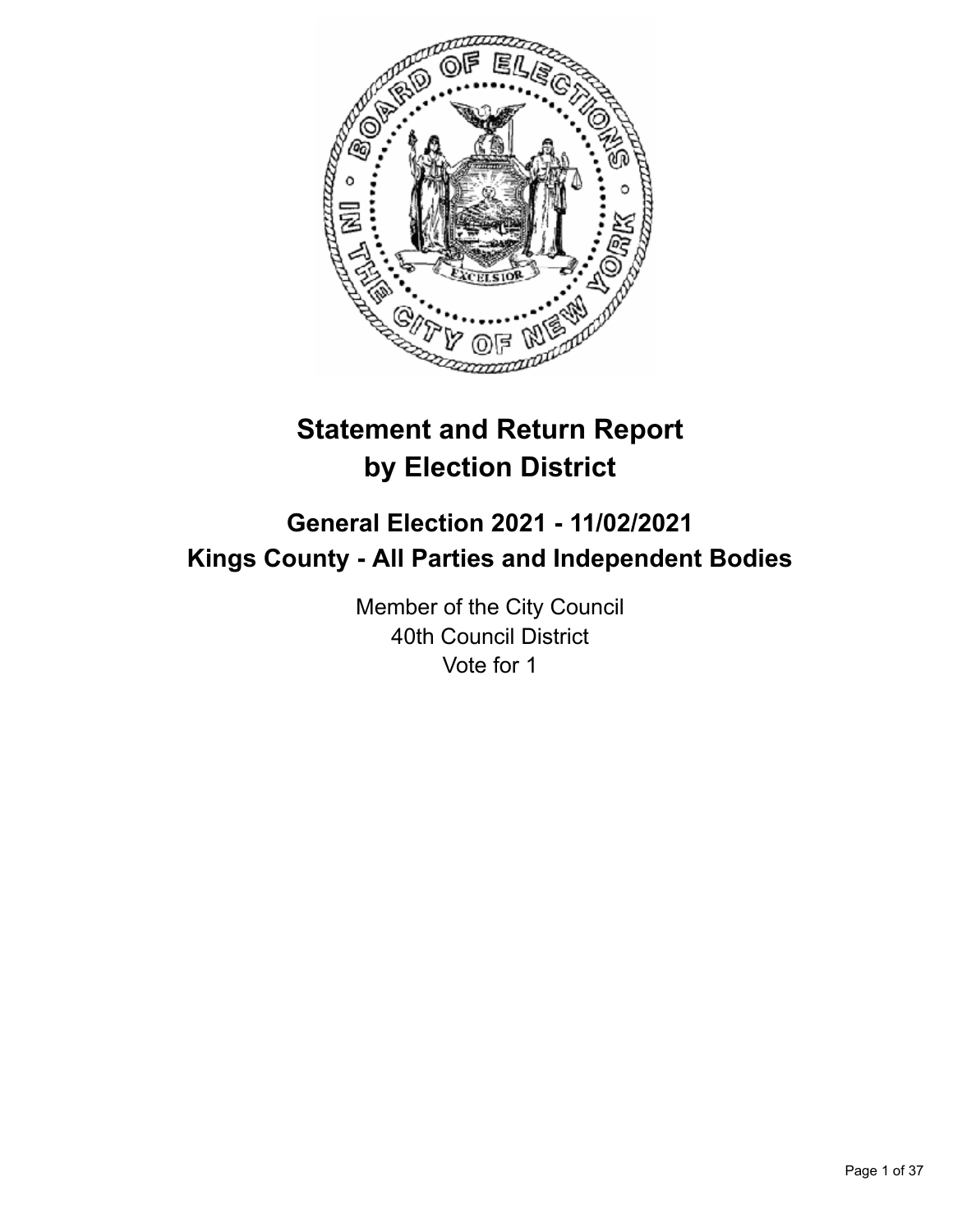

| <b>PUBLIC COUNTER</b>                                    | 184 |
|----------------------------------------------------------|-----|
| <b>MANUALLY COUNTED EMERGENCY</b>                        | 0   |
| ABSENTEE / MILITARY                                      | 5   |
| AFFIDAVIT                                                | 2   |
| <b>Total Ballots</b>                                     | 191 |
| Less - Inapplicable Federal/Special Presidential Ballots | 0   |
| <b>Total Applicable Ballots</b>                          | 191 |
| RITA C. JOSEPH (DEMOCRATIC)                              | 171 |
| CONSTANTINE JEAN-PIERRE (REPUBLICAN)                     | 8   |
| CONSTANTINE JEAN-PIERRE (CONSERVATIVE)                   | 6   |
| <b>Total Votes</b>                                       | 185 |
| Unrecorded                                               | 6   |

#### **003/42**

| <b>PUBLIC COUNTER</b>                                    | 185          |
|----------------------------------------------------------|--------------|
| <b>MANUALLY COUNTED EMERGENCY</b>                        | 0            |
| ABSENTEE / MILITARY                                      | 8            |
| <b>AFFIDAVIT</b>                                         | 5            |
| <b>Total Ballots</b>                                     | 198          |
| Less - Inapplicable Federal/Special Presidential Ballots | 0            |
| <b>Total Applicable Ballots</b>                          | 198          |
| RITA C. JOSEPH (DEMOCRATIC)                              | 185          |
| CONSTANTINE JEAN-PIERRE (REPUBLICAN)                     | 6            |
| CONSTANTINE JEAN-PIERRE (CONSERVATIVE)                   | $\mathbf{0}$ |
| <b>Total Votes</b>                                       | 191          |
| Unrecorded                                               |              |

| <b>PUBLIC COUNTER</b>                                    | 212            |
|----------------------------------------------------------|----------------|
| <b>MANUALLY COUNTED EMERGENCY</b>                        | 0              |
| <b>ABSENTEE / MILITARY</b>                               | 10             |
| <b>AFFIDAVIT</b>                                         | $\overline{2}$ |
| <b>Total Ballots</b>                                     | 224            |
| Less - Inapplicable Federal/Special Presidential Ballots | 0              |
| <b>Total Applicable Ballots</b>                          | 224            |
| RITA C. JOSEPH (DEMOCRATIC)                              | 205            |
| CONSTANTINE JEAN-PIERRE (REPUBLICAN)                     | 3              |
| CONSTANTINE JEAN-PIERRE (CONSERVATIVE)                   | 3              |
| <b>Total Votes</b>                                       | 211            |
| Unrecorded                                               | 13             |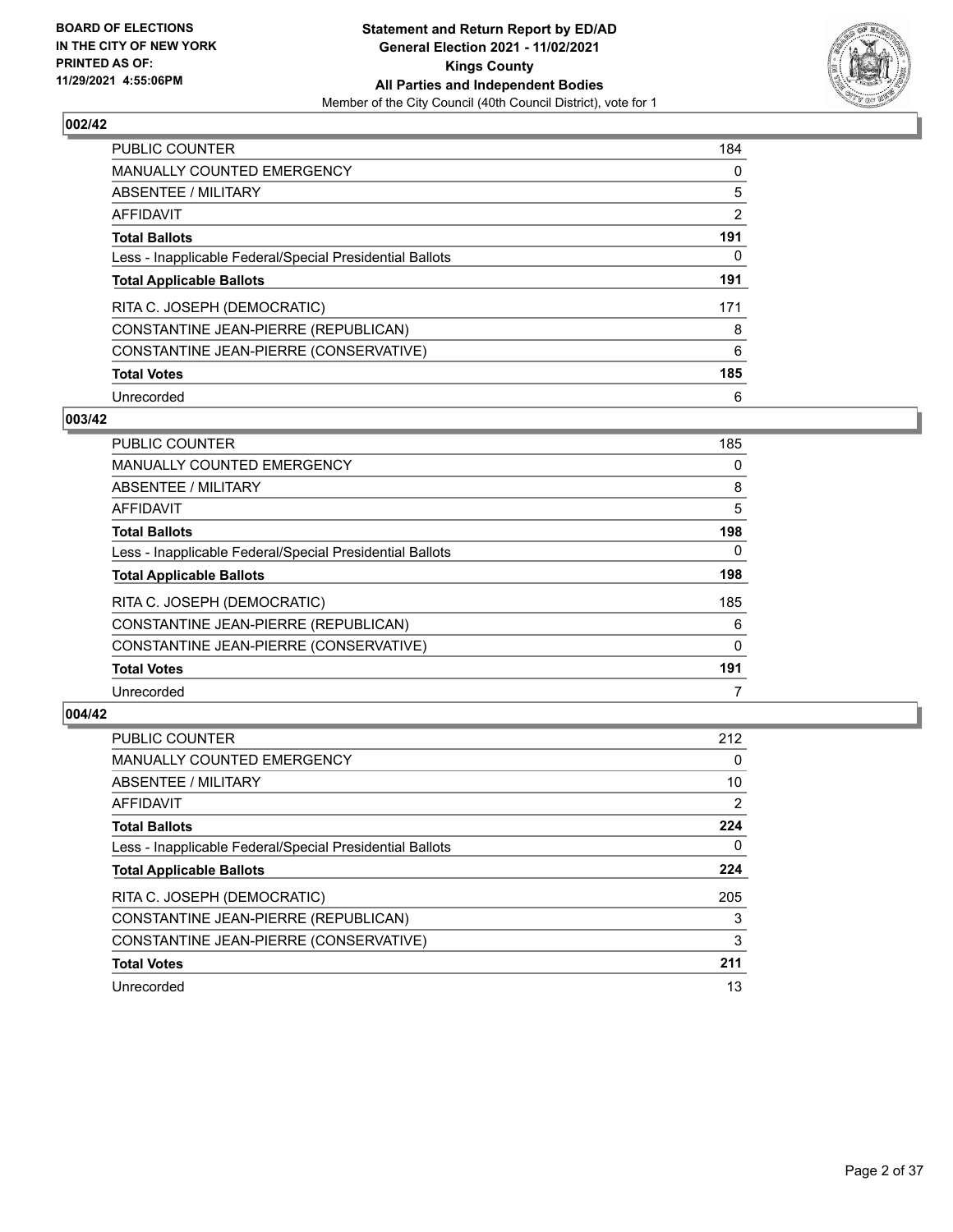

| <b>PUBLIC COUNTER</b>                                    | 165 |
|----------------------------------------------------------|-----|
| <b>MANUALLY COUNTED EMERGENCY</b>                        | 0   |
| ABSENTEE / MILITARY                                      | 10  |
| AFFIDAVIT                                                | 0   |
| <b>Total Ballots</b>                                     | 175 |
| Less - Inapplicable Federal/Special Presidential Ballots | 0   |
| <b>Total Applicable Ballots</b>                          | 175 |
| RITA C. JOSEPH (DEMOCRATIC)                              | 151 |
| CONSTANTINE JEAN-PIERRE (REPUBLICAN)                     | 10  |
| CONSTANTINE JEAN-PIERRE (CONSERVATIVE)                   |     |
| MUMIA ABU JAMAL (WRITE-IN)                               |     |
| <b>Total Votes</b>                                       | 163 |
| Unrecorded                                               | 12  |

#### **006/42**

| <b>PUBLIC COUNTER</b>                                    | 252 |
|----------------------------------------------------------|-----|
| <b>MANUALLY COUNTED EMERGENCY</b>                        | 0   |
| ABSENTEE / MILITARY                                      | 11  |
| <b>AFFIDAVIT</b>                                         | 0   |
| <b>Total Ballots</b>                                     | 263 |
| Less - Inapplicable Federal/Special Presidential Ballots | 0   |
| <b>Total Applicable Ballots</b>                          | 263 |
| RITA C. JOSEPH (DEMOCRATIC)                              | 237 |
| CONSTANTINE JEAN-PIERRE (REPUBLICAN)                     | 12  |
| CONSTANTINE JEAN-PIERRE (CONSERVATIVE)                   | 3   |
| <b>Total Votes</b>                                       | 252 |
| Unrecorded                                               | 11  |

| <b>PUBLIC COUNTER</b>                                    | 298 |
|----------------------------------------------------------|-----|
| <b>MANUALLY COUNTED EMERGENCY</b>                        | 0   |
| ABSENTEE / MILITARY                                      | 8   |
| AFFIDAVIT                                                |     |
| <b>Total Ballots</b>                                     | 307 |
| Less - Inapplicable Federal/Special Presidential Ballots | 0   |
| <b>Total Applicable Ballots</b>                          | 307 |
| RITA C. JOSEPH (DEMOCRATIC)                              | 286 |
|                                                          |     |
| CONSTANTINE JEAN-PIERRE (REPUBLICAN)                     |     |
| CONSTANTINE JEAN-PIERRE (CONSERVATIVE)                   | 3   |
| <b>Total Votes</b>                                       | 296 |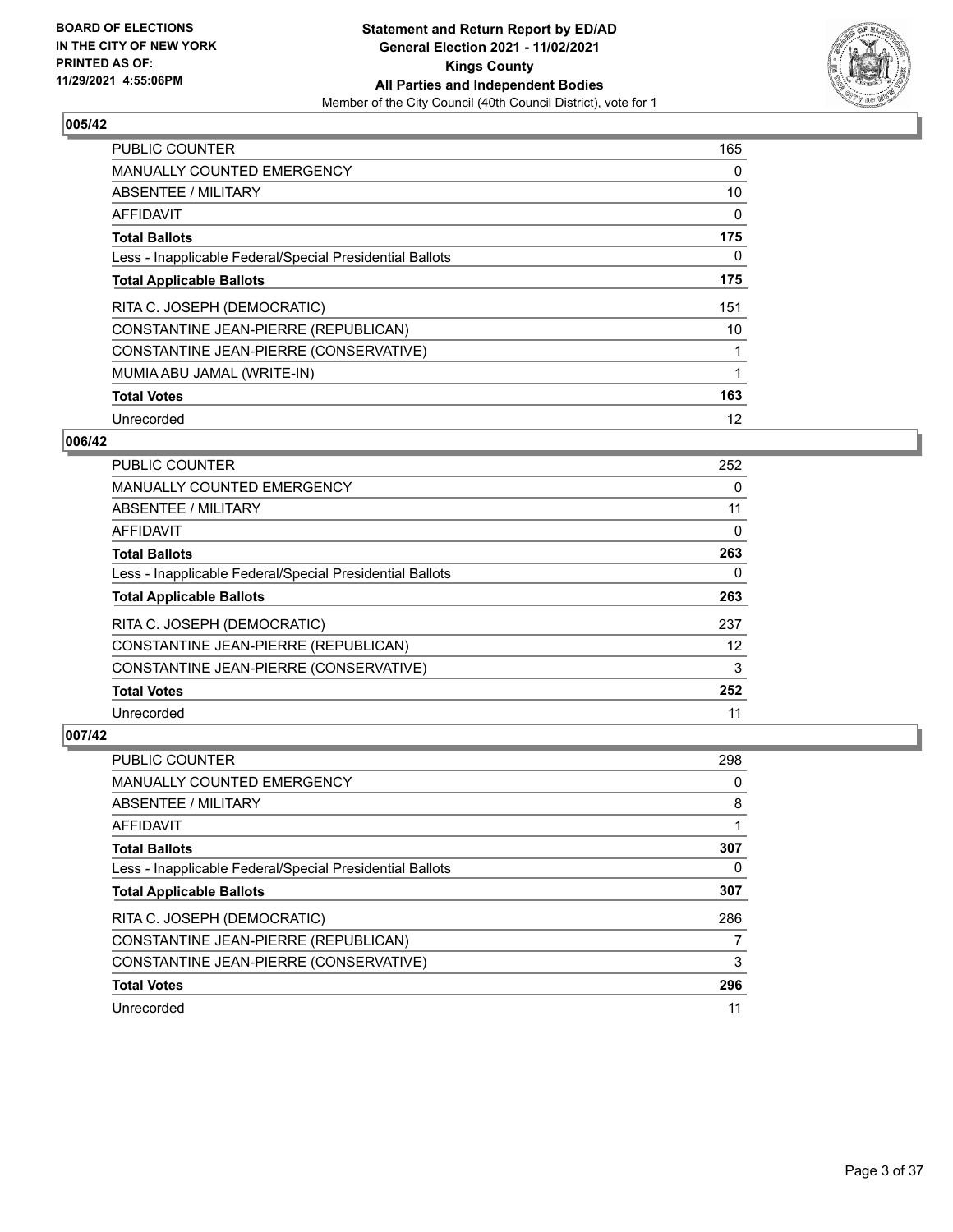

| <b>PUBLIC COUNTER</b>                                    | 258 |
|----------------------------------------------------------|-----|
| MANUALLY COUNTED EMERGENCY                               | 0   |
| ABSENTEE / MILITARY                                      | 13  |
| AFFIDAVIT                                                |     |
| <b>Total Ballots</b>                                     | 272 |
| Less - Inapplicable Federal/Special Presidential Ballots | 0   |
| <b>Total Applicable Ballots</b>                          | 272 |
|                                                          |     |
| RITA C. JOSEPH (DEMOCRATIC)                              | 246 |
| CONSTANTINE JEAN-PIERRE (REPUBLICAN)                     | 9   |
| CONSTANTINE JEAN-PIERRE (CONSERVATIVE)                   | 5   |
| <b>Total Votes</b>                                       | 260 |

#### **009/42**

| <b>PUBLIC COUNTER</b>                                    | 220            |
|----------------------------------------------------------|----------------|
| <b>MANUALLY COUNTED EMERGENCY</b>                        | 0              |
| <b>ABSENTEE / MILITARY</b>                               | 22             |
| <b>AFFIDAVIT</b>                                         | 3              |
| <b>Total Ballots</b>                                     | 245            |
| Less - Inapplicable Federal/Special Presidential Ballots | $\Omega$       |
| <b>Total Applicable Ballots</b>                          | 245            |
| RITA C. JOSEPH (DEMOCRATIC)                              | 218            |
| CONSTANTINE JEAN-PIERRE (REPUBLICAN)                     | 10             |
| CONSTANTINE JEAN-PIERRE (CONSERVATIVE)                   | $\overline{2}$ |
| <b>Total Votes</b>                                       | 230            |
| Unrecorded                                               | 15             |

| <b>PUBLIC COUNTER</b>                                    | 252 |
|----------------------------------------------------------|-----|
| <b>MANUALLY COUNTED EMERGENCY</b>                        | 0   |
| ABSENTEE / MILITARY                                      | 10  |
| AFFIDAVIT                                                | 2   |
| <b>Total Ballots</b>                                     | 264 |
| Less - Inapplicable Federal/Special Presidential Ballots | 0   |
| <b>Total Applicable Ballots</b>                          | 264 |
| RITA C. JOSEPH (DEMOCRATIC)                              | 240 |
| CONSTANTINE JEAN-PIERRE (REPUBLICAN)                     | 9   |
| CONSTANTINE JEAN-PIERRE (CONSERVATIVE)                   | 3   |
| JERRY HOPKEN (WRITE-IN)                                  |     |
| <b>Total Votes</b>                                       | 253 |
| Unrecorded                                               | 11  |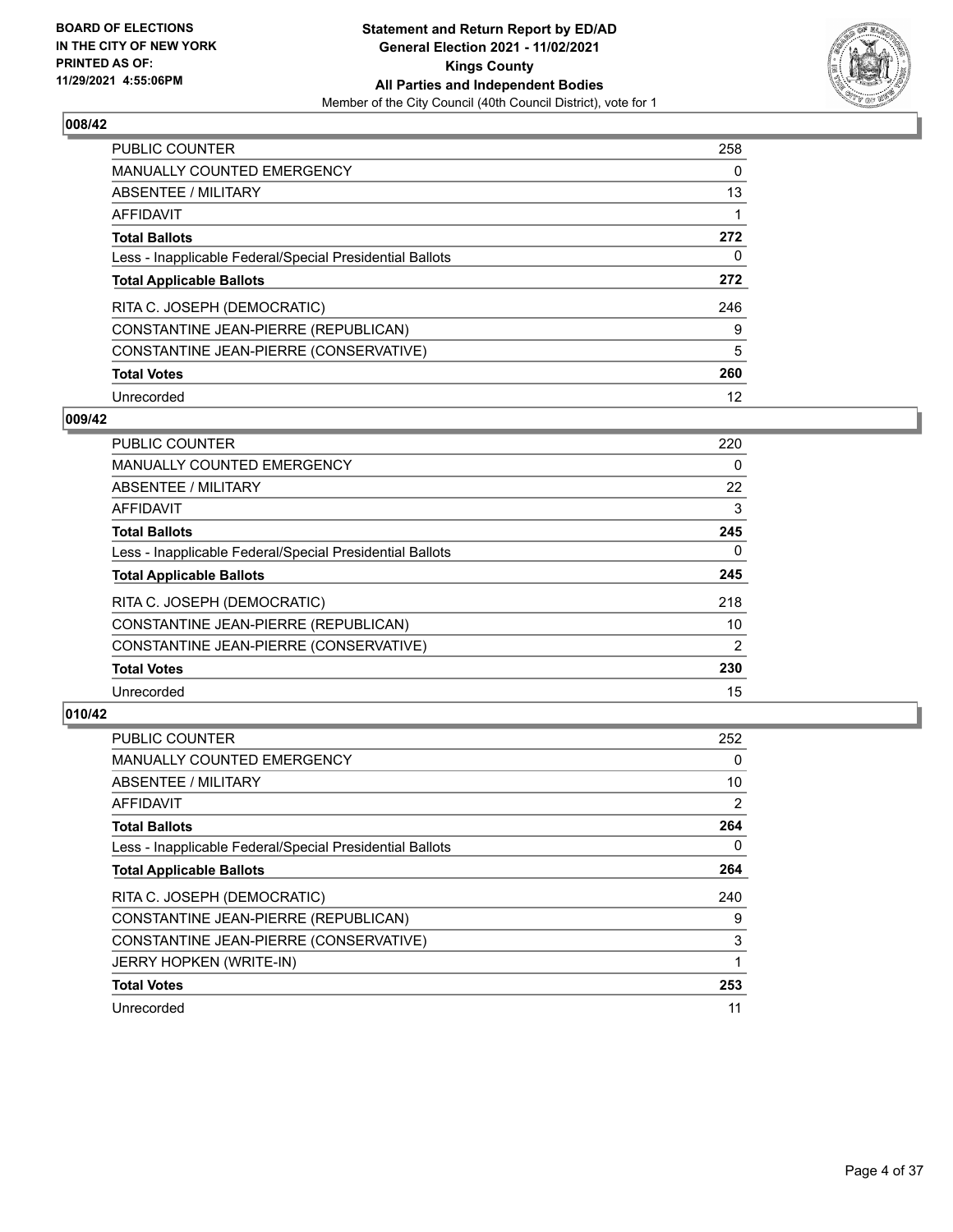

| <b>PUBLIC COUNTER</b>                                    | 205 |
|----------------------------------------------------------|-----|
| <b>MANUALLY COUNTED EMERGENCY</b>                        | 0   |
| ABSENTEE / MILITARY                                      | 12  |
| <b>AFFIDAVIT</b>                                         | 0   |
| <b>Total Ballots</b>                                     | 217 |
| Less - Inapplicable Federal/Special Presidential Ballots | 0   |
| <b>Total Applicable Ballots</b>                          | 217 |
| RITA C. JOSEPH (DEMOCRATIC)                              | 197 |
| CONSTANTINE JEAN-PIERRE (REPUBLICAN)                     | 10  |
| CONSTANTINE JEAN-PIERRE (CONSERVATIVE)                   | 3   |
| UNATTRIBUTABLE WRITE-IN (WRITE-IN)                       |     |
| <b>Total Votes</b>                                       | 211 |
| Unrecorded                                               | 6   |

## **012/42**

| <b>PUBLIC COUNTER</b>                                    | 160      |
|----------------------------------------------------------|----------|
| <b>MANUALLY COUNTED EMERGENCY</b>                        | 0        |
| ABSENTEE / MILITARY                                      | 6        |
| AFFIDAVIT                                                | $\Omega$ |
| <b>Total Ballots</b>                                     | 166      |
| Less - Inapplicable Federal/Special Presidential Ballots | 0        |
| <b>Total Applicable Ballots</b>                          | 166      |
| RITA C. JOSEPH (DEMOCRATIC)                              | 150      |
| CONSTANTINE JEAN-PIERRE (REPUBLICAN)                     | 6        |
| CONSTANTINE JEAN-PIERRE (CONSERVATIVE)                   | 2        |
| <b>Total Votes</b>                                       | 158      |
| Unrecorded                                               | 8        |

| <b>PUBLIC COUNTER</b>                                    | 162 |
|----------------------------------------------------------|-----|
| <b>MANUALLY COUNTED EMERGENCY</b>                        | 0   |
| ABSENTEE / MILITARY                                      | 23  |
| AFFIDAVIT                                                |     |
| <b>Total Ballots</b>                                     | 186 |
| Less - Inapplicable Federal/Special Presidential Ballots | 0   |
| <b>Total Applicable Ballots</b>                          | 186 |
| RITA C. JOSEPH (DEMOCRATIC)                              | 170 |
| CONSTANTINE JEAN-PIERRE (REPUBLICAN)                     | 3   |
| CONSTANTINE JEAN-PIERRE (CONSERVATIVE)                   | 2   |
| UNCOUNTED WRITE-IN PER STATUTE (WRITE-IN)                |     |
| <b>Total Votes</b>                                       | 176 |
| Unrecorded                                               | 10  |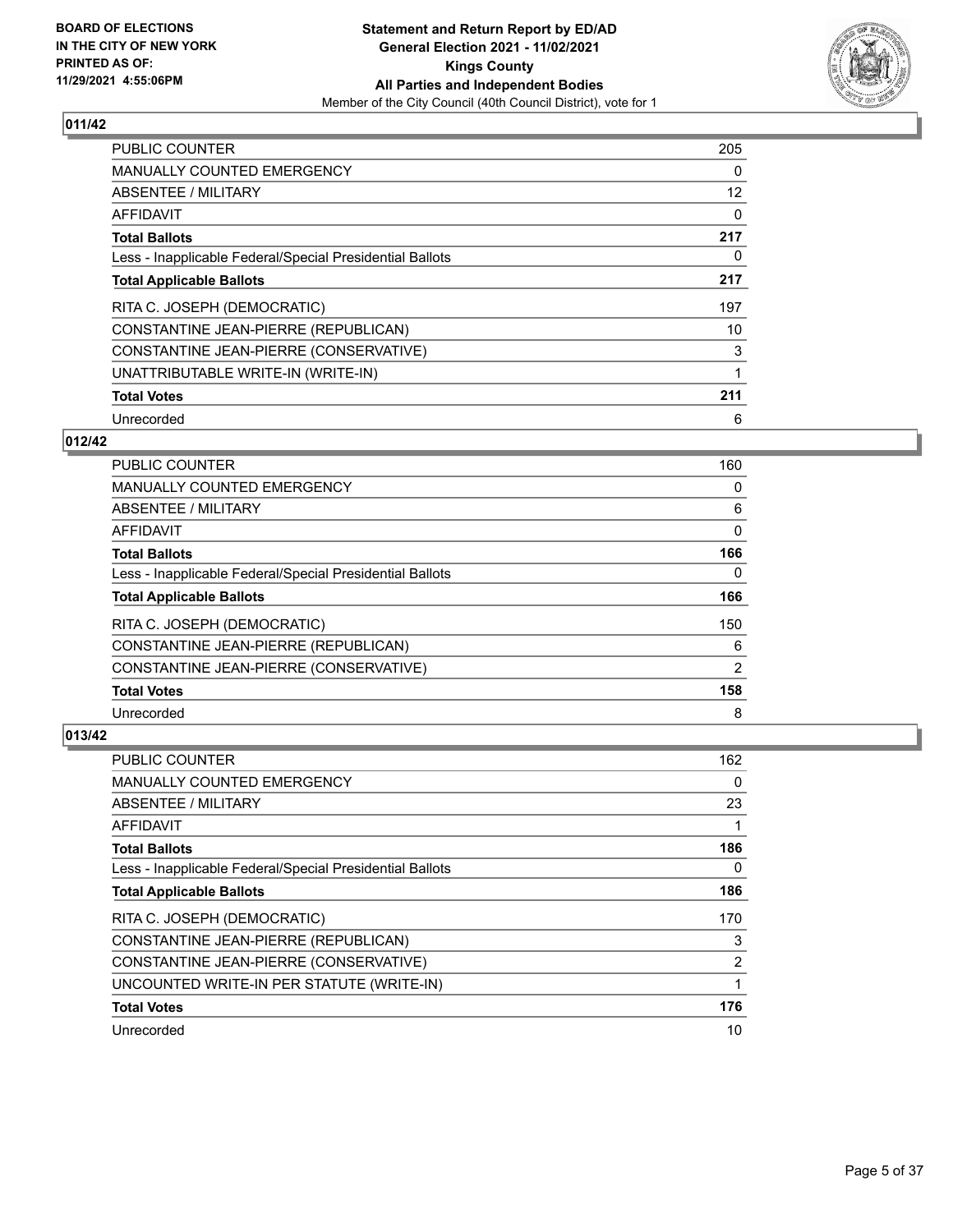

| <b>PUBLIC COUNTER</b>                                    | 174 |
|----------------------------------------------------------|-----|
| <b>MANUALLY COUNTED EMERGENCY</b>                        | 0   |
| ABSENTEE / MILITARY                                      | 16  |
| <b>AFFIDAVIT</b>                                         |     |
| <b>Total Ballots</b>                                     | 191 |
| Less - Inapplicable Federal/Special Presidential Ballots | 0   |
| <b>Total Applicable Ballots</b>                          | 191 |
| RITA C. JOSEPH (DEMOCRATIC)                              | 173 |
| CONSTANTINE JEAN-PIERRE (REPUBLICAN)                     | 6   |
| CONSTANTINE JEAN-PIERRE (CONSERVATIVE)                   | 0   |
| UNATTRIBUTABLE WRITE-IN (WRITE-IN)                       | 1   |
| <b>Total Votes</b>                                       | 180 |
| Unrecorded                                               | 11  |

## **015/42**

| <b>PUBLIC COUNTER</b>                                    | 219           |
|----------------------------------------------------------|---------------|
| <b>MANUALLY COUNTED EMERGENCY</b>                        | 0             |
| ABSENTEE / MILITARY                                      | 10            |
| <b>AFFIDAVIT</b>                                         | 5             |
| <b>Total Ballots</b>                                     | 234           |
| Less - Inapplicable Federal/Special Presidential Ballots | $\Omega$      |
| <b>Total Applicable Ballots</b>                          | 234           |
| RITA C. JOSEPH (DEMOCRATIC)                              | 208           |
| CONSTANTINE JEAN-PIERRE (REPUBLICAN)                     | 6             |
| CONSTANTINE JEAN-PIERRE (CONSERVATIVE)                   | $\mathcal{P}$ |
| <b>Total Votes</b>                                       | 216           |
| Unrecorded                                               | 18            |

| <b>PUBLIC COUNTER</b>                                    | 181 |
|----------------------------------------------------------|-----|
| MANUALLY COUNTED EMERGENCY                               | 0   |
| ABSENTEE / MILITARY                                      | 11  |
| AFFIDAVIT                                                | 3   |
| <b>Total Ballots</b>                                     | 195 |
| Less - Inapplicable Federal/Special Presidential Ballots | 0   |
| <b>Total Applicable Ballots</b>                          | 195 |
| RITA C. JOSEPH (DEMOCRATIC)                              | 172 |
| CONSTANTINE JEAN-PIERRE (REPUBLICAN)                     | 6   |
| CONSTANTINE JEAN-PIERRE (CONSERVATIVE)                   | 3   |
| <b>Total Votes</b>                                       | 181 |
| Unrecorded                                               | 14  |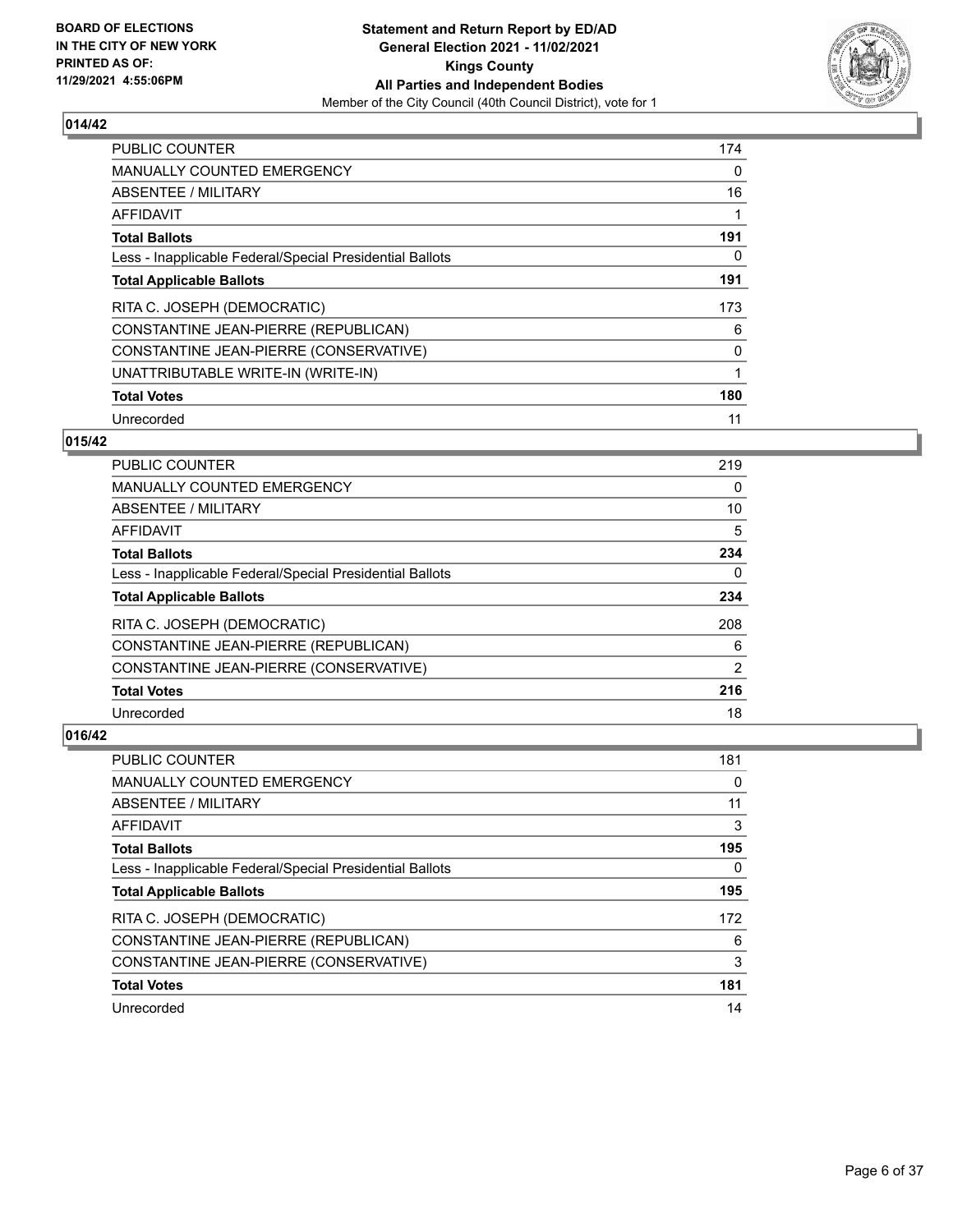

| PUBLIC COUNTER                                           | 114 |
|----------------------------------------------------------|-----|
| <b>MANUALLY COUNTED EMERGENCY</b>                        | 0   |
| ABSENTEE / MILITARY                                      | 6   |
| AFFIDAVIT                                                |     |
| <b>Total Ballots</b>                                     | 121 |
| Less - Inapplicable Federal/Special Presidential Ballots | 0   |
| <b>Total Applicable Ballots</b>                          | 121 |
| RITA C. JOSEPH (DEMOCRATIC)                              | 114 |
| CONSTANTINE JEAN-PIERRE (REPUBLICAN)                     |     |
| CONSTANTINE JEAN-PIERRE (CONSERVATIVE)                   |     |
| <b>Total Votes</b>                                       | 116 |
| Unrecorded                                               | 5   |

#### **018/42**

| <b>PUBLIC COUNTER</b>                                    | 240 |
|----------------------------------------------------------|-----|
| MANUALLY COUNTED EMERGENCY                               | 0   |
| ABSENTEE / MILITARY                                      | 15  |
| <b>AFFIDAVIT</b>                                         | 2   |
| <b>Total Ballots</b>                                     | 257 |
| Less - Inapplicable Federal/Special Presidential Ballots | 0   |
| <b>Total Applicable Ballots</b>                          | 257 |
| RITA C. JOSEPH (DEMOCRATIC)                              | 233 |
| CONSTANTINE JEAN-PIERRE (REPUBLICAN)                     | 9   |
| CONSTANTINE JEAN-PIERRE (CONSERVATIVE)                   | 2   |
| <b>Total Votes</b>                                       | 244 |
| Unrecorded                                               | 13  |

| <b>PUBLIC COUNTER</b>                                    | 149      |
|----------------------------------------------------------|----------|
| <b>MANUALLY COUNTED EMERGENCY</b>                        | 0        |
| ABSENTEE / MILITARY                                      | 8        |
| AFFIDAVIT                                                | $\Omega$ |
| <b>Total Ballots</b>                                     | 157      |
| Less - Inapplicable Federal/Special Presidential Ballots | 0        |
| <b>Total Applicable Ballots</b>                          | 157      |
| RITA C. JOSEPH (DEMOCRATIC)                              | 145      |
| CONSTANTINE JEAN-PIERRE (REPUBLICAN)                     | 6        |
| CONSTANTINE JEAN-PIERRE (CONSERVATIVE)                   | 0        |
| FARAH LOUIS (WRITE-IN)                                   |          |
| <b>JOSUE PIERRE (WRITE-IN)</b>                           | 1        |
| <b>Total Votes</b>                                       | 153      |
| Unrecorded                                               | 4        |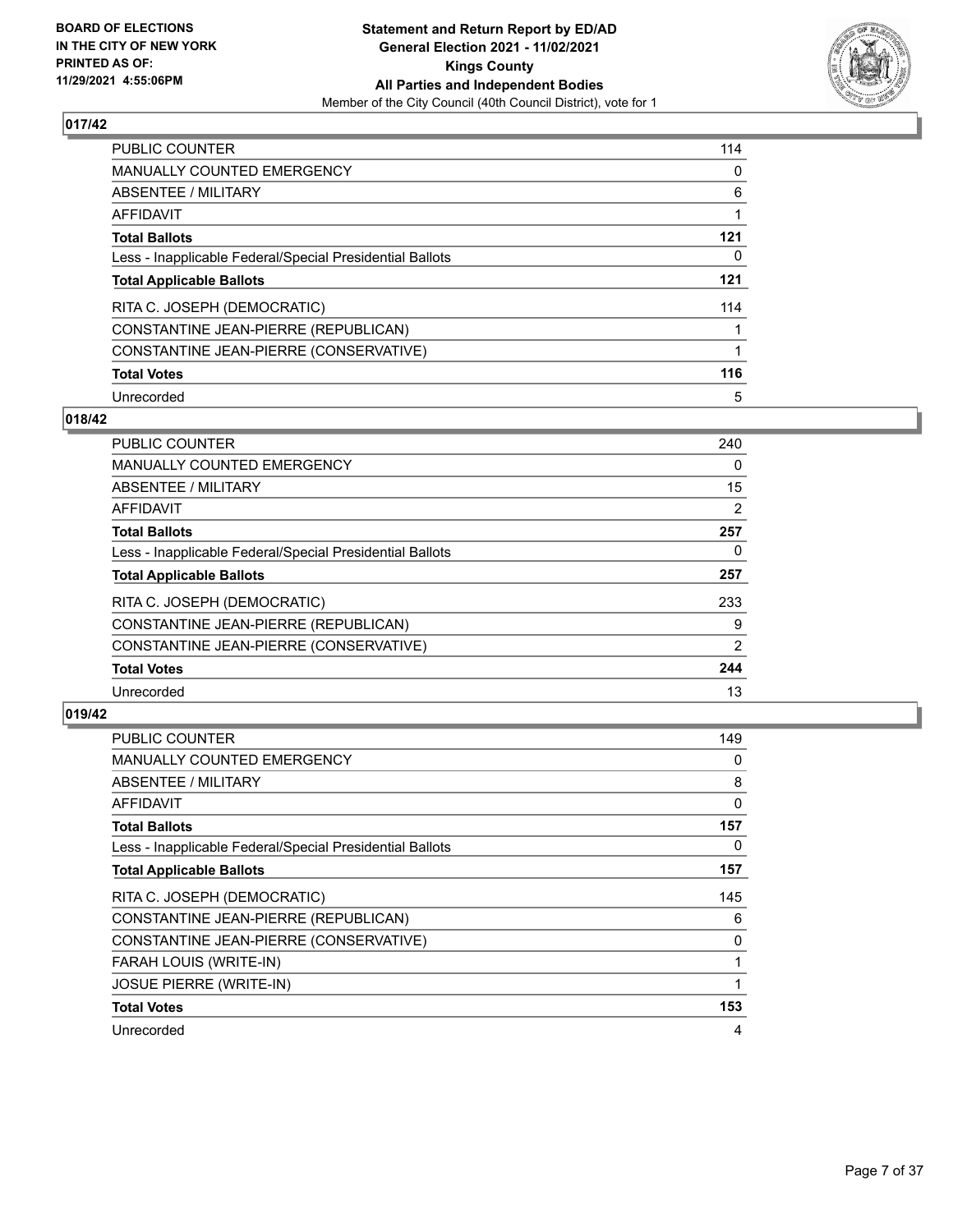

| PUBLIC COUNTER                                           | 190      |
|----------------------------------------------------------|----------|
| MANUALLY COUNTED EMERGENCY                               | $\Omega$ |
| ABSENTEE / MILITARY                                      | 13       |
| AFFIDAVIT                                                |          |
| <b>Total Ballots</b>                                     | 204      |
| Less - Inapplicable Federal/Special Presidential Ballots | 0        |
| <b>Total Applicable Ballots</b>                          | 204      |
| RITA C. JOSEPH (DEMOCRATIC)                              | 180      |
| CONSTANTINE JEAN-PIERRE (REPUBLICAN)                     | 2        |
| CONSTANTINE JEAN-PIERRE (CONSERVATIVE)                   |          |
| <b>Total Votes</b>                                       | 183      |
| Unrecorded                                               | 21       |

#### **021/42**

| <b>PUBLIC COUNTER</b>                                    | 190 |
|----------------------------------------------------------|-----|
| <b>MANUALLY COUNTED EMERGENCY</b>                        | 0   |
| ABSENTEE / MILITARY                                      | 9   |
| AFFIDAVIT                                                | 2   |
| <b>Total Ballots</b>                                     | 201 |
| Less - Inapplicable Federal/Special Presidential Ballots | 0   |
| <b>Total Applicable Ballots</b>                          | 201 |
| RITA C. JOSEPH (DEMOCRATIC)                              | 177 |
| CONSTANTINE JEAN-PIERRE (REPUBLICAN)                     | 11  |
| CONSTANTINE JEAN-PIERRE (CONSERVATIVE)                   | 2   |
| <b>MERCEDES NARCISSE (WRITE-IN)</b>                      | 1   |
| UNATTRIBUTABLE WRITE-IN (WRITE-IN)                       | 1   |
| <b>Total Votes</b>                                       | 192 |
| Unrecorded                                               | 9   |

| <b>PUBLIC COUNTER</b>                                    | 209 |
|----------------------------------------------------------|-----|
| MANUALLY COUNTED EMERGENCY                               | 0   |
| ABSENTEE / MILITARY                                      | 18  |
| AFFIDAVIT                                                | 0   |
| <b>Total Ballots</b>                                     | 227 |
| Less - Inapplicable Federal/Special Presidential Ballots | 0   |
| <b>Total Applicable Ballots</b>                          | 227 |
| RITA C. JOSEPH (DEMOCRATIC)                              | 208 |
| CONSTANTINE JEAN-PIERRE (REPUBLICAN)                     | 4   |
| CONSTANTINE JEAN-PIERRE (CONSERVATIVE)                   |     |
| UNATTRIBUTABLE WRITE-IN (WRITE-IN)                       |     |
| <b>Total Votes</b>                                       | 214 |
| Unrecorded                                               | 13  |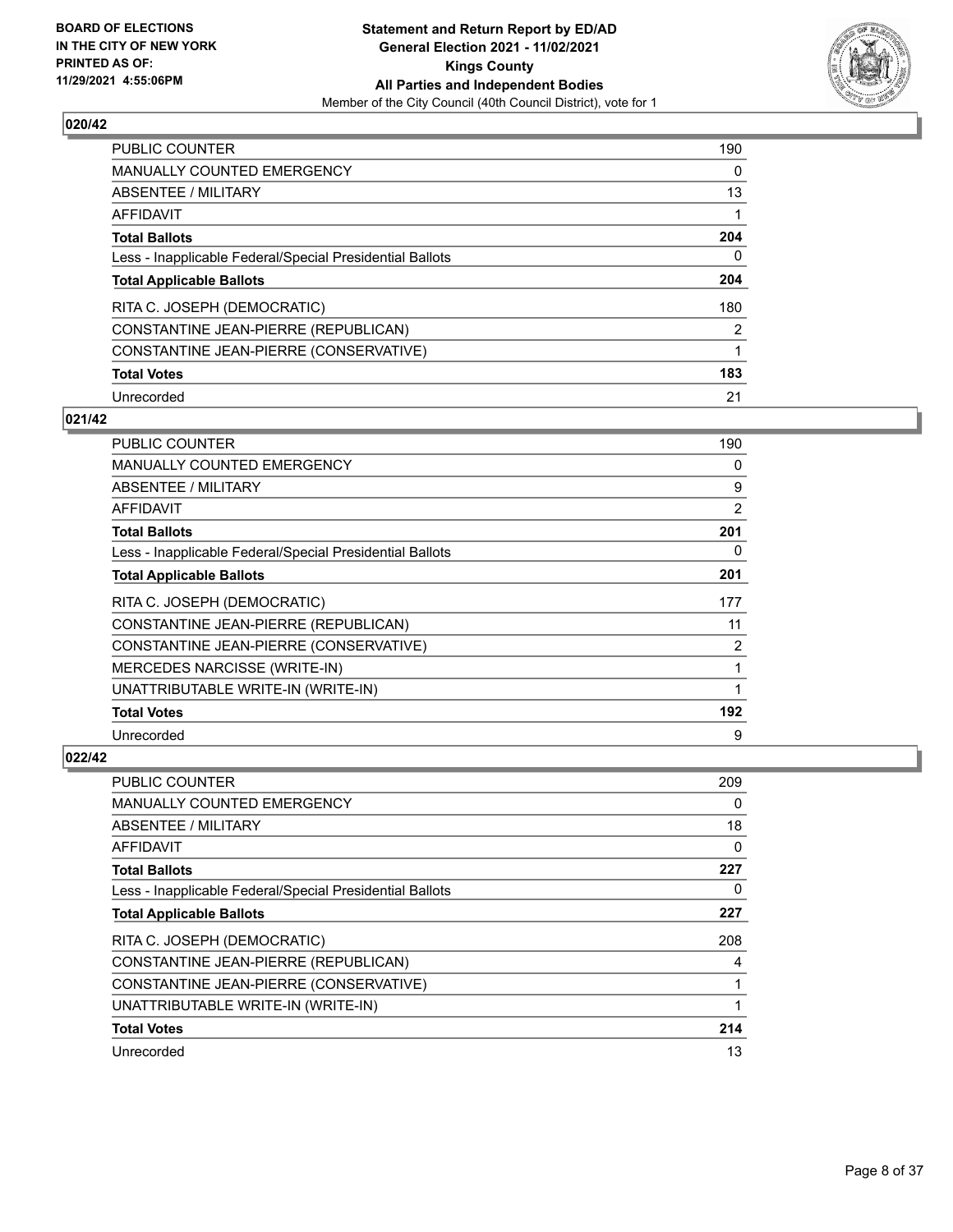

| <b>PUBLIC COUNTER</b>                                    | 136 |
|----------------------------------------------------------|-----|
| <b>MANUALLY COUNTED EMERGENCY</b>                        | 0   |
| ABSENTEE / MILITARY                                      | 3   |
| <b>AFFIDAVIT</b>                                         | 0   |
| <b>Total Ballots</b>                                     | 139 |
| Less - Inapplicable Federal/Special Presidential Ballots | 0   |
| <b>Total Applicable Ballots</b>                          | 139 |
| RITA C. JOSEPH (DEMOCRATIC)                              | 129 |
| CONSTANTINE JEAN-PIERRE (REPUBLICAN)                     |     |
| CONSTANTINE JEAN-PIERRE (CONSERVATIVE)                   | 0   |
| <b>JOSUE PIERRE (WRITE-IN)</b>                           |     |
| <b>Total Votes</b>                                       | 131 |
| Unrecorded                                               | 8   |

## **024/42**

| <b>PUBLIC COUNTER</b>                                    | 185          |
|----------------------------------------------------------|--------------|
| <b>MANUALLY COUNTED EMERGENCY</b>                        | 0            |
| ABSENTEE / MILITARY                                      | 6            |
| <b>AFFIDAVIT</b>                                         | $\mathbf{0}$ |
| <b>Total Ballots</b>                                     | 191          |
| Less - Inapplicable Federal/Special Presidential Ballots | 0            |
| <b>Total Applicable Ballots</b>                          | 191          |
| RITA C. JOSEPH (DEMOCRATIC)                              | 158          |
| CONSTANTINE JEAN-PIERRE (REPUBLICAN)                     | 14           |
| CONSTANTINE JEAN-PIERRE (CONSERVATIVE)                   | 2            |
| ERNEST DEVONISH (WRITE-IN)                               | 1            |
| UNATTRIBUTABLE WRITE-IN (WRITE-IN)                       | 1            |
| <b>Total Votes</b>                                       | 176          |
| Unrecorded                                               | 15           |

| PUBLIC COUNTER                                           | 254 |
|----------------------------------------------------------|-----|
| <b>MANUALLY COUNTED EMERGENCY</b>                        | 0   |
| ABSENTEE / MILITARY                                      | 28  |
| AFFIDAVIT                                                |     |
| <b>Total Ballots</b>                                     | 283 |
| Less - Inapplicable Federal/Special Presidential Ballots | 0   |
| <b>Total Applicable Ballots</b>                          | 283 |
| RITA C. JOSEPH (DEMOCRATIC)                              | 259 |
| CONSTANTINE JEAN-PIERRE (REPUBLICAN)                     | 6   |
| CONSTANTINE JEAN-PIERRE (CONSERVATIVE)                   |     |
| <b>Total Votes</b>                                       | 266 |
| Unrecorded                                               | 17  |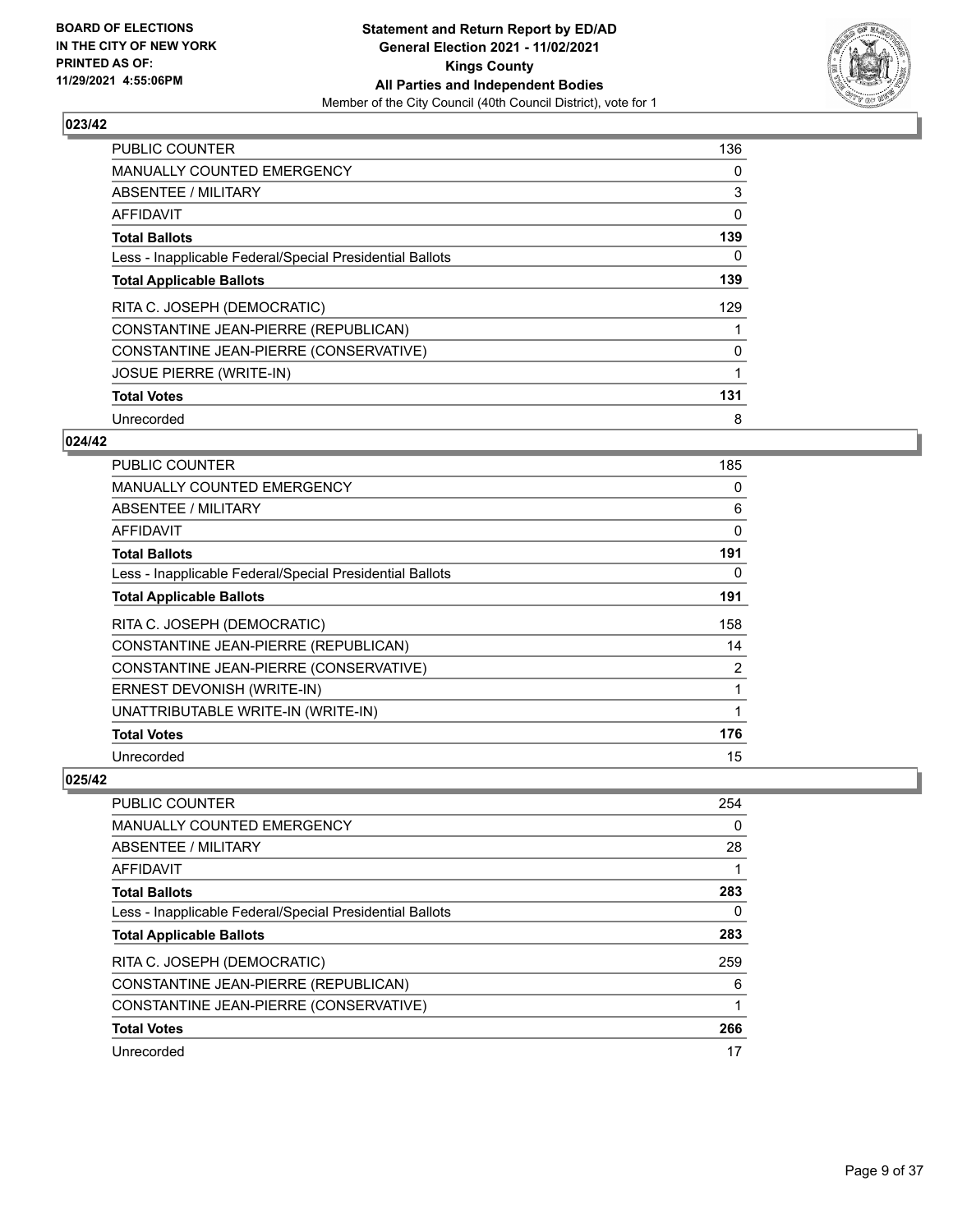

| <b>PUBLIC COUNTER</b>                                    | 153 |
|----------------------------------------------------------|-----|
| MANUALLY COUNTED EMERGENCY                               | 0   |
| ABSENTEE / MILITARY                                      | 8   |
| AFFIDAVIT                                                | 0   |
| <b>Total Ballots</b>                                     | 161 |
| Less - Inapplicable Federal/Special Presidential Ballots | 0   |
| <b>Total Applicable Ballots</b>                          | 161 |
| RITA C. JOSEPH (DEMOCRATIC)                              | 146 |
| CONSTANTINE JEAN-PIERRE (REPUBLICAN)                     | 9   |
| CONSTANTINE JEAN-PIERRE (CONSERVATIVE)                   | 0   |
|                                                          |     |
| <b>Total Votes</b>                                       | 155 |

#### **027/42**

| <b>PUBLIC COUNTER</b>                                    | 152      |
|----------------------------------------------------------|----------|
| <b>MANUALLY COUNTED EMERGENCY</b>                        | $\Omega$ |
| ABSENTEE / MILITARY                                      | 11       |
| <b>AFFIDAVIT</b>                                         | 0        |
| <b>Total Ballots</b>                                     | 163      |
| Less - Inapplicable Federal/Special Presidential Ballots | $\Omega$ |
| <b>Total Applicable Ballots</b>                          | 163      |
| RITA C. JOSEPH (DEMOCRATIC)                              | 144      |
| CONSTANTINE JEAN-PIERRE (REPUBLICAN)                     | 9        |
| CONSTANTINE JEAN-PIERRE (CONSERVATIVE)                   |          |
| <b>Total Votes</b>                                       | 154      |
| Unrecorded                                               | 9        |

| <b>PUBLIC COUNTER</b>                                    | 156      |
|----------------------------------------------------------|----------|
| <b>MANUALLY COUNTED EMERGENCY</b>                        | 0        |
| ABSENTEE / MILITARY                                      | 6        |
| <b>AFFIDAVIT</b>                                         | $\Omega$ |
| <b>Total Ballots</b>                                     | 162      |
| Less - Inapplicable Federal/Special Presidential Ballots | 0        |
| <b>Total Applicable Ballots</b>                          | 162      |
| RITA C. JOSEPH (DEMOCRATIC)                              | 147      |
| CONSTANTINE JEAN-PIERRE (REPUBLICAN)                     | 2        |
| CONSTANTINE JEAN-PIERRE (CONSERVATIVE)                   |          |
| <b>Total Votes</b>                                       | 150      |
| Unrecorded                                               | 12       |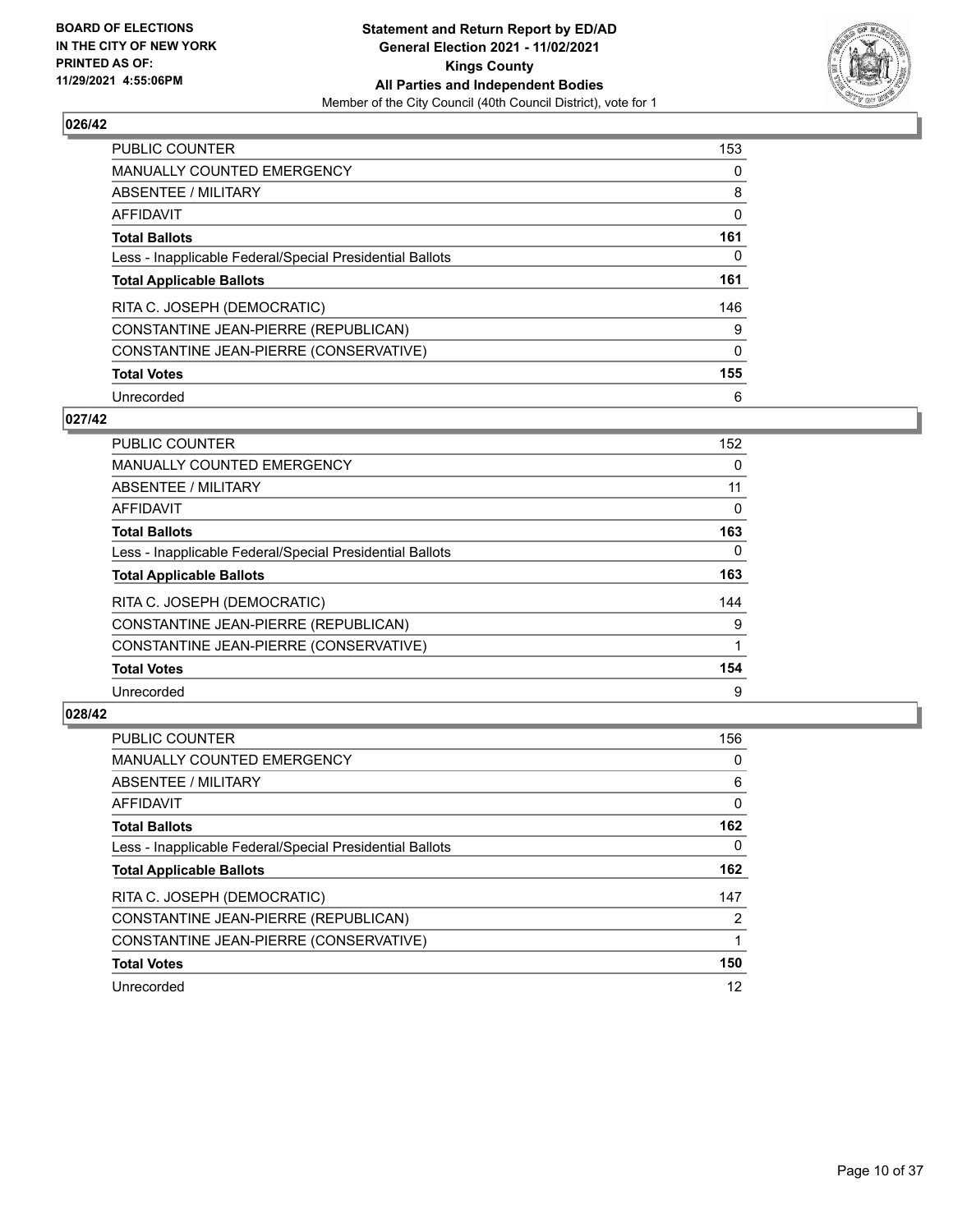

| <b>PUBLIC COUNTER</b>                                    | 175      |
|----------------------------------------------------------|----------|
| MANUALLY COUNTED EMERGENCY                               | $\Omega$ |
| ABSENTEE / MILITARY                                      | 10       |
| AFFIDAVIT                                                | 2        |
| <b>Total Ballots</b>                                     | 187      |
| Less - Inapplicable Federal/Special Presidential Ballots | 0        |
| <b>Total Applicable Ballots</b>                          | 187      |
| RITA C. JOSEPH (DEMOCRATIC)                              | 167      |
| CONSTANTINE JEAN-PIERRE (REPUBLICAN)                     | 6        |
| CONSTANTINE JEAN-PIERRE (CONSERVATIVE)                   |          |
| <b>Total Votes</b>                                       | 174      |
| Unrecorded                                               | 13       |

#### **030/42**

| <b>PUBLIC COUNTER</b>                                    | 276      |
|----------------------------------------------------------|----------|
| <b>MANUALLY COUNTED EMERGENCY</b>                        | 0        |
| ABSENTEE / MILITARY                                      | 12       |
| <b>AFFIDAVIT</b>                                         | 2        |
| <b>Total Ballots</b>                                     | 290      |
| Less - Inapplicable Federal/Special Presidential Ballots | $\Omega$ |
| <b>Total Applicable Ballots</b>                          | 290      |
| RITA C. JOSEPH (DEMOCRATIC)                              | 270      |
| CONSTANTINE JEAN-PIERRE (REPUBLICAN)                     | 8        |
| CONSTANTINE JEAN-PIERRE (CONSERVATIVE)                   |          |
| <b>Total Votes</b>                                       | 279      |
| Unrecorded                                               | 11       |

| <b>PUBLIC COUNTER</b>                                    | 190      |
|----------------------------------------------------------|----------|
| <b>MANUALLY COUNTED EMERGENCY</b>                        | 0        |
| <b>ABSENTEE / MILITARY</b>                               | 11       |
| <b>AFFIDAVIT</b>                                         | $\Omega$ |
| <b>Total Ballots</b>                                     | 201      |
| Less - Inapplicable Federal/Special Presidential Ballots | 0        |
| <b>Total Applicable Ballots</b>                          | 201      |
| RITA C. JOSEPH (DEMOCRATIC)                              | 180      |
| CONSTANTINE JEAN-PIERRE (REPUBLICAN)                     | 6        |
| CONSTANTINE JEAN-PIERRE (CONSERVATIVE)                   | 2        |
| <b>Total Votes</b>                                       | 188      |
| Unrecorded                                               | 13       |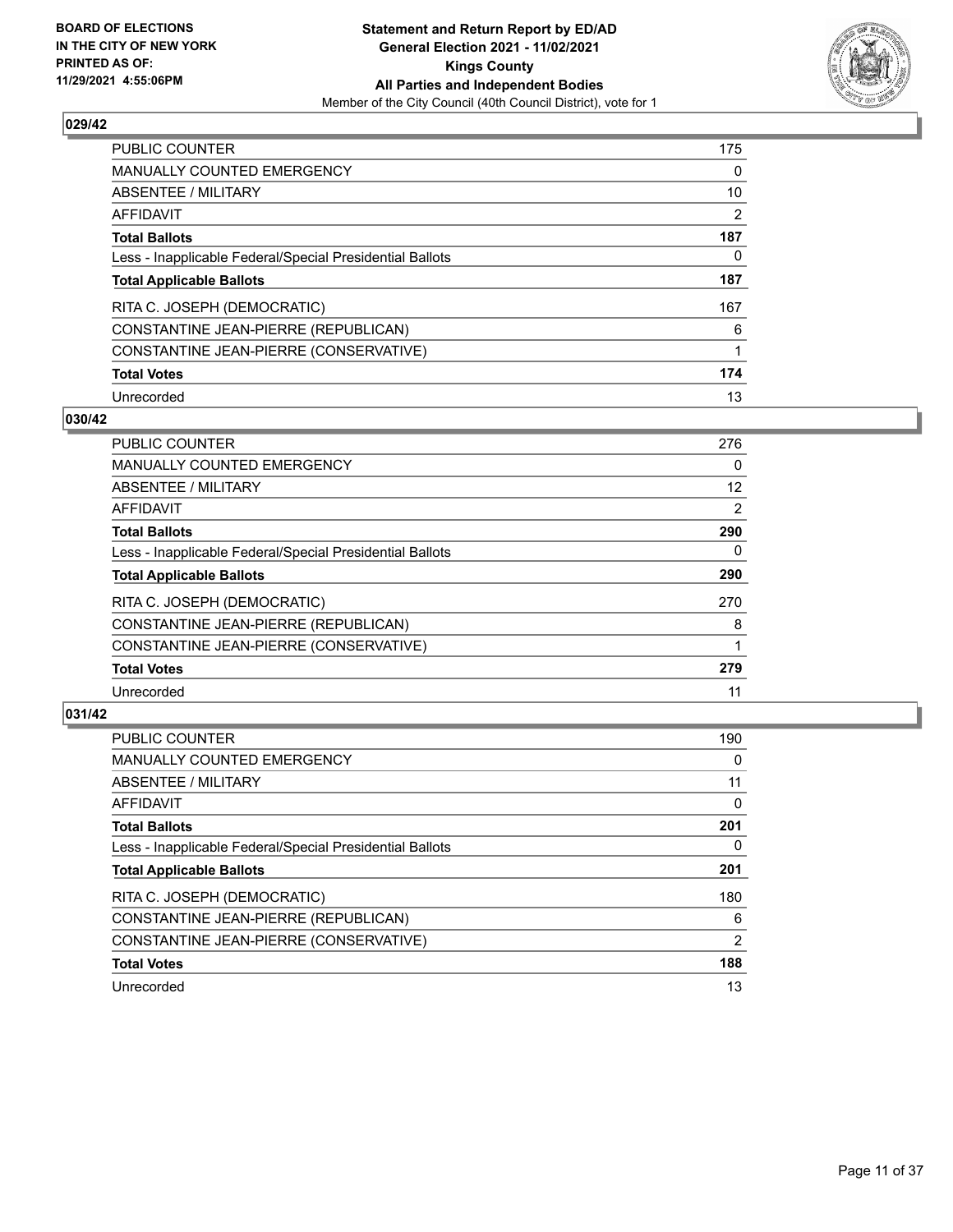

| PUBLIC COUNTER                                           | 51 |
|----------------------------------------------------------|----|
| <b>MANUALLY COUNTED EMERGENCY</b>                        | 0  |
| ABSENTEE / MILITARY                                      | 6  |
| AFFIDAVIT                                                |    |
| <b>Total Ballots</b>                                     | 58 |
| Less - Inapplicable Federal/Special Presidential Ballots | 0  |
| <b>Total Applicable Ballots</b>                          | 58 |
| RITA C. JOSEPH (DEMOCRATIC)                              | 52 |
| CONSTANTINE JEAN-PIERRE (REPUBLICAN)                     | 2  |
| CONSTANTINE JEAN-PIERRE (CONSERVATIVE)                   |    |
| <b>Total Votes</b>                                       | 55 |
| Unrecorded                                               | 3  |

#### **033/42**

| <b>PUBLIC COUNTER</b>                                    | 15 |
|----------------------------------------------------------|----|
| <b>MANUALLY COUNTED EMERGENCY</b>                        | 0  |
| ABSENTEE / MILITARY                                      | 2  |
| AFFIDAVIT                                                | 0  |
| <b>Total Ballots</b>                                     | 17 |
| Less - Inapplicable Federal/Special Presidential Ballots | 0  |
| <b>Total Applicable Ballots</b>                          | 17 |
| RITA C. JOSEPH (DEMOCRATIC)                              | 14 |
| CONSTANTINE JEAN-PIERRE (REPUBLICAN)                     |    |
| CONSTANTINE JEAN-PIERRE (CONSERVATIVE)                   |    |
| <b>Total Votes</b>                                       | 16 |
| Unrecorded                                               |    |

| <b>PUBLIC COUNTER</b>                                    | 213 |
|----------------------------------------------------------|-----|
| MANUALLY COUNTED EMERGENCY                               | 0   |
| <b>ABSENTEE / MILITARY</b>                               | 14  |
| <b>AFFIDAVIT</b>                                         |     |
| <b>Total Ballots</b>                                     | 228 |
| Less - Inapplicable Federal/Special Presidential Ballots | 0   |
| <b>Total Applicable Ballots</b>                          | 228 |
| RITA C. JOSEPH (DEMOCRATIC)                              | 203 |
| CONSTANTINE JEAN-PIERRE (REPUBLICAN)                     | 15  |
| CONSTANTINE JEAN-PIERRE (CONSERVATIVE)                   | 5   |
| <b>Total Votes</b>                                       | 223 |
| Unrecorded                                               | 5   |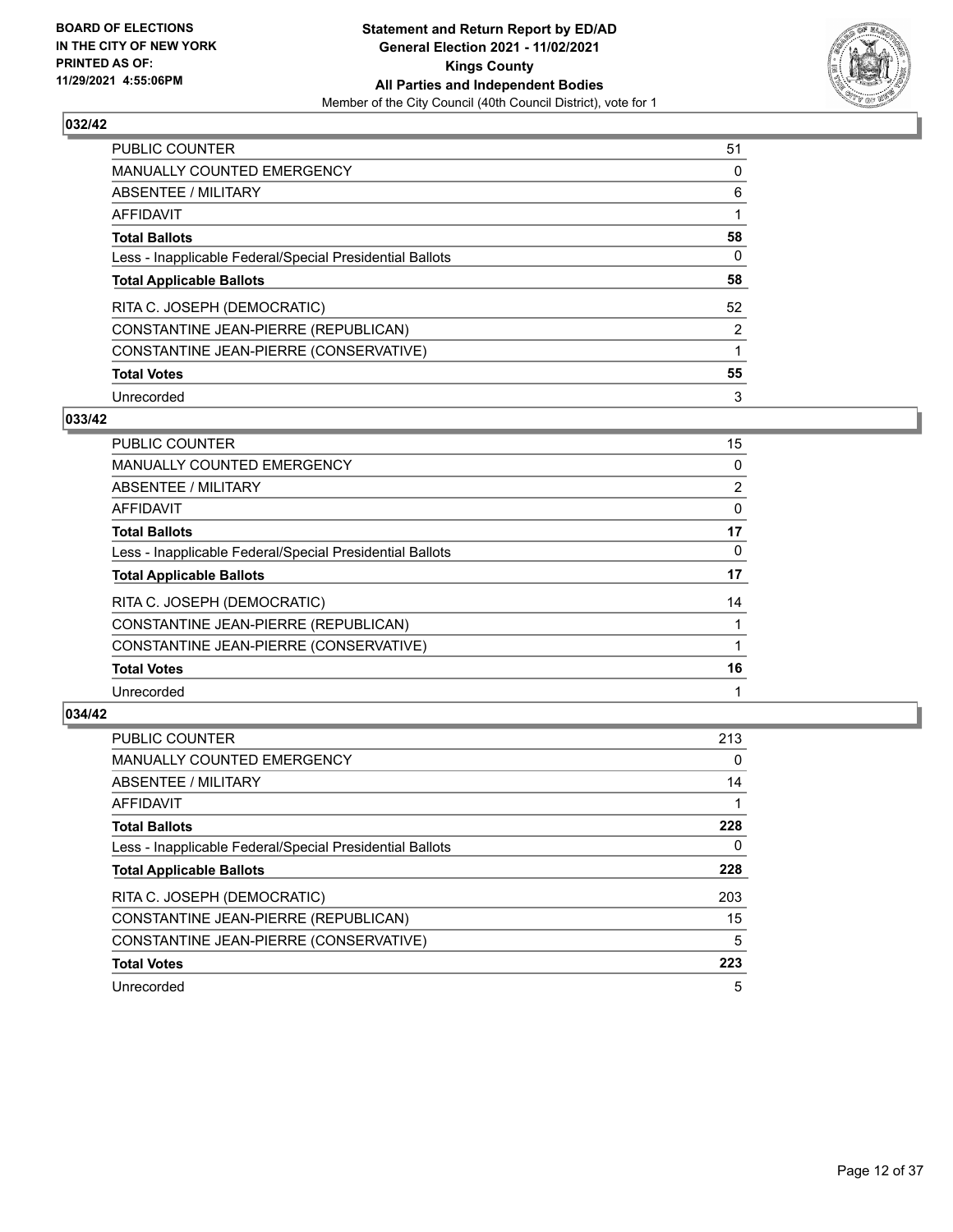

| <b>PUBLIC COUNTER</b>                                    | 287 |
|----------------------------------------------------------|-----|
| <b>MANUALLY COUNTED EMERGENCY</b>                        | 0   |
| ABSENTEE / MILITARY                                      | 19  |
| <b>AFFIDAVIT</b>                                         | 3   |
| <b>Total Ballots</b>                                     | 309 |
| Less - Inapplicable Federal/Special Presidential Ballots | 0   |
| <b>Total Applicable Ballots</b>                          | 309 |
| RITA C. JOSEPH (DEMOCRATIC)                              | 275 |
| CONSTANTINE JEAN-PIERRE (REPUBLICAN)                     | 19  |
| CONSTANTINE JEAN-PIERRE (CONSERVATIVE)                   | 2   |
| <b>BLAKE MORRIS (WRITE-IN)</b>                           |     |
| <b>Total Votes</b>                                       | 297 |
| Unrecorded                                               | 12  |

#### **068/42**

| <b>PUBLIC COUNTER</b>                                    | 161      |
|----------------------------------------------------------|----------|
| <b>MANUALLY COUNTED EMERGENCY</b>                        | 0        |
| ABSENTEE / MILITARY                                      | 7        |
| AFFIDAVIT                                                |          |
| <b>Total Ballots</b>                                     | 169      |
| Less - Inapplicable Federal/Special Presidential Ballots | 0        |
| <b>Total Applicable Ballots</b>                          | 169      |
| RITA C. JOSEPH (DEMOCRATIC)                              | 156      |
| CONSTANTINE JEAN-PIERRE (REPUBLICAN)                     | 4        |
| CONSTANTINE JEAN-PIERRE (CONSERVATIVE)                   | $\Omega$ |
| <b>Total Votes</b>                                       | 160      |
| Unrecorded                                               | 9        |

| PUBLIC COUNTER                                           | 176            |
|----------------------------------------------------------|----------------|
| <b>MANUALLY COUNTED EMERGENCY</b>                        | 0              |
| ABSENTEE / MILITARY                                      |                |
| AFFIDAVIT                                                | $\overline{2}$ |
| <b>Total Ballots</b>                                     | 185            |
| Less - Inapplicable Federal/Special Presidential Ballots | 0              |
| <b>Total Applicable Ballots</b>                          | 185            |
| RITA C. JOSEPH (DEMOCRATIC)                              | 157            |
| CONSTANTINE JEAN-PIERRE (REPUBLICAN)                     | 12             |
| CONSTANTINE JEAN-PIERRE (CONSERVATIVE)                   | $\overline{2}$ |
|                                                          |                |
| <b>Total Votes</b>                                       | 171            |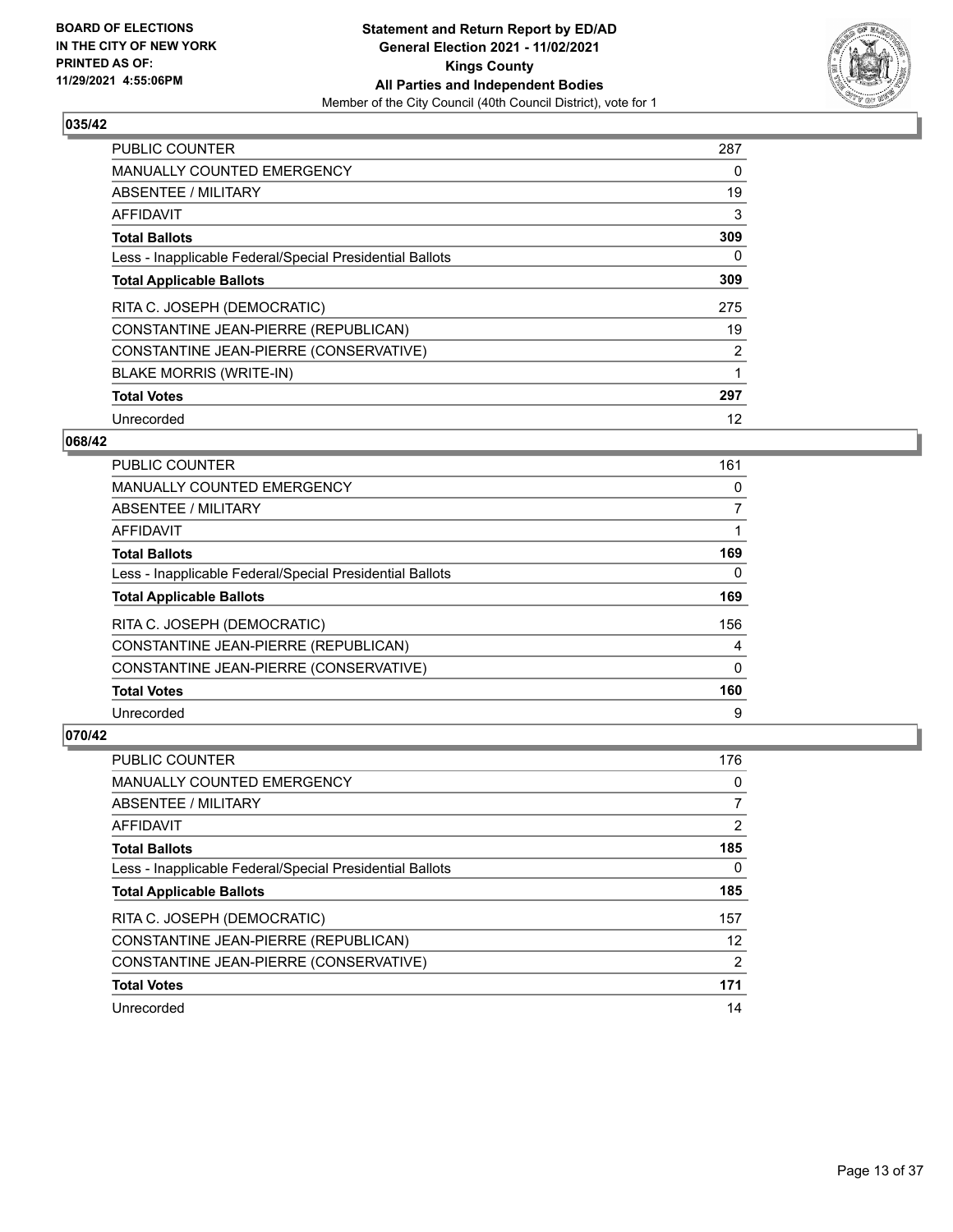

| <b>PUBLIC COUNTER</b>                                    | 259 |
|----------------------------------------------------------|-----|
| <b>MANUALLY COUNTED EMERGENCY</b>                        | 0   |
| ABSENTEE / MILITARY                                      | 11  |
| <b>AFFIDAVIT</b>                                         | 3   |
| <b>Total Ballots</b>                                     | 273 |
| Less - Inapplicable Federal/Special Presidential Ballots | 0   |
| <b>Total Applicable Ballots</b>                          | 273 |
| RITA C. JOSEPH (DEMOCRATIC)                              | 238 |
| CONSTANTINE JEAN-PIERRE (REPUBLICAN)                     | 16  |
| CONSTANTINE JEAN-PIERRE (CONSERVATIVE)                   | 5   |
| <b>JOSUE PIERRE (WRITE-IN)</b>                           | 1   |
| <b>Total Votes</b>                                       | 260 |
| Unrecorded                                               | 13  |

#### **075/42**

| <b>PUBLIC COUNTER</b>                                    | 241 |
|----------------------------------------------------------|-----|
| <b>MANUALLY COUNTED EMERGENCY</b>                        | 0   |
| ABSENTEE / MILITARY                                      | 19  |
| AFFIDAVIT                                                | 2   |
| <b>Total Ballots</b>                                     | 262 |
| Less - Inapplicable Federal/Special Presidential Ballots | 0   |
| <b>Total Applicable Ballots</b>                          | 262 |
| RITA C. JOSEPH (DEMOCRATIC)                              | 224 |
| CONSTANTINE JEAN-PIERRE (REPUBLICAN)                     | 16  |
| CONSTANTINE JEAN-PIERRE (CONSERVATIVE)                   | 5   |
| <b>Total Votes</b>                                       | 245 |
| Unrecorded                                               | 17  |

| <b>PUBLIC COUNTER</b>                                    | 128 |
|----------------------------------------------------------|-----|
| <b>MANUALLY COUNTED EMERGENCY</b>                        | 0   |
| ABSENTEE / MILITARY                                      | 6   |
| AFFIDAVIT                                                | 0   |
| <b>Total Ballots</b>                                     | 134 |
| Less - Inapplicable Federal/Special Presidential Ballots | 0   |
| <b>Total Applicable Ballots</b>                          | 134 |
| RITA C. JOSEPH (DEMOCRATIC)                              | 123 |
| CONSTANTINE JEAN-PIERRE (REPUBLICAN)                     | 2   |
| CONSTANTINE JEAN-PIERRE (CONSERVATIVE)                   |     |
| <b>Total Votes</b>                                       | 126 |
| Unrecorded                                               | 8   |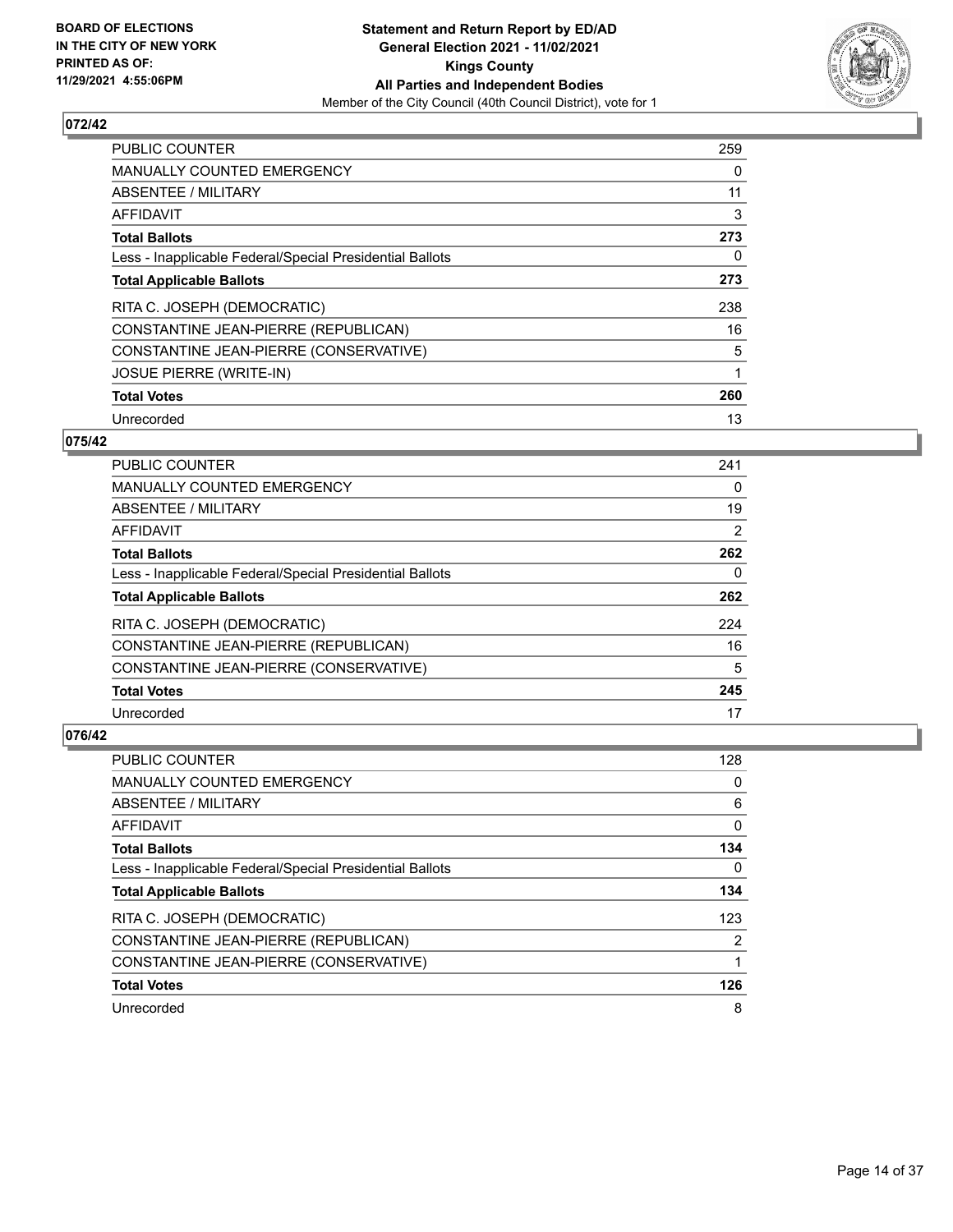

| <b>PUBLIC COUNTER</b>                                    | 202 |
|----------------------------------------------------------|-----|
| <b>MANUALLY COUNTED EMERGENCY</b>                        | 0   |
| ABSENTEE / MILITARY                                      | 18  |
| AFFIDAVIT                                                | 1   |
| <b>Total Ballots</b>                                     | 221 |
| Less - Inapplicable Federal/Special Presidential Ballots | 0   |
| <b>Total Applicable Ballots</b>                          | 221 |
| RITA C. JOSEPH (DEMOCRATIC)                              | 191 |
| CONSTANTINE JEAN-PIERRE (REPUBLICAN)                     | 9   |
|                                                          |     |
| CONSTANTINE JEAN-PIERRE (CONSERVATIVE)                   | 2   |
| CHRIS MARTE (WRITE-IN)                                   | 1   |
| LINDSEY BUCKINGHAM (WRITE-IN)                            | 1   |
| <b>Total Votes</b>                                       | 204 |

## **078/42**

| <b>PUBLIC COUNTER</b>                                    | 220 |
|----------------------------------------------------------|-----|
| <b>MANUALLY COUNTED EMERGENCY</b>                        | 0   |
| ABSENTEE / MILITARY                                      | 5   |
| <b>AFFIDAVIT</b>                                         | 2   |
| <b>Total Ballots</b>                                     | 227 |
| Less - Inapplicable Federal/Special Presidential Ballots | 0   |
| <b>Total Applicable Ballots</b>                          | 227 |
| RITA C. JOSEPH (DEMOCRATIC)                              | 201 |
| CONSTANTINE JEAN-PIERRE (REPUBLICAN)                     | 13  |
| CONSTANTINE JEAN-PIERRE (CONSERVATIVE)                   | 0   |
| <b>Total Votes</b>                                       | 214 |
| Unrecorded                                               | 13  |

| PUBLIC COUNTER                                           | 195 |
|----------------------------------------------------------|-----|
| <b>MANUALLY COUNTED EMERGENCY</b>                        | 0   |
| ABSENTEE / MILITARY                                      | 14  |
| AFFIDAVIT                                                | 2   |
| <b>Total Ballots</b>                                     | 211 |
| Less - Inapplicable Federal/Special Presidential Ballots | 0   |
| <b>Total Applicable Ballots</b>                          | 211 |
| RITA C. JOSEPH (DEMOCRATIC)                              | 182 |
| CONSTANTINE JEAN-PIERRE (REPUBLICAN)                     | 12  |
| CONSTANTINE JEAN-PIERRE (CONSERVATIVE)                   |     |
| <b>Total Votes</b>                                       | 195 |
| Unrecorded                                               | 16  |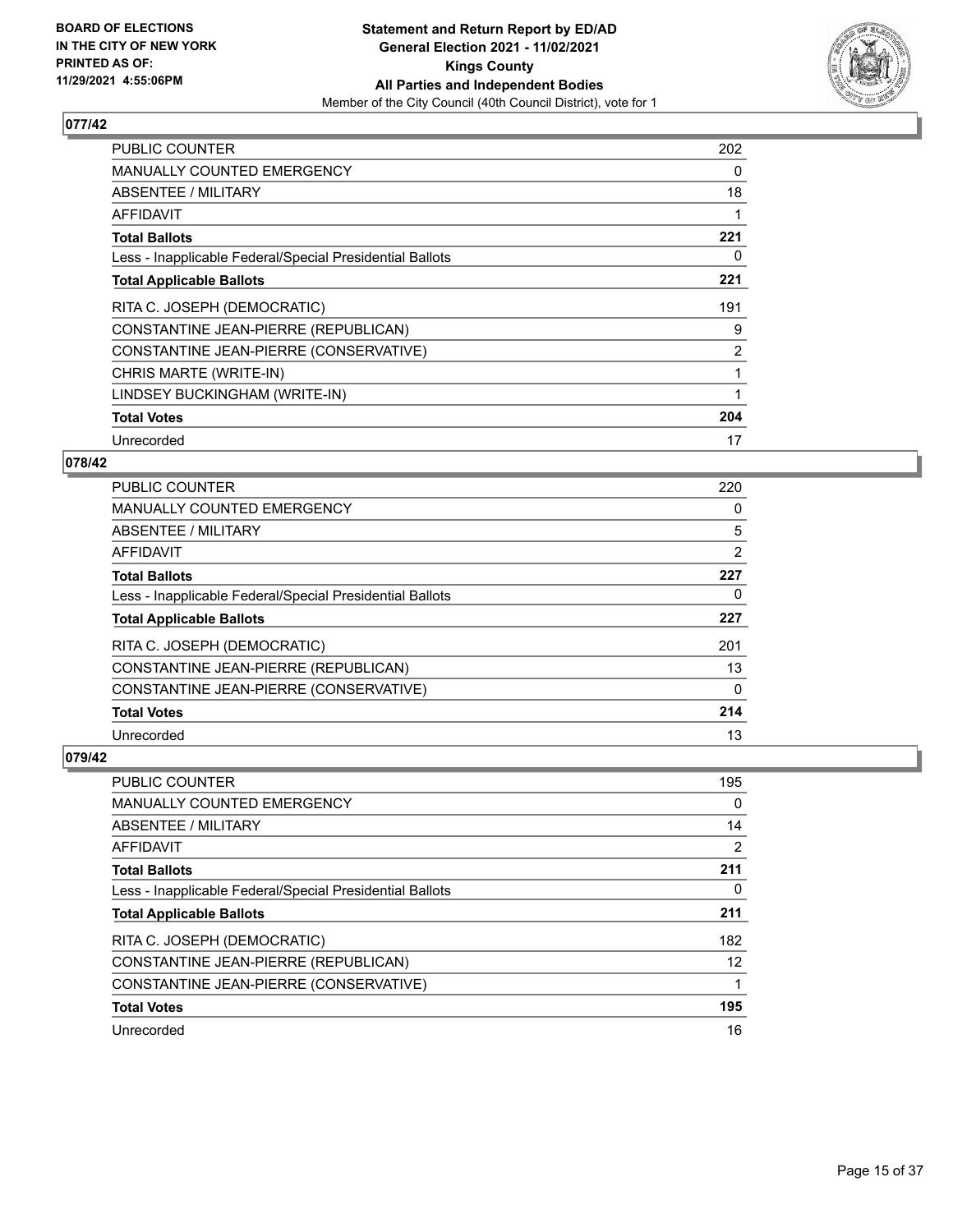

| <b>PUBLIC COUNTER</b>                                    | 286 |
|----------------------------------------------------------|-----|
| MANUALLY COUNTED EMERGENCY                               | 0   |
| ABSENTEE / MILITARY                                      | 13  |
| AFFIDAVIT                                                | 3   |
| <b>Total Ballots</b>                                     | 302 |
| Less - Inapplicable Federal/Special Presidential Ballots | 0   |
| <b>Total Applicable Ballots</b>                          | 302 |
| RITA C. JOSEPH (DEMOCRATIC)                              | 280 |
| CONSTANTINE JEAN-PIERRE (REPUBLICAN)                     | 5   |
| CONSTANTINE JEAN-PIERRE (CONSERVATIVE)                   | 1   |
| <b>Total Votes</b>                                       | 286 |
| Unrecorded                                               | 16  |

#### **002/43**

| <b>PUBLIC COUNTER</b>                                    | 174      |
|----------------------------------------------------------|----------|
| MANUALLY COUNTED EMERGENCY                               | $\Omega$ |
| ABSENTEE / MILITARY                                      | 12       |
| <b>AFFIDAVIT</b>                                         | $\Omega$ |
| <b>Total Ballots</b>                                     | 186      |
| Less - Inapplicable Federal/Special Presidential Ballots | $\Omega$ |
| <b>Total Applicable Ballots</b>                          | 186      |
| RITA C. JOSEPH (DEMOCRATIC)                              | 173      |
| CONSTANTINE JEAN-PIERRE (REPUBLICAN)                     | 4        |
| CONSTANTINE JEAN-PIERRE (CONSERVATIVE)                   |          |
| <b>Total Votes</b>                                       | 178      |
| Unrecorded                                               | 8        |

| <b>PUBLIC COUNTER</b>                                    | 269 |
|----------------------------------------------------------|-----|
| MANUALLY COUNTED EMERGENCY                               | 0   |
| ABSENTEE / MILITARY                                      | 15  |
| AFFIDAVIT                                                | 6   |
| <b>Total Ballots</b>                                     | 290 |
| Less - Inapplicable Federal/Special Presidential Ballots | 0   |
| <b>Total Applicable Ballots</b>                          | 290 |
| RITA C. JOSEPH (DEMOCRATIC)                              | 264 |
| CONSTANTINE JEAN-PIERRE (REPUBLICAN)                     | 8   |
| CONSTANTINE JEAN-PIERRE (CONSERVATIVE)                   | 6   |
| ANTHONY BECKFORD (WRITE-IN)                              |     |
| <b>Total Votes</b>                                       | 279 |
| Unrecorded                                               | 11  |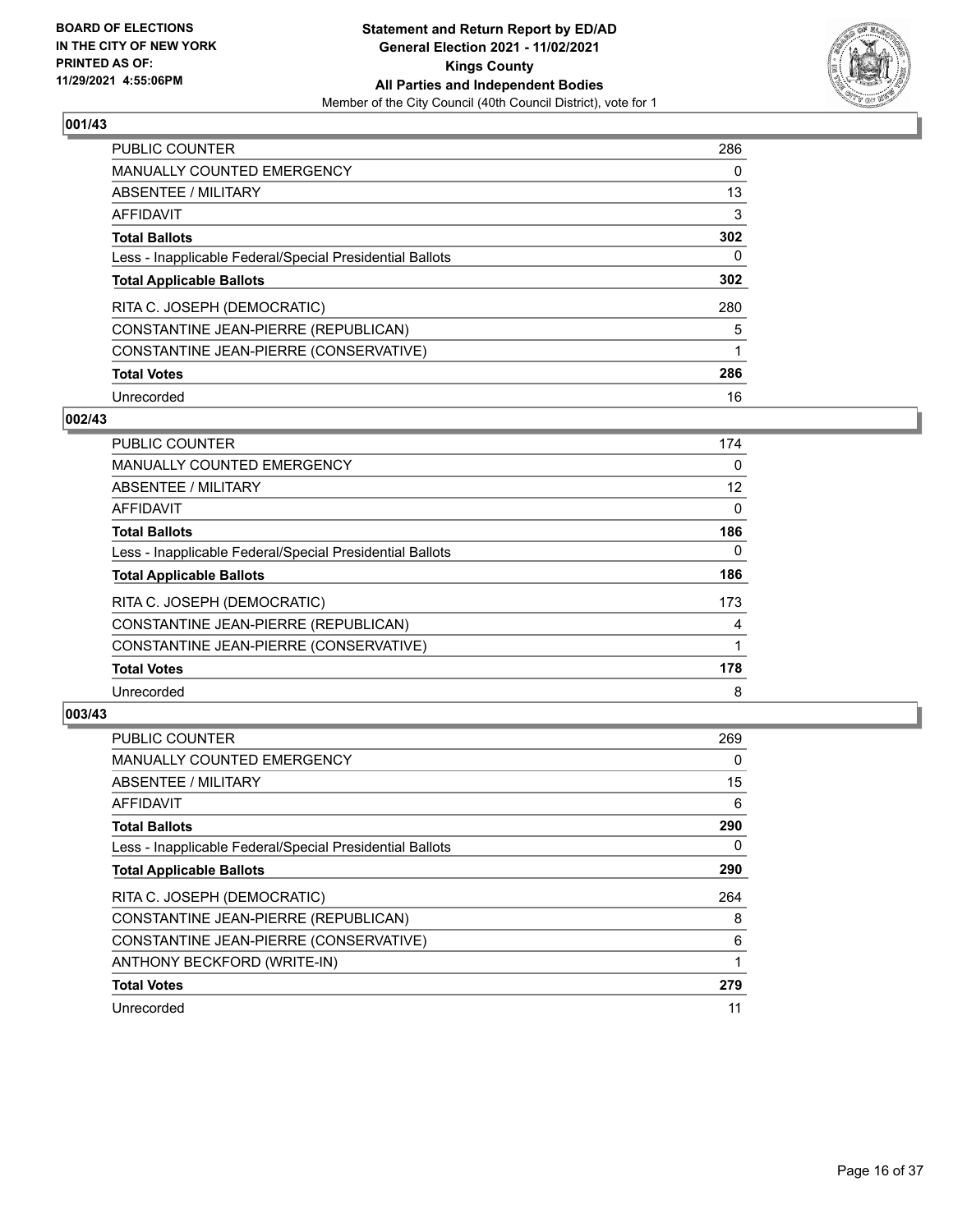

| <b>PUBLIC COUNTER</b>                                    | 236          |
|----------------------------------------------------------|--------------|
| <b>MANUALLY COUNTED EMERGENCY</b>                        | 0            |
| ABSENTEE / MILITARY                                      | 21           |
| AFFIDAVIT                                                | 2            |
| <b>Total Ballots</b>                                     | 259          |
| Less - Inapplicable Federal/Special Presidential Ballots | 0            |
| <b>Total Applicable Ballots</b>                          | 259          |
| RITA C. JOSEPH (DEMOCRATIC)                              | 242          |
| CONSTANTINE JEAN-PIERRE (REPUBLICAN)                     | 8            |
| CONSTANTINE JEAN-PIERRE (CONSERVATIVE)                   | $\mathbf{0}$ |
| <b>Total Votes</b>                                       | 250          |
|                                                          |              |

#### **005/43**

| <b>PUBLIC COUNTER</b>                                    | 144            |
|----------------------------------------------------------|----------------|
| MANUALLY COUNTED EMERGENCY                               | $\Omega$       |
| ABSENTEE / MILITARY                                      | 10             |
| <b>AFFIDAVIT</b>                                         | 0              |
| <b>Total Ballots</b>                                     | 154            |
| Less - Inapplicable Federal/Special Presidential Ballots | $\Omega$       |
| <b>Total Applicable Ballots</b>                          | 154            |
| RITA C. JOSEPH (DEMOCRATIC)                              | 145            |
| CONSTANTINE JEAN-PIERRE (REPUBLICAN)                     | 2              |
| CONSTANTINE JEAN-PIERRE (CONSERVATIVE)                   | $\overline{2}$ |
| <b>Total Votes</b>                                       | 149            |
| Unrecorded                                               | 5              |

| <b>PUBLIC COUNTER</b>                                    | 261 |
|----------------------------------------------------------|-----|
| <b>MANUALLY COUNTED EMERGENCY</b>                        | 0   |
| ABSENTEE / MILITARY                                      | 14  |
| <b>AFFIDAVIT</b>                                         |     |
| <b>Total Ballots</b>                                     | 276 |
| Less - Inapplicable Federal/Special Presidential Ballots | 0   |
| <b>Total Applicable Ballots</b>                          | 276 |
| RITA C. JOSEPH (DEMOCRATIC)                              | 257 |
| CONSTANTINE JEAN-PIERRE (REPUBLICAN)                     | 9   |
| CONSTANTINE JEAN-PIERRE (CONSERVATIVE)                   |     |
| <b>Total Votes</b>                                       | 267 |
| Unrecorded                                               | 9   |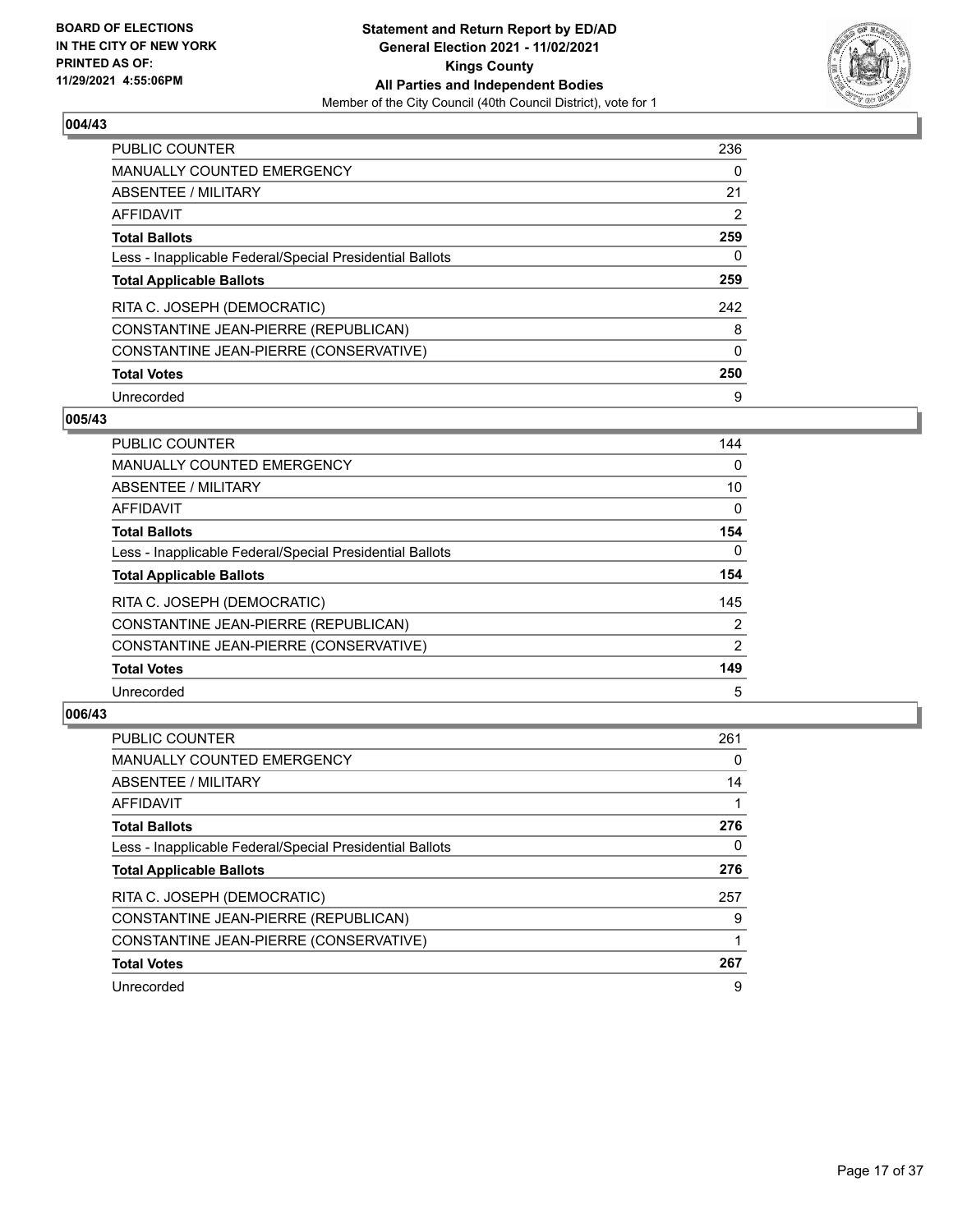

| <b>PUBLIC COUNTER</b>                                    | 227 |
|----------------------------------------------------------|-----|
| MANUALLY COUNTED EMERGENCY                               | 0   |
| ABSENTEE / MILITARY                                      | 11  |
| AFFIDAVIT                                                | 0   |
| <b>Total Ballots</b>                                     | 238 |
| Less - Inapplicable Federal/Special Presidential Ballots | 0   |
| <b>Total Applicable Ballots</b>                          | 238 |
| RITA C. JOSEPH (DEMOCRATIC)                              | 220 |
| CONSTANTINE JEAN-PIERRE (REPUBLICAN)                     | 5   |
| CONSTANTINE JEAN-PIERRE (CONSERVATIVE)                   |     |
| <b>Total Votes</b>                                       | 226 |
|                                                          |     |

#### **008/43**

| PUBLIC COUNTER                                           | 175      |
|----------------------------------------------------------|----------|
| <b>MANUALLY COUNTED EMERGENCY</b>                        | 0        |
| ABSENTEE / MILITARY                                      | 8        |
| <b>AFFIDAVIT</b>                                         |          |
| <b>Total Ballots</b>                                     | 184      |
| Less - Inapplicable Federal/Special Presidential Ballots | $\Omega$ |
| <b>Total Applicable Ballots</b>                          | 184      |
| RITA C. JOSEPH (DEMOCRATIC)                              | 165      |
| CONSTANTINE JEAN-PIERRE (REPUBLICAN)                     |          |
| CONSTANTINE JEAN-PIERRE (CONSERVATIVE)                   |          |
| <b>Total Votes</b>                                       | 173      |
| Unrecorded                                               | 11       |

| <b>PUBLIC COUNTER</b>                                    | 190      |
|----------------------------------------------------------|----------|
| <b>MANUALLY COUNTED EMERGENCY</b>                        | $\Omega$ |
| ABSENTEE / MILITARY                                      | 8        |
| AFFIDAVIT                                                | $\Omega$ |
| <b>Total Ballots</b>                                     | 198      |
| Less - Inapplicable Federal/Special Presidential Ballots | 0        |
| <b>Total Applicable Ballots</b>                          | 198      |
| RITA C. JOSEPH (DEMOCRATIC)                              | 172      |
| CONSTANTINE JEAN-PIERRE (REPUBLICAN)                     | 9        |
| CONSTANTINE JEAN-PIERRE (CONSERVATIVE)                   | 4        |
| <b>Total Votes</b>                                       | 185      |
| Unrecorded                                               | 13       |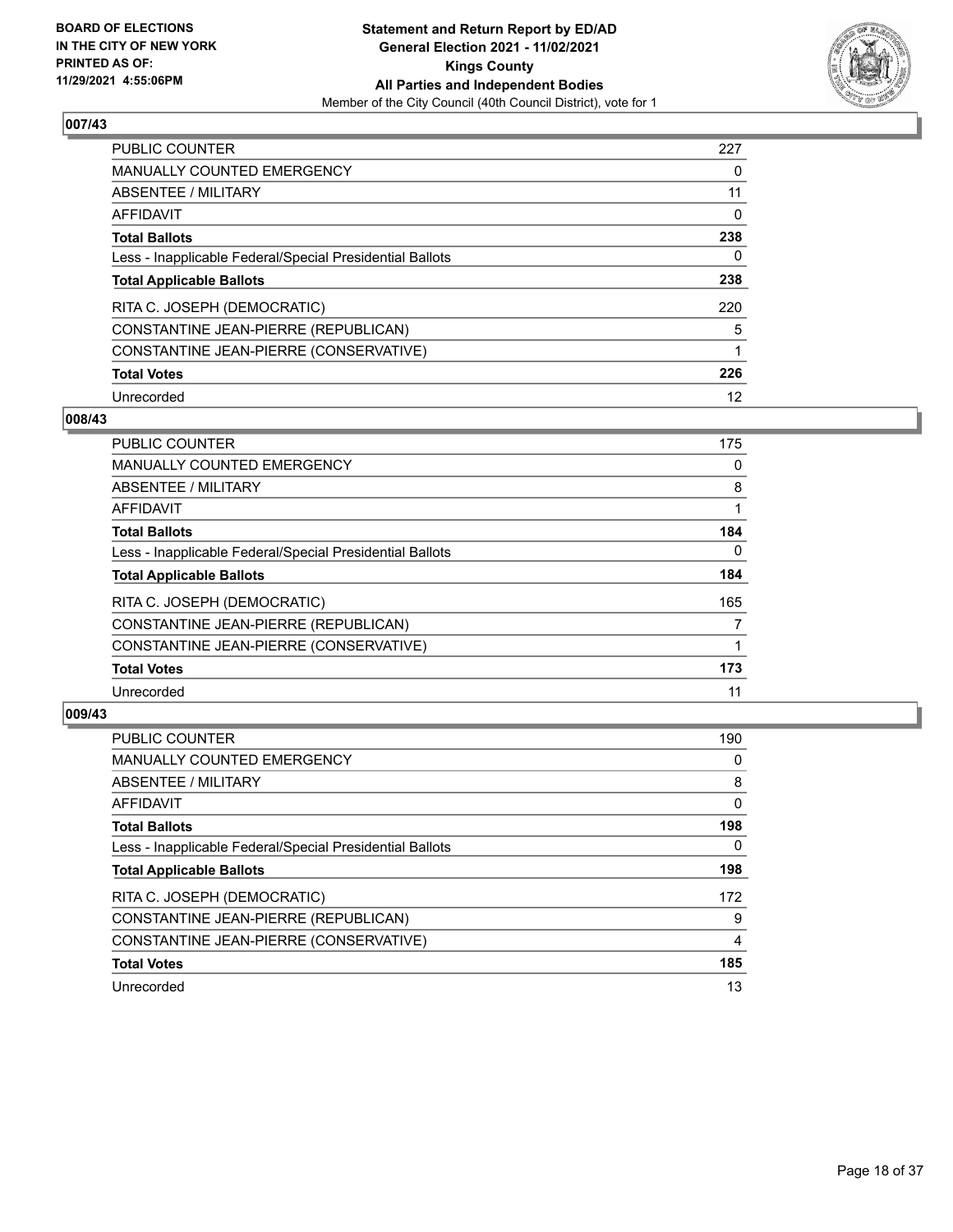

| <b>PUBLIC COUNTER</b>                                    | 110           |
|----------------------------------------------------------|---------------|
| <b>MANUALLY COUNTED EMERGENCY</b>                        | 0             |
| ABSENTEE / MILITARY                                      | 4             |
| AFFIDAVIT                                                | 0             |
| <b>Total Ballots</b>                                     | 114           |
| Less - Inapplicable Federal/Special Presidential Ballots | 0             |
| <b>Total Applicable Ballots</b>                          | 114           |
| RITA C. JOSEPH (DEMOCRATIC)                              | 102           |
| CONSTANTINE JEAN-PIERRE (REPUBLICAN)                     | 3             |
| CONSTANTINE JEAN-PIERRE (CONSERVATIVE)                   | $\mathcal{P}$ |
| <b>Total Votes</b>                                       | 107           |
| Unrecorded                                               |               |

# **011/43**

| <b>PUBLIC COUNTER</b>                                    | 276      |
|----------------------------------------------------------|----------|
| MANUALLY COUNTED EMERGENCY                               | $\Omega$ |
| ABSENTEE / MILITARY                                      | 7        |
| <b>AFFIDAVIT</b>                                         | $\Omega$ |
| <b>Total Ballots</b>                                     | 283      |
| Less - Inapplicable Federal/Special Presidential Ballots | 0        |
| <b>Total Applicable Ballots</b>                          | 283      |
| RITA C. JOSEPH (DEMOCRATIC)                              | 211      |
| CONSTANTINE JEAN-PIERRE (REPUBLICAN)                     | 37       |
| CONSTANTINE JEAN-PIERRE (CONSERVATIVE)                   | 8        |
| <b>Total Votes</b>                                       | 256      |
| Unrecorded                                               | 27       |

| <b>PUBLIC COUNTER</b>                                    | 296      |
|----------------------------------------------------------|----------|
| <b>MANUALLY COUNTED EMERGENCY</b>                        | $\Omega$ |
| ABSENTEE / MILITARY                                      | 18       |
| AFFIDAVIT                                                | 4        |
| <b>Total Ballots</b>                                     | 318      |
| Less - Inapplicable Federal/Special Presidential Ballots | 0        |
| <b>Total Applicable Ballots</b>                          | 318      |
| RITA C. JOSEPH (DEMOCRATIC)                              | 287      |
| CONSTANTINE JEAN-PIERRE (REPUBLICAN)                     | 10       |
| CONSTANTINE JEAN-PIERRE (CONSERVATIVE)                   |          |
| <b>Total Votes</b>                                       | 298      |
| Unrecorded                                               | 20       |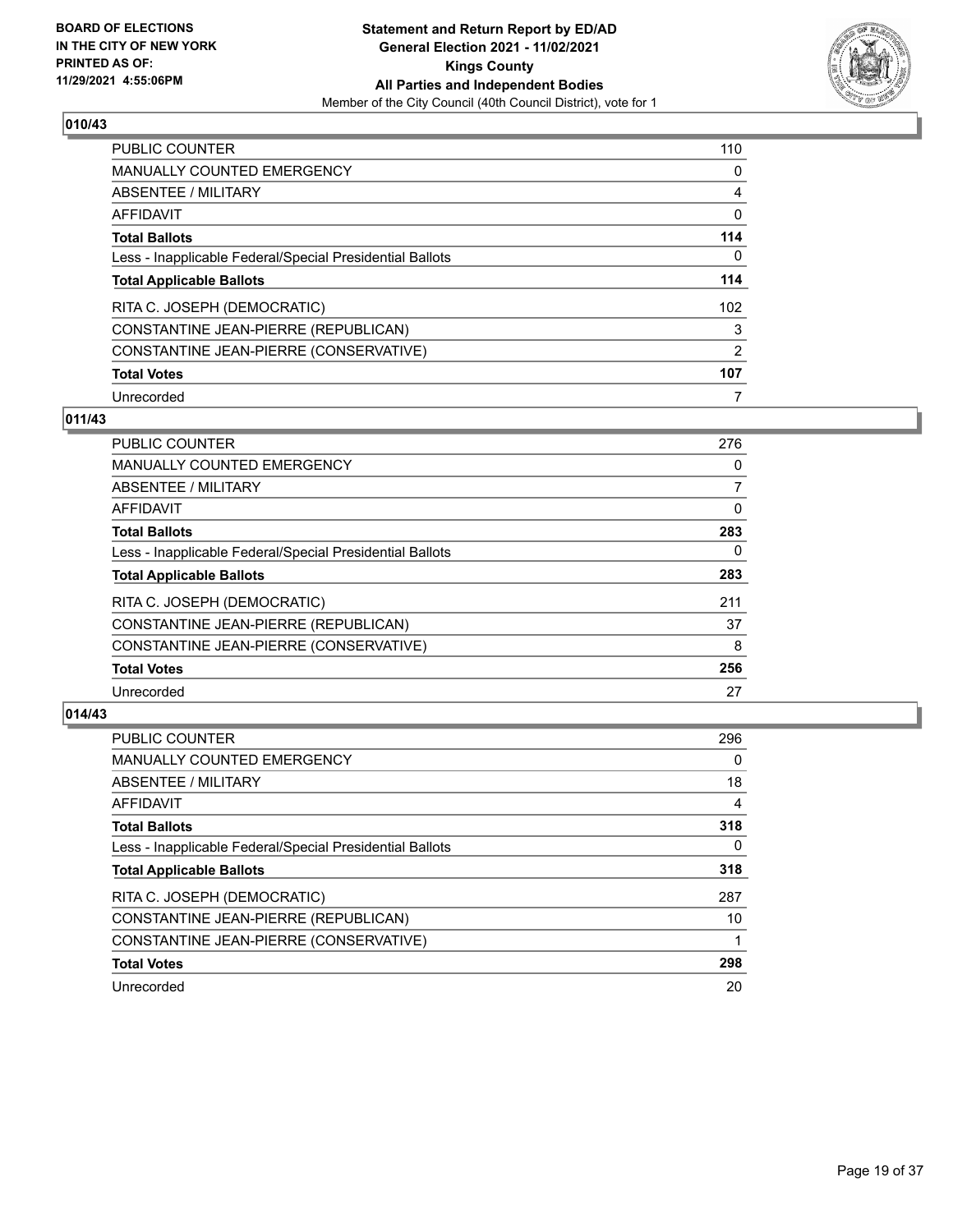

| <b>PUBLIC COUNTER</b>                                    | 211      |
|----------------------------------------------------------|----------|
| <b>MANUALLY COUNTED EMERGENCY</b>                        | 0        |
| ABSENTEE / MILITARY                                      | 8        |
| AFFIDAVIT                                                | 2        |
| <b>Total Ballots</b>                                     | 221      |
| Less - Inapplicable Federal/Special Presidential Ballots | 0        |
| <b>Total Applicable Ballots</b>                          | 221      |
| RITA C. JOSEPH (DEMOCRATIC)                              | 191      |
| CONSTANTINE JEAN-PIERRE (REPUBLICAN)                     | 16       |
| CONSTANTINE JEAN-PIERRE (CONSERVATIVE)                   | $\Omega$ |
| <b>Total Votes</b>                                       | 207      |
| Unrecorded                                               | 14       |

#### **016/43**

| <b>PUBLIC COUNTER</b>                                    | 227 |
|----------------------------------------------------------|-----|
| <b>MANUALLY COUNTED EMERGENCY</b>                        | 0   |
| ABSENTEE / MILITARY                                      | 9   |
| <b>AFFIDAVIT</b>                                         |     |
| <b>Total Ballots</b>                                     | 237 |
| Less - Inapplicable Federal/Special Presidential Ballots | 0   |
| <b>Total Applicable Ballots</b>                          | 237 |
| RITA C. JOSEPH (DEMOCRATIC)                              | 213 |
| CONSTANTINE JEAN-PIERRE (REPUBLICAN)                     |     |
| CONSTANTINE JEAN-PIERRE (CONSERVATIVE)                   | 0   |
| <b>Total Votes</b>                                       | 220 |
| Unrecorded                                               | 17  |

| <b>PUBLIC COUNTER</b>                                    | 276      |
|----------------------------------------------------------|----------|
| <b>MANUALLY COUNTED EMERGENCY</b>                        | $\Omega$ |
| ABSENTEE / MILITARY                                      | 10       |
| <b>AFFIDAVIT</b>                                         | 3        |
| <b>Total Ballots</b>                                     | 289      |
| Less - Inapplicable Federal/Special Presidential Ballots | 0        |
| <b>Total Applicable Ballots</b>                          | 289      |
| RITA C. JOSEPH (DEMOCRATIC)                              | 249      |
| CONSTANTINE JEAN-PIERRE (REPUBLICAN)                     | 12       |
| CONSTANTINE JEAN-PIERRE (CONSERVATIVE)                   | 4        |
| <b>Total Votes</b>                                       | 265      |
| Unrecorded                                               | 24       |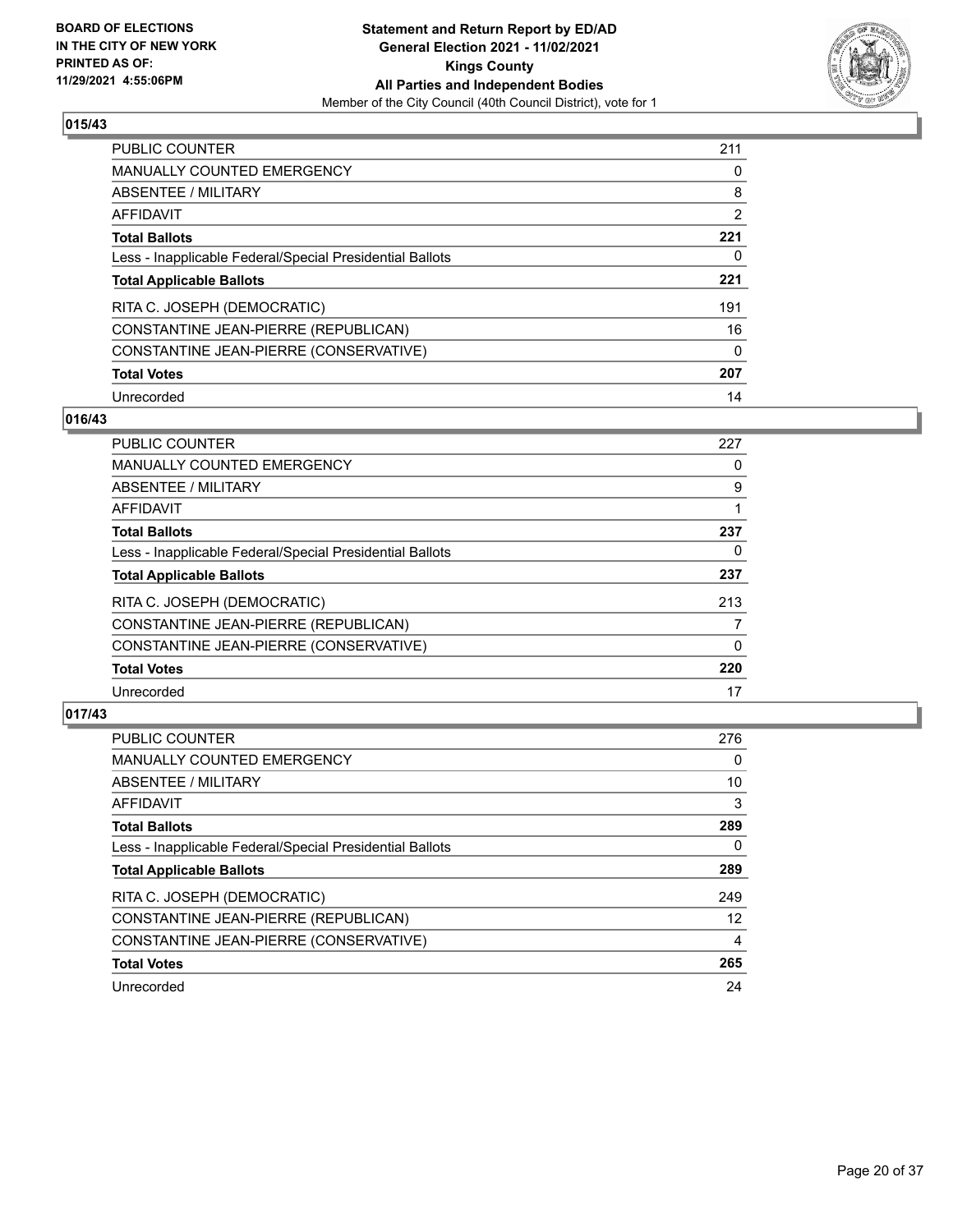

| <b>PUBLIC COUNTER</b>                                    | 273 |
|----------------------------------------------------------|-----|
| MANUALLY COUNTED EMERGENCY                               | 0   |
| ABSENTEE / MILITARY                                      | 15  |
| <b>AFFIDAVIT</b>                                         |     |
| <b>Total Ballots</b>                                     | 289 |
| Less - Inapplicable Federal/Special Presidential Ballots | 0   |
| <b>Total Applicable Ballots</b>                          | 289 |
| RITA C. JOSEPH (DEMOCRATIC)                              | 262 |
| CONSTANTINE JEAN-PIERRE (REPUBLICAN)                     | 8   |
| CONSTANTINE JEAN-PIERRE (CONSERVATIVE)                   |     |
| <b>Total Votes</b>                                       | 271 |
| Unrecorded                                               | 18  |

#### **019/43**

| PUBLIC COUNTER                                           | 186      |
|----------------------------------------------------------|----------|
| <b>MANUALLY COUNTED EMERGENCY</b>                        | 0        |
| ABSENTEE / MILITARY                                      | 6        |
| <b>AFFIDAVIT</b>                                         | 3        |
| <b>Total Ballots</b>                                     | 195      |
| Less - Inapplicable Federal/Special Presidential Ballots | $\Omega$ |
| <b>Total Applicable Ballots</b>                          | 195      |
| RITA C. JOSEPH (DEMOCRATIC)                              | 178      |
| CONSTANTINE JEAN-PIERRE (REPUBLICAN)                     |          |
| CONSTANTINE JEAN-PIERRE (CONSERVATIVE)                   |          |
| <b>Total Votes</b>                                       | 186      |
| Unrecorded                                               | 9        |

| <b>PUBLIC COUNTER</b>                                    | 255      |
|----------------------------------------------------------|----------|
| <b>MANUALLY COUNTED EMERGENCY</b>                        | 0        |
| ABSENTEE / MILITARY                                      | 29       |
| <b>AFFIDAVIT</b>                                         | $\Omega$ |
| <b>Total Ballots</b>                                     | 284      |
| Less - Inapplicable Federal/Special Presidential Ballots | 0        |
| <b>Total Applicable Ballots</b>                          | 284      |
| RITA C. JOSEPH (DEMOCRATIC)                              | 262      |
| CONSTANTINE JEAN-PIERRE (REPUBLICAN)                     | 9        |
| CONSTANTINE JEAN-PIERRE (CONSERVATIVE)                   |          |
| <b>Total Votes</b>                                       | 272      |
| Unrecorded                                               | 12       |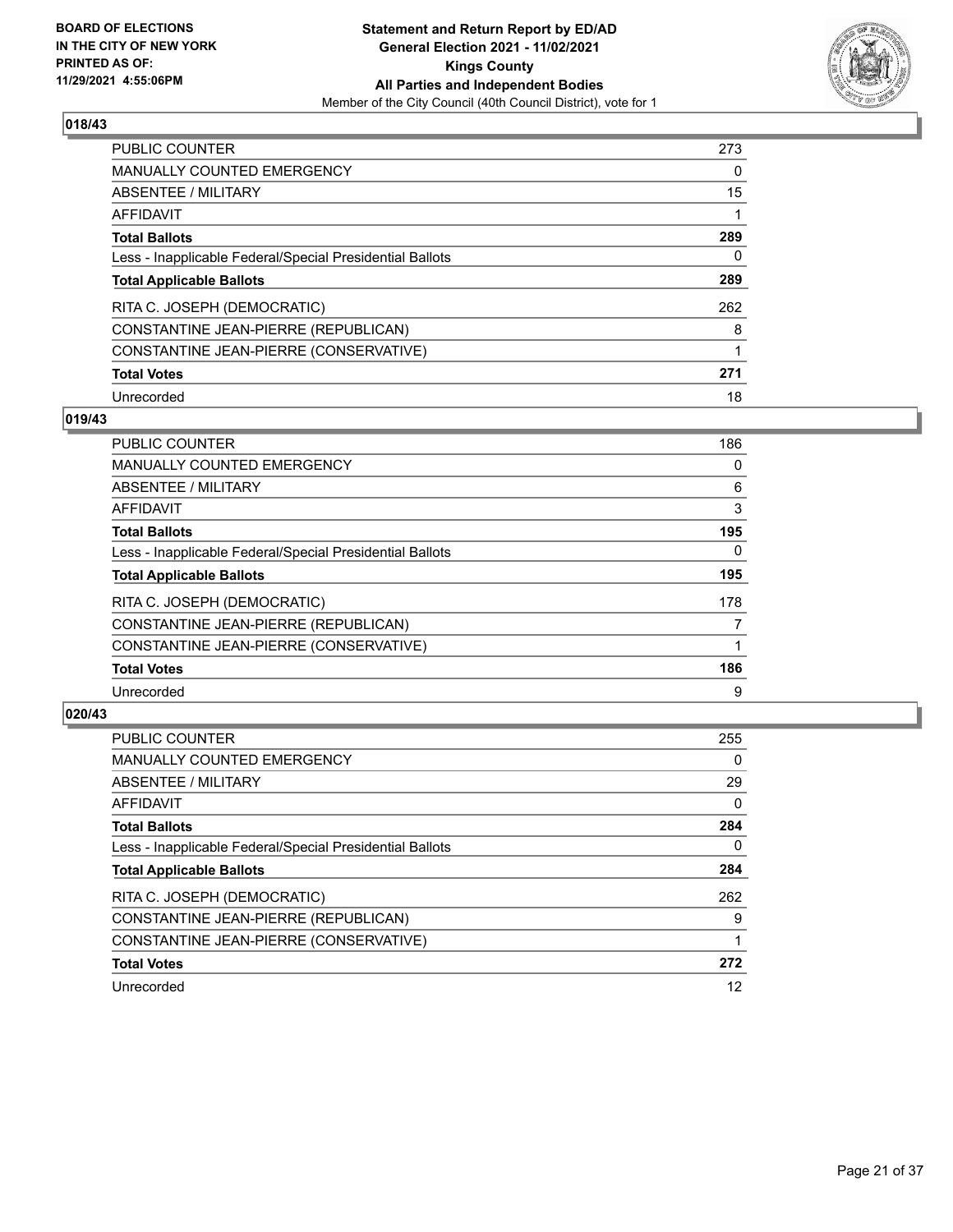

| <b>PUBLIC COUNTER</b>                                    | 287 |
|----------------------------------------------------------|-----|
| MANUALLY COUNTED EMERGENCY                               | 0   |
| ABSENTEE / MILITARY                                      | 6   |
| AFFIDAVIT                                                | 0   |
| <b>Total Ballots</b>                                     | 293 |
| Less - Inapplicable Federal/Special Presidential Ballots | 0   |
| <b>Total Applicable Ballots</b>                          | 293 |
| RITA C. JOSEPH (DEMOCRATIC)                              | 263 |
| CONSTANTINE JEAN-PIERRE (REPUBLICAN)                     | 6   |
| CONSTANTINE JEAN-PIERRE (CONSERVATIVE)                   | 4   |
| <b>Total Votes</b>                                       | 273 |
| Unrecorded                                               | 20  |

#### **022/43**

| PUBLIC COUNTER                                           | 220 |
|----------------------------------------------------------|-----|
| MANUALLY COUNTED EMERGENCY                               | 0   |
| ABSENTEE / MILITARY                                      | 5   |
| <b>AFFIDAVIT</b>                                         | 0   |
| <b>Total Ballots</b>                                     | 225 |
| Less - Inapplicable Federal/Special Presidential Ballots | 0   |
| <b>Total Applicable Ballots</b>                          | 225 |
| RITA C. JOSEPH (DEMOCRATIC)                              | 199 |
| CONSTANTINE JEAN-PIERRE (REPUBLICAN)                     | 8   |
| CONSTANTINE JEAN-PIERRE (CONSERVATIVE)                   |     |
| <b>Total Votes</b>                                       | 208 |
| Unrecorded                                               | 17  |

| <b>PUBLIC COUNTER</b>                                    | 238 |
|----------------------------------------------------------|-----|
| <b>MANUALLY COUNTED EMERGENCY</b>                        | 0   |
| ABSENTEE / MILITARY                                      | 14  |
| AFFIDAVIT                                                |     |
| <b>Total Ballots</b>                                     | 253 |
| Less - Inapplicable Federal/Special Presidential Ballots | 0   |
| <b>Total Applicable Ballots</b>                          | 253 |
| RITA C. JOSEPH (DEMOCRATIC)                              | 229 |
| CONSTANTINE JEAN-PIERRE (REPUBLICAN)                     | 6   |
| CONSTANTINE JEAN-PIERRE (CONSERVATIVE)                   | 3   |
| <b>Total Votes</b>                                       | 238 |
| Unrecorded                                               | 15  |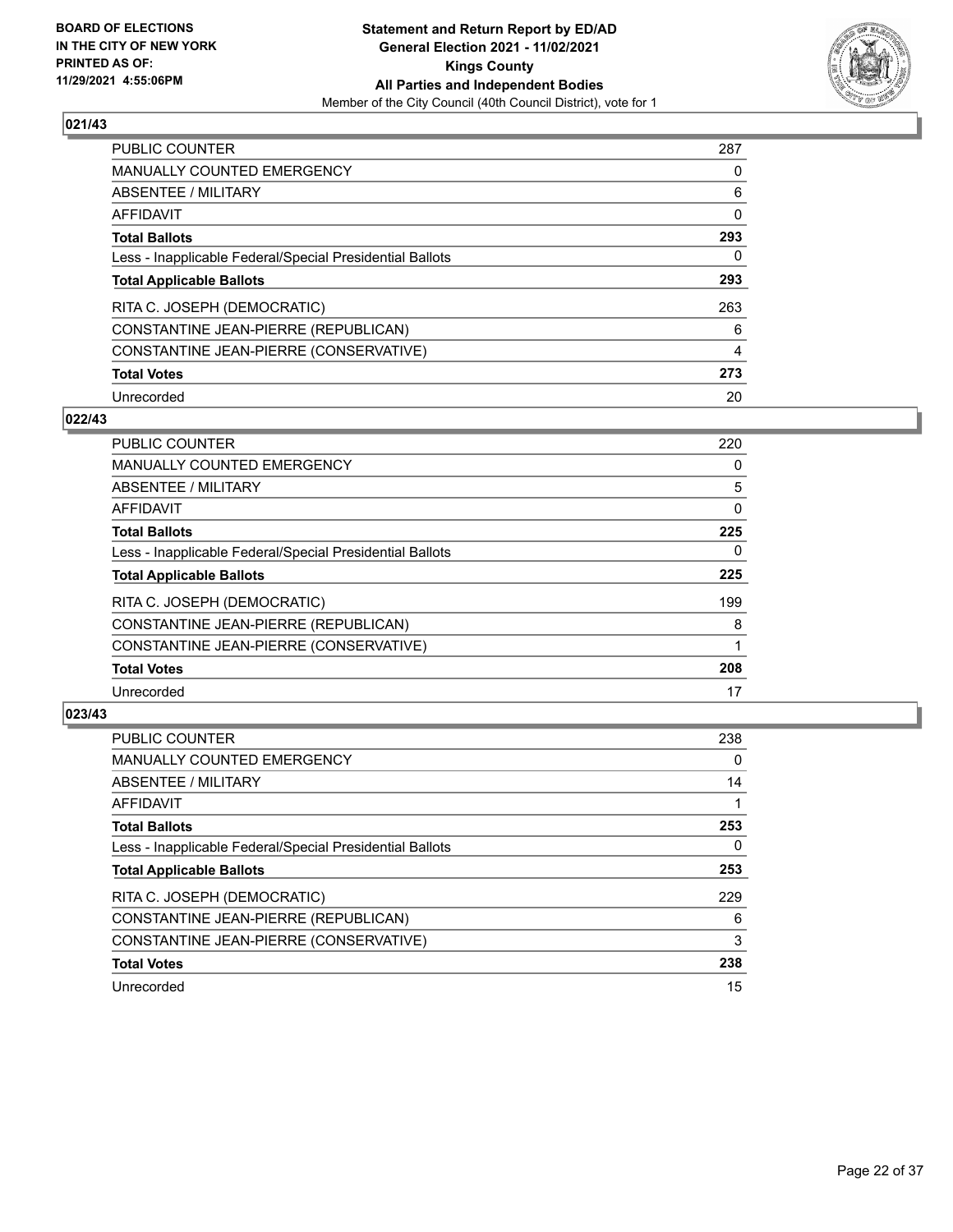

| <b>PUBLIC COUNTER</b>                                    | 226 |
|----------------------------------------------------------|-----|
| MANUALLY COUNTED EMERGENCY                               | 0   |
| ABSENTEE / MILITARY                                      | 16  |
| AFFIDAVIT                                                | 2   |
| <b>Total Ballots</b>                                     | 244 |
| Less - Inapplicable Federal/Special Presidential Ballots | 0   |
| <b>Total Applicable Ballots</b>                          | 244 |
| RITA C. JOSEPH (DEMOCRATIC)                              | 228 |
| CONSTANTINE JEAN-PIERRE (REPUBLICAN)                     | 5   |
| CONSTANTINE JEAN-PIERRE (CONSERVATIVE)                   | 0   |
| <b>Total Votes</b>                                       | 233 |
| Unrecorded                                               | 11  |

#### **025/43**

| PUBLIC COUNTER                                           | 207      |
|----------------------------------------------------------|----------|
| MANUALLY COUNTED EMERGENCY                               | $\Omega$ |
| ABSENTEE / MILITARY                                      | 14       |
| AFFIDAVIT                                                | 4        |
| <b>Total Ballots</b>                                     | 225      |
| Less - Inapplicable Federal/Special Presidential Ballots | $\Omega$ |
| <b>Total Applicable Ballots</b>                          | 225      |
| RITA C. JOSEPH (DEMOCRATIC)                              | 205      |
| CONSTANTINE JEAN-PIERRE (REPUBLICAN)                     | 6        |
| CONSTANTINE JEAN-PIERRE (CONSERVATIVE)                   | 2        |
| UNATTRIBUTABLE WRITE-IN (WRITE-IN)                       |          |
| <b>Total Votes</b>                                       | 214      |
| Unrecorded                                               | 11       |

| <b>PUBLIC COUNTER</b>                                    | 306 |
|----------------------------------------------------------|-----|
| <b>MANUALLY COUNTED EMERGENCY</b>                        | 0   |
| ABSENTEE / MILITARY                                      | 17  |
| AFFIDAVIT                                                |     |
| <b>Total Ballots</b>                                     | 324 |
| Less - Inapplicable Federal/Special Presidential Ballots | 0   |
| <b>Total Applicable Ballots</b>                          | 324 |
| RITA C. JOSEPH (DEMOCRATIC)                              | 289 |
| CONSTANTINE JEAN-PIERRE (REPUBLICAN)                     | 13  |
| CONSTANTINE JEAN-PIERRE (CONSERVATIVE)                   | 3   |
| <b>Total Votes</b>                                       | 305 |
| Unrecorded                                               | 19  |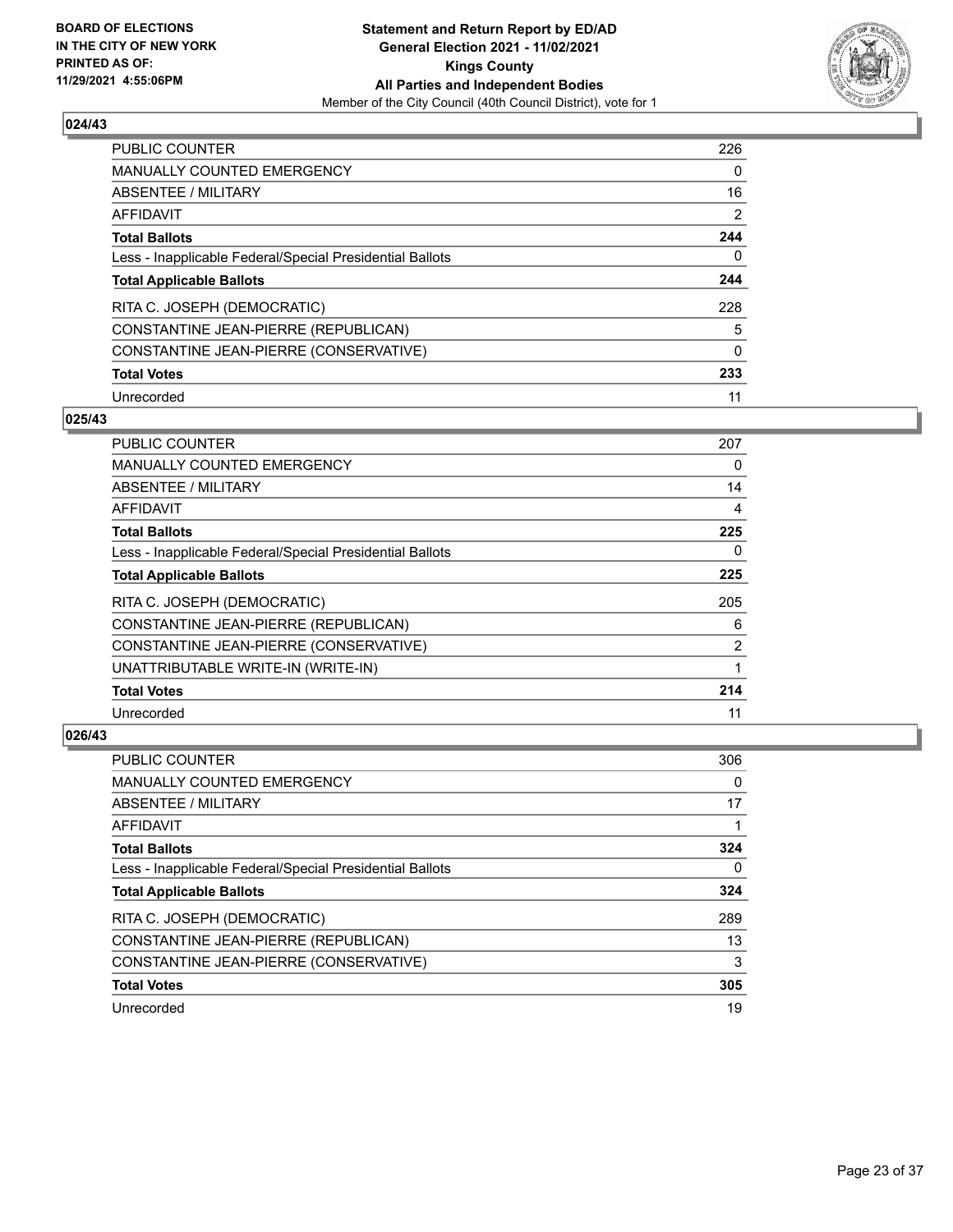

| PUBLIC COUNTER                                           | 236      |
|----------------------------------------------------------|----------|
| <b>MANUALLY COUNTED EMERGENCY</b>                        | $\Omega$ |
| ABSENTEE / MILITARY                                      | 21       |
| AFFIDAVIT                                                | 2        |
| <b>Total Ballots</b>                                     | 259      |
| Less - Inapplicable Federal/Special Presidential Ballots | 0        |
| <b>Total Applicable Ballots</b>                          | 259      |
| RITA C. JOSEPH (DEMOCRATIC)                              | 233      |
| CONSTANTINE JEAN-PIERRE (REPUBLICAN)                     | 10       |
| CONSTANTINE JEAN-PIERRE (CONSERVATIVE)                   | $\Omega$ |
| <b>Total Votes</b>                                       | 243      |
| Unrecorded                                               | 16       |

#### **028/43**

| <b>PUBLIC COUNTER</b>                                    | 330      |
|----------------------------------------------------------|----------|
| <b>MANUALLY COUNTED EMERGENCY</b>                        | 0        |
| ABSENTEE / MILITARY                                      | 22       |
| <b>AFFIDAVIT</b>                                         | 5        |
| <b>Total Ballots</b>                                     | 357      |
| Less - Inapplicable Federal/Special Presidential Ballots | 0        |
| <b>Total Applicable Ballots</b>                          | 357      |
| RITA C. JOSEPH (DEMOCRATIC)                              | 328      |
| CONSTANTINE JEAN-PIERRE (REPUBLICAN)                     | 11       |
| CONSTANTINE JEAN-PIERRE (CONSERVATIVE)                   | $\Omega$ |
| <b>Total Votes</b>                                       | 339      |
| Unrecorded                                               | 18       |

| <b>PUBLIC COUNTER</b>                                    | 154      |
|----------------------------------------------------------|----------|
| MANUALLY COUNTED EMERGENCY                               | 0        |
| ABSENTEE / MILITARY                                      |          |
| <b>AFFIDAVIT</b>                                         |          |
| <b>Total Ballots</b>                                     | 156      |
| Less - Inapplicable Federal/Special Presidential Ballots | 0        |
| <b>Total Applicable Ballots</b>                          | 156      |
| RITA C. JOSEPH (DEMOCRATIC)                              | 140      |
| CONSTANTINE JEAN-PIERRE (REPUBLICAN)                     | 6        |
| CONSTANTINE JEAN-PIERRE (CONSERVATIVE)                   | $\Omega$ |
| <b>Total Votes</b>                                       | 146      |
| Unrecorded                                               | 10       |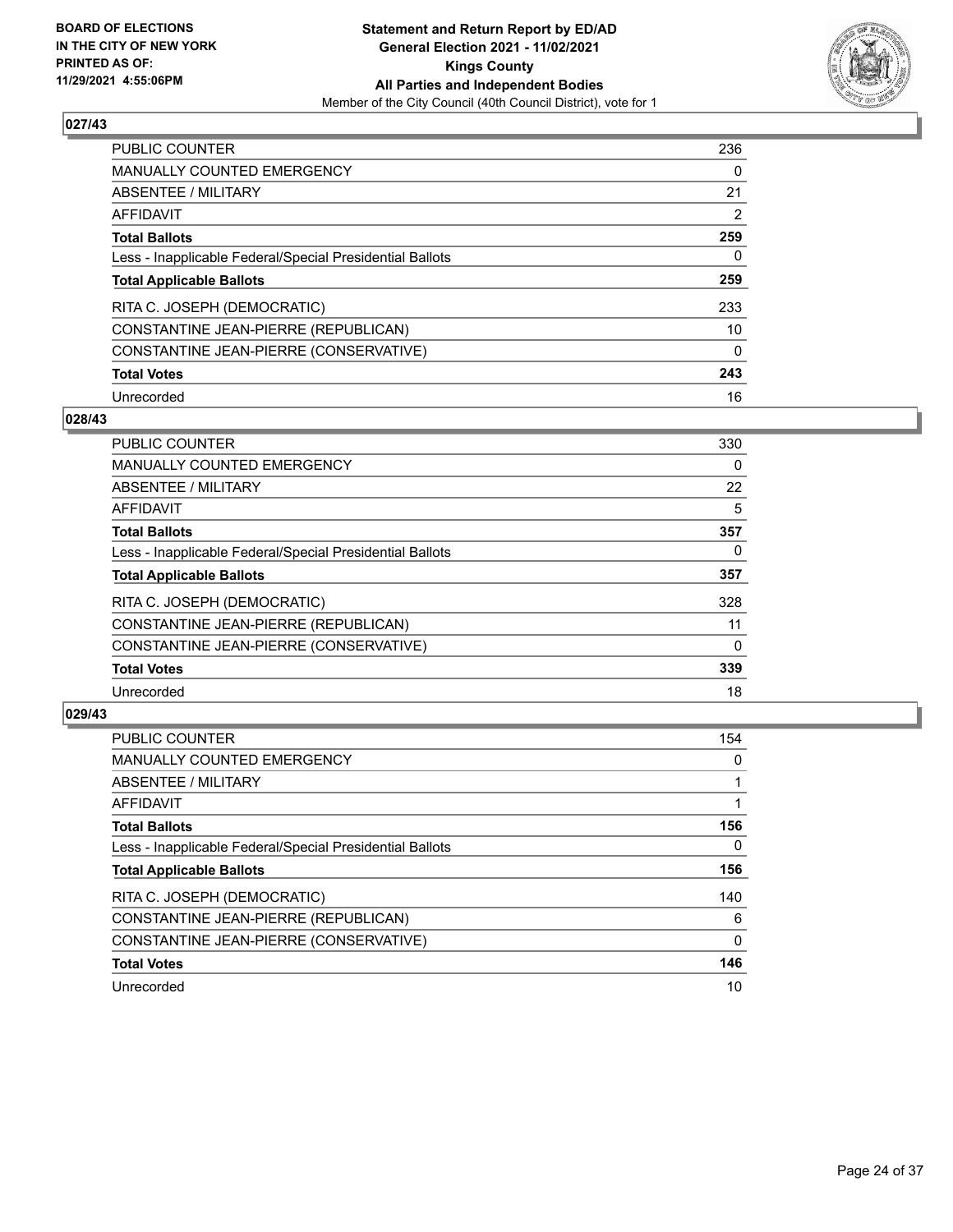

| <b>PUBLIC COUNTER</b>                                    | 235      |
|----------------------------------------------------------|----------|
| <b>MANUALLY COUNTED EMERGENCY</b>                        | $\Omega$ |
| ABSENTEE / MILITARY                                      | 9        |
| AFFIDAVIT                                                | 0        |
| <b>Total Ballots</b>                                     | 244      |
| Less - Inapplicable Federal/Special Presidential Ballots | 0        |
| <b>Total Applicable Ballots</b>                          | 244      |
| RITA C. JOSEPH (DEMOCRATIC)                              | 225      |
| CONSTANTINE JEAN-PIERRE (REPUBLICAN)                     | 5        |
| CONSTANTINE JEAN-PIERRE (CONSERVATIVE)                   | $\Omega$ |
| <b>Total Votes</b>                                       | 230      |
| Unrecorded                                               | 14       |

#### **031/43**

| PUBLIC COUNTER                                           | 333      |
|----------------------------------------------------------|----------|
| MANUALLY COUNTED EMERGENCY                               | $\Omega$ |
| ABSENTEE / MILITARY                                      | 8        |
| AFFIDAVIT                                                | 0        |
| <b>Total Ballots</b>                                     | 341      |
| Less - Inapplicable Federal/Special Presidential Ballots | 0        |
| <b>Total Applicable Ballots</b>                          | 341      |
| RITA C. JOSEPH (DEMOCRATIC)                              | 297      |
| CONSTANTINE JEAN-PIERRE (REPUBLICAN)                     | 10       |
| CONSTANTINE JEAN-PIERRE (CONSERVATIVE)                   | $\Omega$ |
| UNATTRIBUTABLE WRITE-IN (WRITE-IN)                       |          |
| <b>Total Votes</b>                                       | 308      |
| Unrecorded                                               | 33       |

| <b>PUBLIC COUNTER</b>                                    | 189 |
|----------------------------------------------------------|-----|
| <b>MANUALLY COUNTED EMERGENCY</b>                        | 0   |
| ABSENTEE / MILITARY                                      | 8   |
| AFFIDAVIT                                                | 6   |
| <b>Total Ballots</b>                                     | 203 |
| Less - Inapplicable Federal/Special Presidential Ballots | 0   |
| <b>Total Applicable Ballots</b>                          | 203 |
|                                                          |     |
| RITA C. JOSEPH (DEMOCRATIC)                              | 185 |
| CONSTANTINE JEAN-PIERRE (REPUBLICAN)                     |     |
| CONSTANTINE JEAN-PIERRE (CONSERVATIVE)                   |     |
| <b>Total Votes</b>                                       | 187 |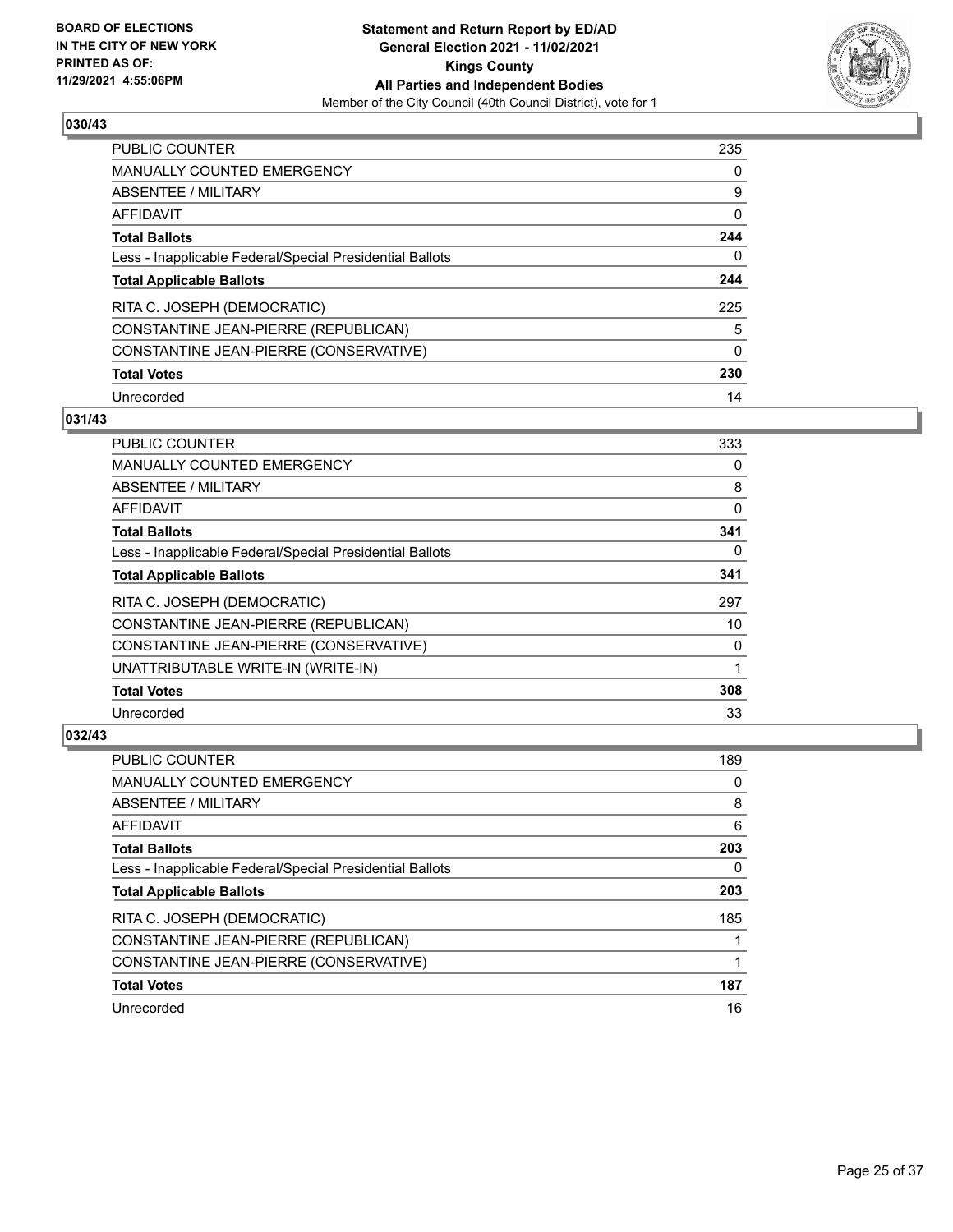

| <b>PUBLIC COUNTER</b>                                    | 323            |
|----------------------------------------------------------|----------------|
| <b>MANUALLY COUNTED EMERGENCY</b>                        | 0              |
| ABSENTEE / MILITARY                                      | 7              |
| <b>AFFIDAVIT</b>                                         | 0              |
| <b>Total Ballots</b>                                     | 330            |
| Less - Inapplicable Federal/Special Presidential Ballots | 0              |
| <b>Total Applicable Ballots</b>                          | 330            |
| RITA C. JOSEPH (DEMOCRATIC)                              | 300            |
| CONSTANTINE JEAN-PIERRE (REPUBLICAN)                     | 7              |
| CONSTANTINE JEAN-PIERRE (CONSERVATIVE)                   |                |
| UNATTRIBUTABLE WRITE-IN (WRITE-IN)                       | $\overline{2}$ |
| <b>Total Votes</b>                                       | 310            |
| Unrecorded                                               | 20             |

#### **034/43**

| <b>PUBLIC COUNTER</b>                                    | 131 |
|----------------------------------------------------------|-----|
| <b>MANUALLY COUNTED EMERGENCY</b>                        | 0   |
| ABSENTEE / MILITARY                                      | 5   |
| AFFIDAVIT                                                |     |
| <b>Total Ballots</b>                                     | 137 |
| Less - Inapplicable Federal/Special Presidential Ballots | 0   |
| <b>Total Applicable Ballots</b>                          | 137 |
| RITA C. JOSEPH (DEMOCRATIC)                              | 123 |
| CONSTANTINE JEAN-PIERRE (REPUBLICAN)                     | 4   |
| CONSTANTINE JEAN-PIERRE (CONSERVATIVE)                   | 2   |
| <b>Total Votes</b>                                       | 129 |
| Unrecorded                                               | 8   |

| <b>PUBLIC COUNTER</b>                                    | 187 |
|----------------------------------------------------------|-----|
| <b>MANUALLY COUNTED EMERGENCY</b>                        | 0   |
| ABSENTEE / MILITARY                                      | 29  |
| AFFIDAVIT                                                | 3   |
| <b>Total Ballots</b>                                     | 219 |
| Less - Inapplicable Federal/Special Presidential Ballots | 0   |
| <b>Total Applicable Ballots</b>                          | 219 |
| RITA C. JOSEPH (DEMOCRATIC)                              | 174 |
| CONSTANTINE JEAN-PIERRE (REPUBLICAN)                     | 27  |
| CONSTANTINE JEAN-PIERRE (CONSERVATIVE)                   | 7   |
| <b>Total Votes</b>                                       | 208 |
| Unrecorded                                               | 11  |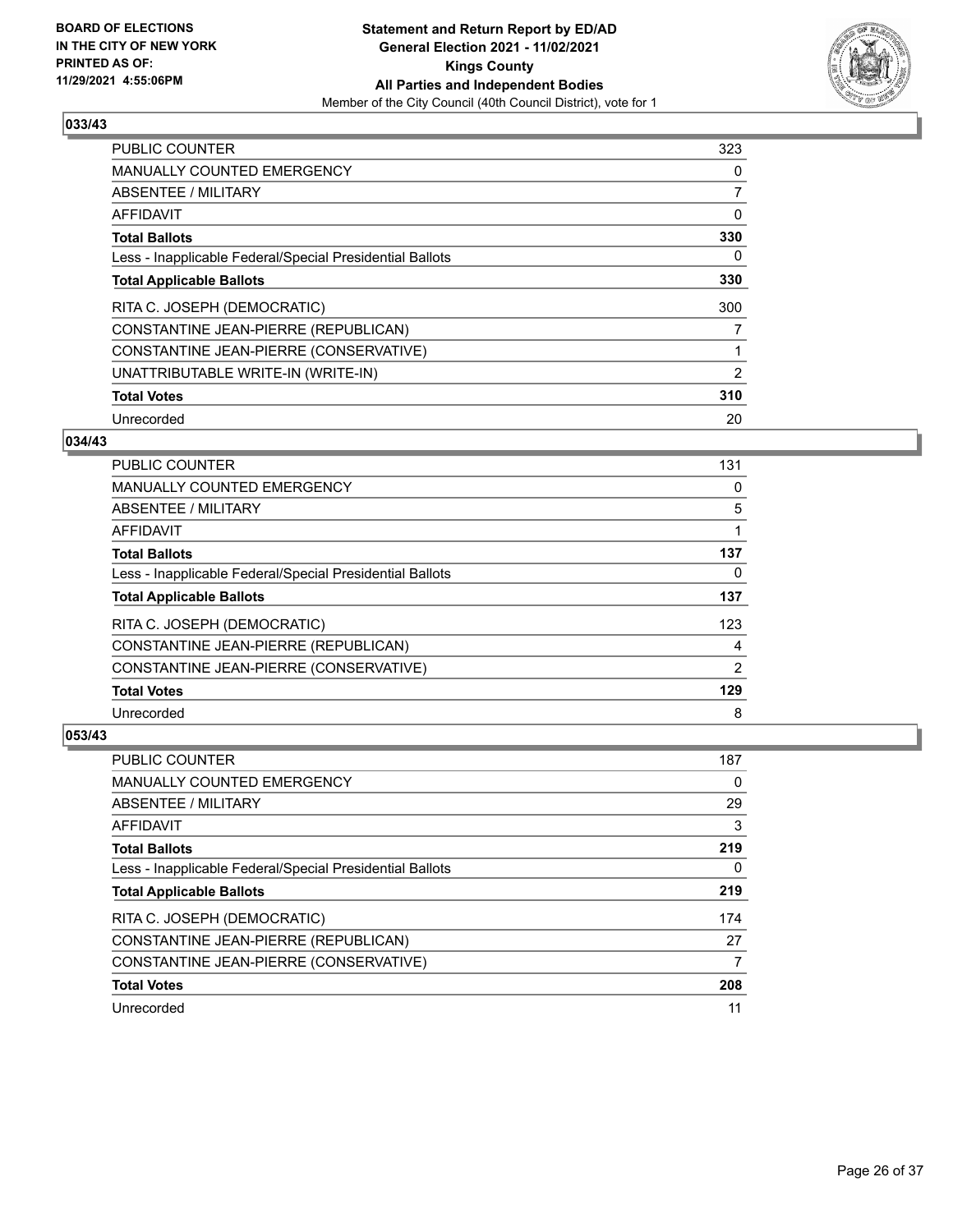

| <b>PUBLIC COUNTER</b>                                    | 227 |
|----------------------------------------------------------|-----|
| <b>MANUALLY COUNTED EMERGENCY</b>                        | 0   |
| <b>ABSENTEE / MILITARY</b>                               | 6   |
| AFFIDAVIT                                                | 3   |
| <b>Total Ballots</b>                                     | 236 |
| Less - Inapplicable Federal/Special Presidential Ballots | 0   |
| <b>Total Applicable Ballots</b>                          | 236 |
| RITA C. JOSEPH (DEMOCRATIC)                              | 170 |
| CONSTANTINE JEAN-PIERRE (REPUBLICAN)                     | 27  |
| CONSTANTINE JEAN-PIERRE (CONSERVATIVE)                   | 9   |
| BETTY PERRY (WRITE-IN)                                   | 1   |
| UNATTRIBUTABLE WRITE-IN (WRITE-IN)                       | 1   |
| <b>Total Votes</b>                                       | 208 |
| Unrecorded                                               | 28  |

## **073/43**

| <b>PUBLIC COUNTER</b>                                    | 291 |
|----------------------------------------------------------|-----|
| <b>MANUALLY COUNTED EMERGENCY</b>                        | 0   |
| ABSENTEE / MILITARY                                      | 39  |
| <b>AFFIDAVIT</b>                                         | 2   |
| <b>Total Ballots</b>                                     | 332 |
| Less - Inapplicable Federal/Special Presidential Ballots | 0   |
| <b>Total Applicable Ballots</b>                          | 332 |
| RITA C. JOSEPH (DEMOCRATIC)                              | 312 |
| CONSTANTINE JEAN-PIERRE (REPUBLICAN)                     | 11  |
| CONSTANTINE JEAN-PIERRE (CONSERVATIVE)                   | 2   |
| <b>Total Votes</b>                                       | 325 |
| Unrecorded                                               |     |

| <b>PUBLIC COUNTER</b>                                    | 207 |
|----------------------------------------------------------|-----|
| <b>MANUALLY COUNTED EMERGENCY</b>                        | 0   |
| ABSENTEE / MILITARY                                      | 11  |
| AFFIDAVIT                                                | 1   |
| <b>Total Ballots</b>                                     | 219 |
| Less - Inapplicable Federal/Special Presidential Ballots | 0   |
| <b>Total Applicable Ballots</b>                          | 219 |
| RITA C. JOSEPH (DEMOCRATIC)                              | 209 |
| CONSTANTINE JEAN-PIERRE (REPUBLICAN)                     | 4   |
| CONSTANTINE JEAN-PIERRE (CONSERVATIVE)                   | 0   |
| UNATTRIBUTABLE WRITE-IN (WRITE-IN)                       | 1   |
| <b>Total Votes</b>                                       | 214 |
| Unrecorded                                               | 5   |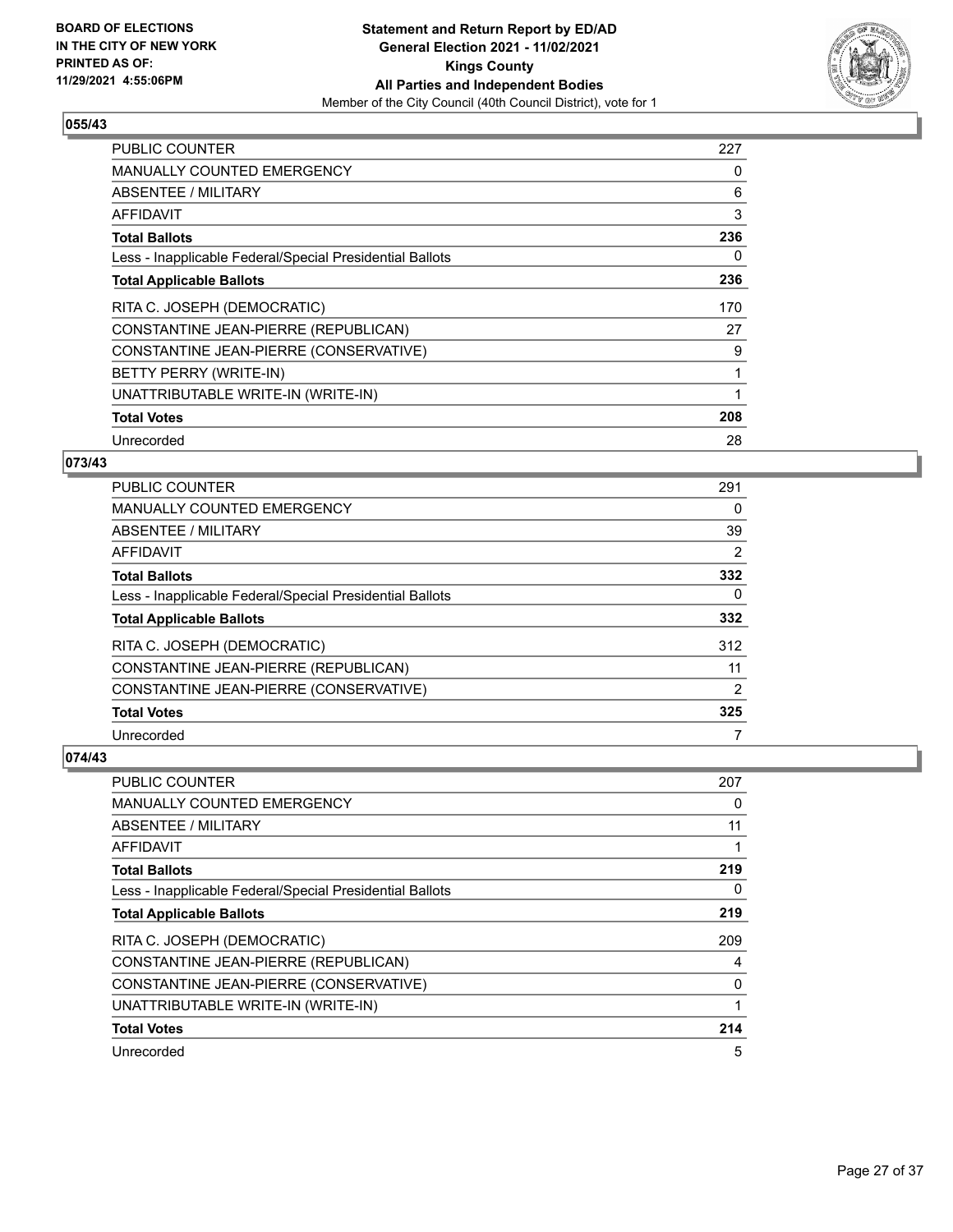

| <b>PUBLIC COUNTER</b>                                    | 341      |
|----------------------------------------------------------|----------|
| <b>MANUALLY COUNTED EMERGENCY</b>                        | $\Omega$ |
| ABSENTEE / MILITARY                                      | 18       |
| AFFIDAVIT                                                | 4        |
| <b>Total Ballots</b>                                     | 363      |
| Less - Inapplicable Federal/Special Presidential Ballots | 0        |
| <b>Total Applicable Ballots</b>                          | 363      |
| RITA C. JOSEPH (DEMOCRATIC)                              | 332      |
| CONSTANTINE JEAN-PIERRE (REPUBLICAN)                     | 12       |
| CONSTANTINE JEAN-PIERRE (CONSERVATIVE)                   | 5        |
| <b>Total Votes</b>                                       | 349      |
| Unrecorded                                               | 14       |

#### **078/43**

| <b>PUBLIC COUNTER</b>                                    | 189      |
|----------------------------------------------------------|----------|
| MANUALLY COUNTED EMERGENCY                               | $\Omega$ |
| ABSENTEE / MILITARY                                      | 22       |
| AFFIDAVIT                                                | 3        |
| <b>Total Ballots</b>                                     | 214      |
| Less - Inapplicable Federal/Special Presidential Ballots | 0        |
| <b>Total Applicable Ballots</b>                          | 214      |
| RITA C. JOSEPH (DEMOCRATIC)                              | 201      |
| CONSTANTINE JEAN-PIERRE (REPUBLICAN)                     | 7        |
| CONSTANTINE JEAN-PIERRE (CONSERVATIVE)                   |          |
| UNATTRIBUTABLE WRITE-IN (WRITE-IN)                       | 1        |
| <b>Total Votes</b>                                       | 210      |
| Unrecorded                                               | 4        |

| <b>PUBLIC COUNTER</b>                                    | 184 |
|----------------------------------------------------------|-----|
| <b>MANUALLY COUNTED EMERGENCY</b>                        | 0   |
| ABSENTEE / MILITARY                                      | 8   |
| AFFIDAVIT                                                | 2   |
| <b>Total Ballots</b>                                     | 194 |
| Less - Inapplicable Federal/Special Presidential Ballots | 0   |
| <b>Total Applicable Ballots</b>                          | 194 |
| RITA C. JOSEPH (DEMOCRATIC)                              | 184 |
| CONSTANTINE JEAN-PIERRE (REPUBLICAN)                     | 3   |
| CONSTANTINE JEAN-PIERRE (CONSERVATIVE)                   | 0   |
| HELEN L WELLS (WRITE-IN)                                 |     |
| <b>Total Votes</b>                                       | 188 |
| Unrecorded                                               | 6   |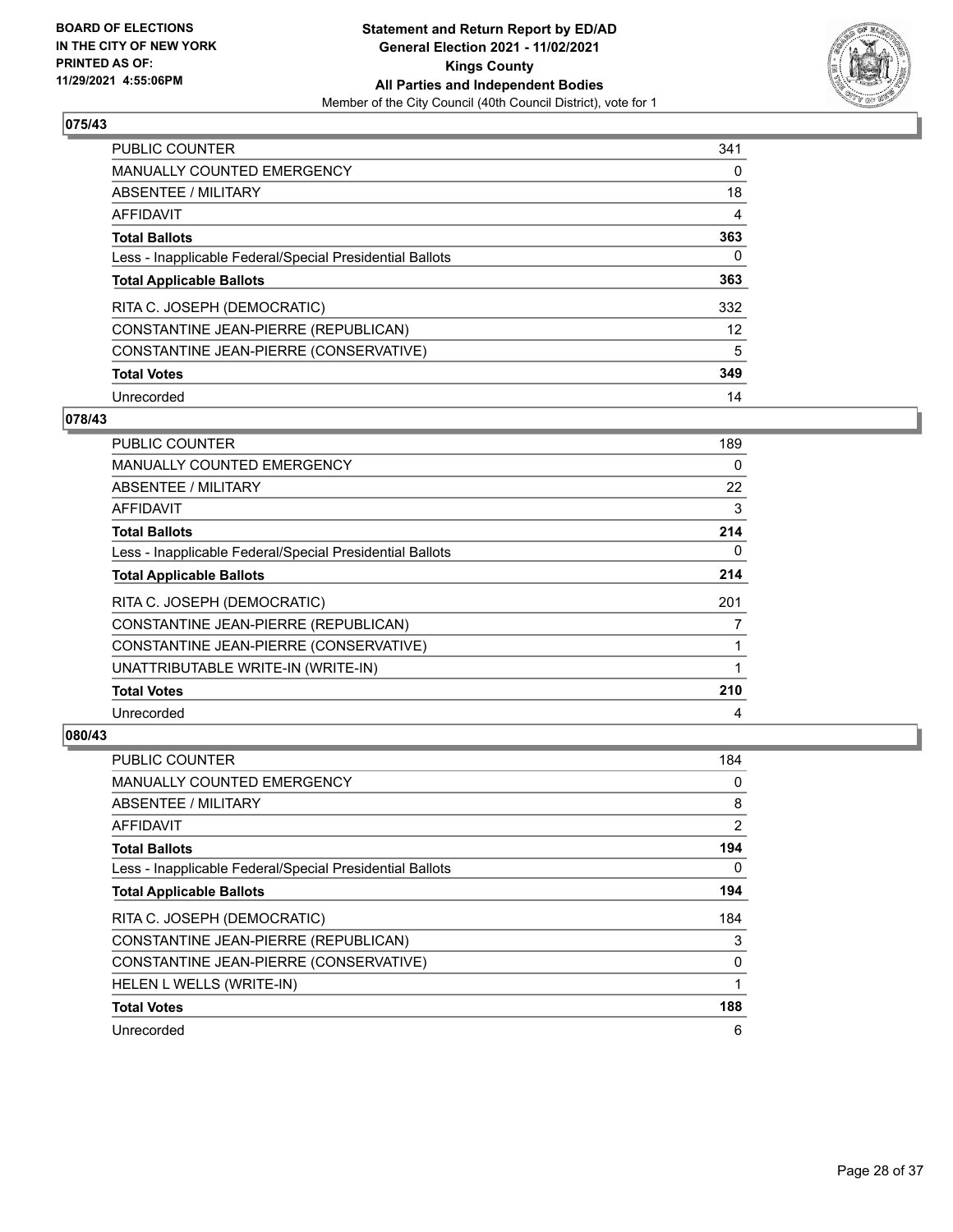

| <b>PUBLIC COUNTER</b>                                    | 173 |
|----------------------------------------------------------|-----|
| <b>MANUALLY COUNTED EMERGENCY</b>                        | 0   |
| ABSENTEE / MILITARY                                      | 17  |
| <b>AFFIDAVIT</b>                                         |     |
| <b>Total Ballots</b>                                     | 191 |
| Less - Inapplicable Federal/Special Presidential Ballots | 0   |
| <b>Total Applicable Ballots</b>                          | 191 |
| RITA C. JOSEPH (DEMOCRATIC)                              | 175 |
| CONSTANTINE JEAN-PIERRE (REPUBLICAN)                     | 7   |
| CONSTANTINE JEAN-PIERRE (CONSERVATIVE)                   | 2   |
| UNATTRIBUTABLE WRITE-IN (WRITE-IN)                       |     |
| <b>Total Votes</b>                                       | 185 |
| Unrecorded                                               | 6   |

## **082/43**

| PUBLIC COUNTER                                           | 223           |
|----------------------------------------------------------|---------------|
| <b>MANUALLY COUNTED EMERGENCY</b>                        | 0             |
| ABSENTEE / MILITARY                                      | 27            |
| <b>AFFIDAVIT</b>                                         | 3             |
| <b>Total Ballots</b>                                     | 253           |
| Less - Inapplicable Federal/Special Presidential Ballots | 0             |
| <b>Total Applicable Ballots</b>                          | 253           |
| RITA C. JOSEPH (DEMOCRATIC)                              | 235           |
| CONSTANTINE JEAN-PIERRE (REPUBLICAN)                     | 6             |
| CONSTANTINE JEAN-PIERRE (CONSERVATIVE)                   | $\mathcal{P}$ |
| <b>Total Votes</b>                                       | 243           |
| Unrecorded                                               | 10            |

| PUBLIC COUNTER                                           | 140 |
|----------------------------------------------------------|-----|
| <b>MANUALLY COUNTED EMERGENCY</b>                        | 0   |
| ABSENTEE / MILITARY                                      | 6   |
| AFFIDAVIT                                                |     |
| <b>Total Ballots</b>                                     | 147 |
| Less - Inapplicable Federal/Special Presidential Ballots | 0   |
| <b>Total Applicable Ballots</b>                          | 147 |
| RITA C. JOSEPH (DEMOCRATIC)                              | 136 |
| CONSTANTINE JEAN-PIERRE (REPUBLICAN)                     | 3   |
| CONSTANTINE JEAN-PIERRE (CONSERVATIVE)                   | 0   |
| <b>Total Votes</b>                                       | 139 |
| Unrecorded                                               | 8   |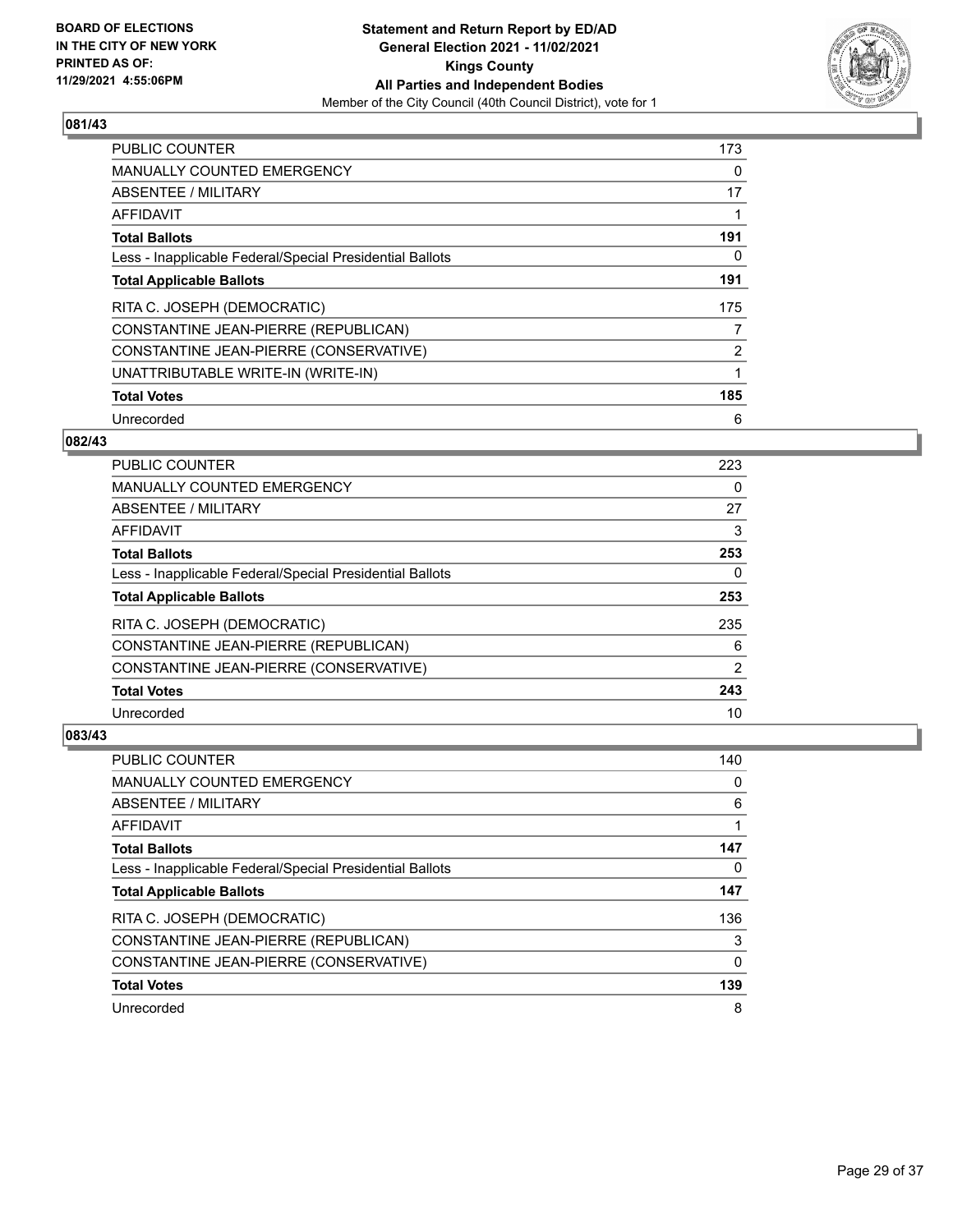

| <b>PUBLIC COUNTER</b>                                    | 261 |
|----------------------------------------------------------|-----|
| <b>MANUALLY COUNTED EMERGENCY</b>                        | 0   |
| ABSENTEE / MILITARY                                      | 15  |
| AFFIDAVIT                                                | 3   |
| <b>Total Ballots</b>                                     | 279 |
| Less - Inapplicable Federal/Special Presidential Ballots | 0   |
| <b>Total Applicable Ballots</b>                          | 279 |
| RITA C. JOSEPH (DEMOCRATIC)                              | 219 |
| CONSTANTINE JEAN-PIERRE (REPUBLICAN)                     | 37  |
| CONSTANTINE JEAN-PIERRE (CONSERVATIVE)                   | 6   |
| <b>Total Votes</b>                                       | 262 |
|                                                          |     |

#### **028/44**

| PUBLIC COUNTER                                           | 164 |
|----------------------------------------------------------|-----|
| MANUALLY COUNTED EMERGENCY                               | 0   |
| ABSENTEE / MILITARY                                      | 13  |
| AFFIDAVIT                                                | 2   |
| <b>Total Ballots</b>                                     | 179 |
| Less - Inapplicable Federal/Special Presidential Ballots | 0   |
| <b>Total Applicable Ballots</b>                          | 179 |
| RITA C. JOSEPH (DEMOCRATIC)                              | 124 |
| CONSTANTINE JEAN-PIERRE (REPUBLICAN)                     | 40  |
| CONSTANTINE JEAN-PIERRE (CONSERVATIVE)                   |     |
| ROBBYN AGHIVE (WRITE-IN)                                 |     |
| <b>Total Votes</b>                                       | 166 |
| Unrecorded                                               | 13  |

| <b>PUBLIC COUNTER</b>                                    | 189 |
|----------------------------------------------------------|-----|
| <b>MANUALLY COUNTED EMERGENCY</b>                        | 0   |
| ABSENTEE / MILITARY                                      | 14  |
| AFFIDAVIT                                                | 0   |
| <b>Total Ballots</b>                                     | 203 |
| Less - Inapplicable Federal/Special Presidential Ballots | 0   |
| <b>Total Applicable Ballots</b>                          | 203 |
|                                                          |     |
| RITA C. JOSEPH (DEMOCRATIC)                              | 110 |
| CONSTANTINE JEAN-PIERRE (REPUBLICAN)                     | 59  |
| CONSTANTINE JEAN-PIERRE (CONSERVATIVE)                   | 14  |
| <b>Total Votes</b>                                       | 183 |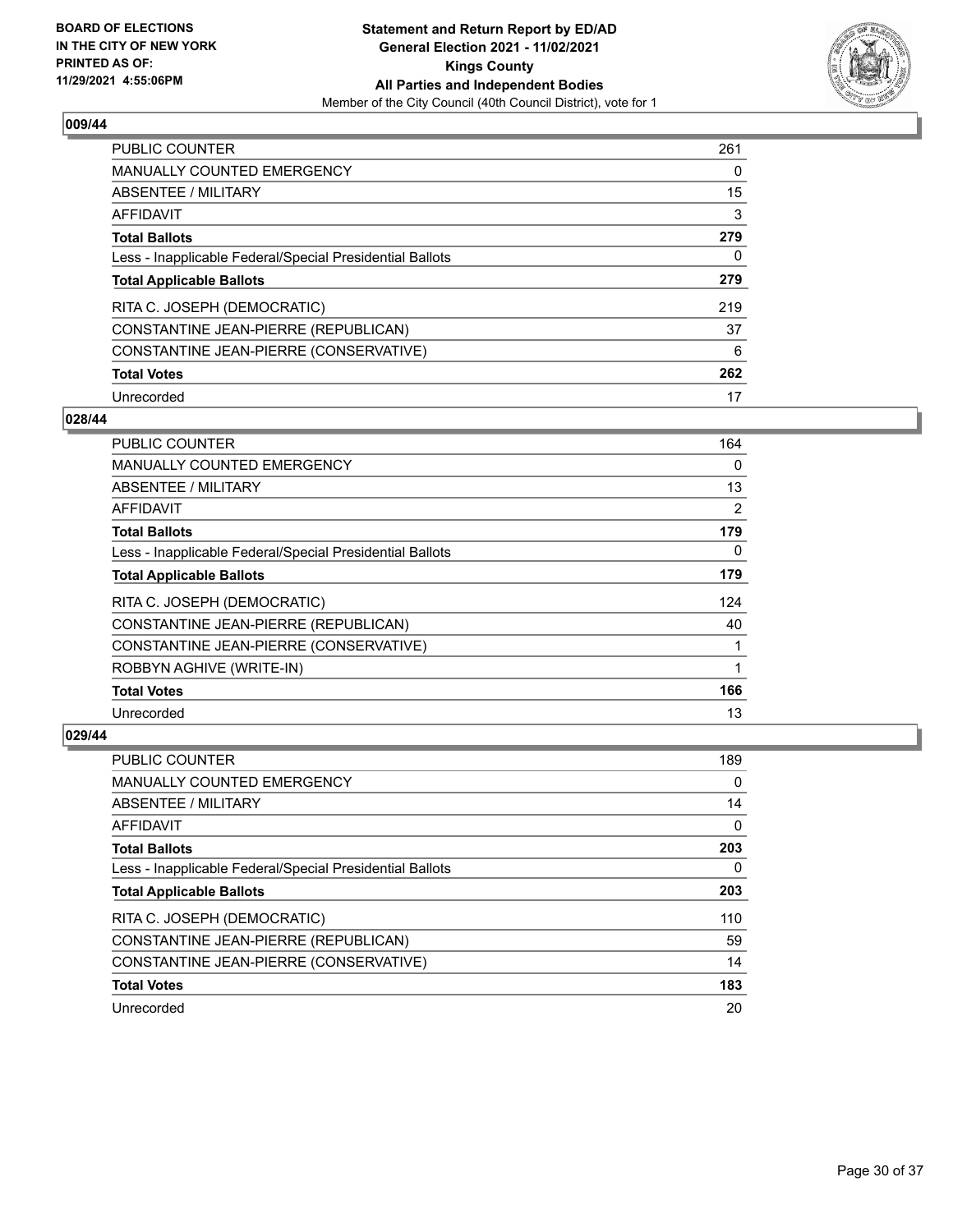

| <b>PUBLIC COUNTER</b>                                    | 208 |
|----------------------------------------------------------|-----|
| MANUALLY COUNTED EMERGENCY                               | 0   |
| ABSENTEE / MILITARY                                      | 10  |
| <b>AFFIDAVIT</b>                                         | 2   |
| <b>Total Ballots</b>                                     | 220 |
| Less - Inapplicable Federal/Special Presidential Ballots | 0   |
| <b>Total Applicable Ballots</b>                          | 220 |
| RITA C. JOSEPH (DEMOCRATIC)                              | 127 |
| CONSTANTINE JEAN-PIERRE (REPUBLICAN)                     | 69  |
| CONSTANTINE JEAN-PIERRE (CONSERVATIVE)                   | 4   |
| <b>Total Votes</b>                                       | 200 |
| Unrecorded                                               | 20  |

#### **033/44**

| PUBLIC COUNTER                                           | 294      |
|----------------------------------------------------------|----------|
| <b>MANUALLY COUNTED EMERGENCY</b>                        | $\Omega$ |
| ABSENTEE / MILITARY                                      | 6        |
| AFFIDAVIT                                                | 0        |
| <b>Total Ballots</b>                                     | 300      |
| Less - Inapplicable Federal/Special Presidential Ballots | $\Omega$ |
| <b>Total Applicable Ballots</b>                          | 300      |
| RITA C. JOSEPH (DEMOCRATIC)                              | 238      |
| CONSTANTINE JEAN-PIERRE (REPUBLICAN)                     | 38       |
| CONSTANTINE JEAN-PIERRE (CONSERVATIVE)                   | 2        |
| <b>BLAKE MORRIS (WRITE-IN)</b>                           |          |
| <b>Total Votes</b>                                       | 279      |
| Unrecorded                                               | 21       |

| PUBLIC COUNTER                                           | 186 |
|----------------------------------------------------------|-----|
| <b>MANUALLY COUNTED EMERGENCY</b>                        | 0   |
| ABSENTEE / MILITARY                                      |     |
| AFFIDAVIT                                                |     |
| <b>Total Ballots</b>                                     | 188 |
| Less - Inapplicable Federal/Special Presidential Ballots | 0   |
| <b>Total Applicable Ballots</b>                          | 188 |
| RITA C. JOSEPH (DEMOCRATIC)                              | 159 |
| CONSTANTINE JEAN-PIERRE (REPUBLICAN)                     | 12  |
| CONSTANTINE JEAN-PIERRE (CONSERVATIVE)                   |     |
| <b>Total Votes</b>                                       | 172 |
| Unrecorded                                               | 16  |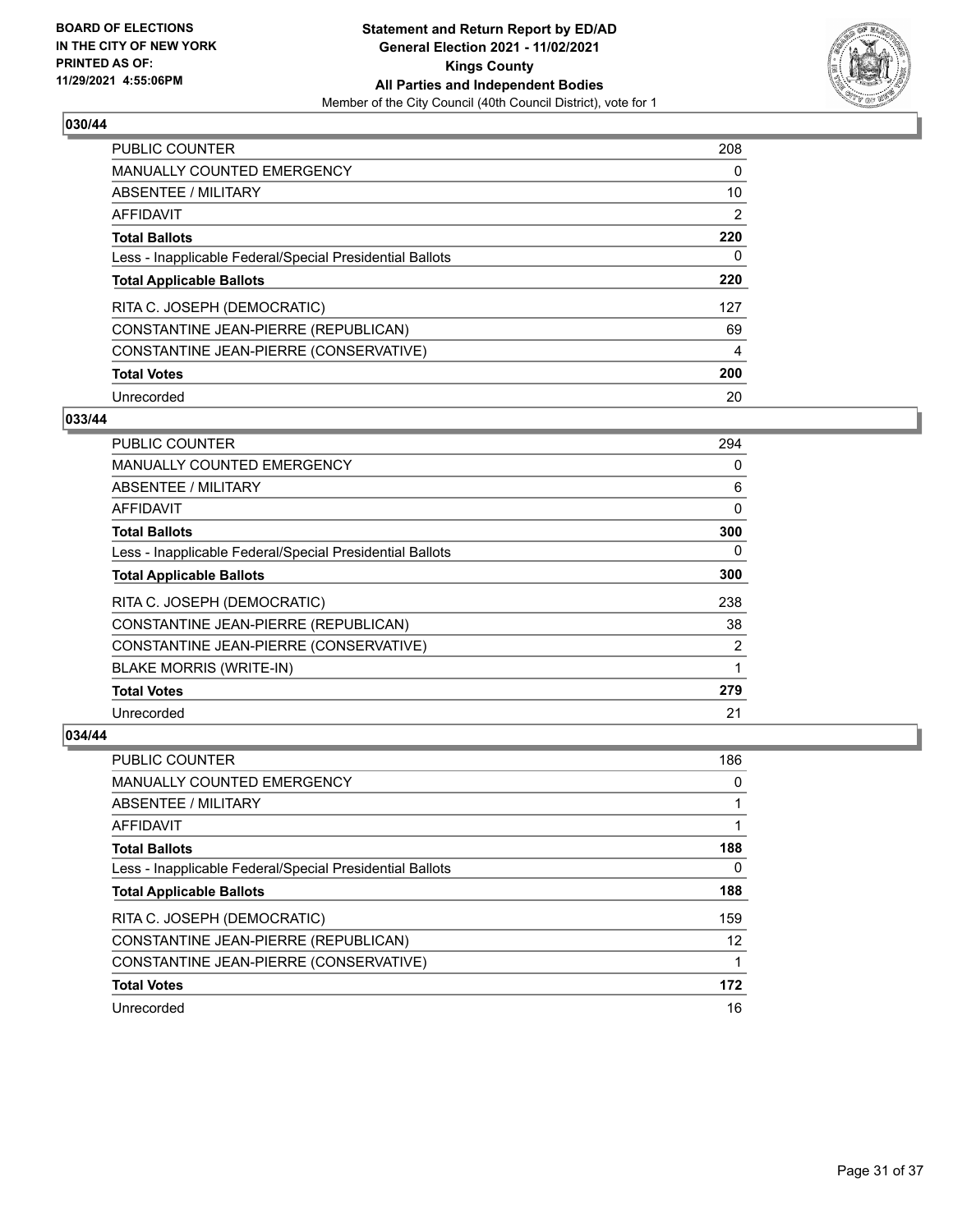

| <b>PUBLIC COUNTER</b>                                    | 247 |
|----------------------------------------------------------|-----|
| <b>MANUALLY COUNTED EMERGENCY</b>                        | 0   |
| ABSENTEE / MILITARY                                      | 22  |
| AFFIDAVIT                                                | 5   |
| <b>Total Ballots</b>                                     | 274 |
| Less - Inapplicable Federal/Special Presidential Ballots | 0   |
| <b>Total Applicable Ballots</b>                          | 274 |
| RITA C. JOSEPH (DEMOCRATIC)                              | 247 |
| CONSTANTINE JEAN-PIERRE (REPUBLICAN)                     | 12  |
| CONSTANTINE JEAN-PIERRE (CONSERVATIVE)                   | 7   |
| <b>Total Votes</b>                                       | 266 |
|                                                          |     |

#### **036/44**

| <b>PUBLIC COUNTER</b>                                    | 296      |
|----------------------------------------------------------|----------|
| <b>MANUALLY COUNTED EMERGENCY</b>                        | 0        |
| ABSENTEE / MILITARY                                      | 8        |
| <b>AFFIDAVIT</b>                                         | 3        |
| <b>Total Ballots</b>                                     | 307      |
| Less - Inapplicable Federal/Special Presidential Ballots | 0        |
| <b>Total Applicable Ballots</b>                          | 307      |
| RITA C. JOSEPH (DEMOCRATIC)                              | 283      |
| CONSTANTINE JEAN-PIERRE (REPUBLICAN)                     | 14       |
| CONSTANTINE JEAN-PIERRE (CONSERVATIVE)                   | $\Omega$ |
| <b>Total Votes</b>                                       | 297      |
| Unrecorded                                               | 10       |

| <b>PUBLIC COUNTER</b>                                    | 105 |
|----------------------------------------------------------|-----|
| <b>MANUALLY COUNTED EMERGENCY</b>                        | 0   |
| ABSENTEE / MILITARY                                      | 4   |
| AFFIDAVIT                                                | 2   |
| <b>Total Ballots</b>                                     | 111 |
| Less - Inapplicable Federal/Special Presidential Ballots | 0   |
| <b>Total Applicable Ballots</b>                          | 111 |
| RITA C. JOSEPH (DEMOCRATIC)                              | 90  |
| CONSTANTINE JEAN-PIERRE (REPUBLICAN)                     | 16  |
| CONSTANTINE JEAN-PIERRE (CONSERVATIVE)                   | 3   |
| UNATTRIBUTABLE WRITE-IN (WRITE-IN)                       |     |
| <b>Total Votes</b>                                       | 110 |
| Unrecorded                                               |     |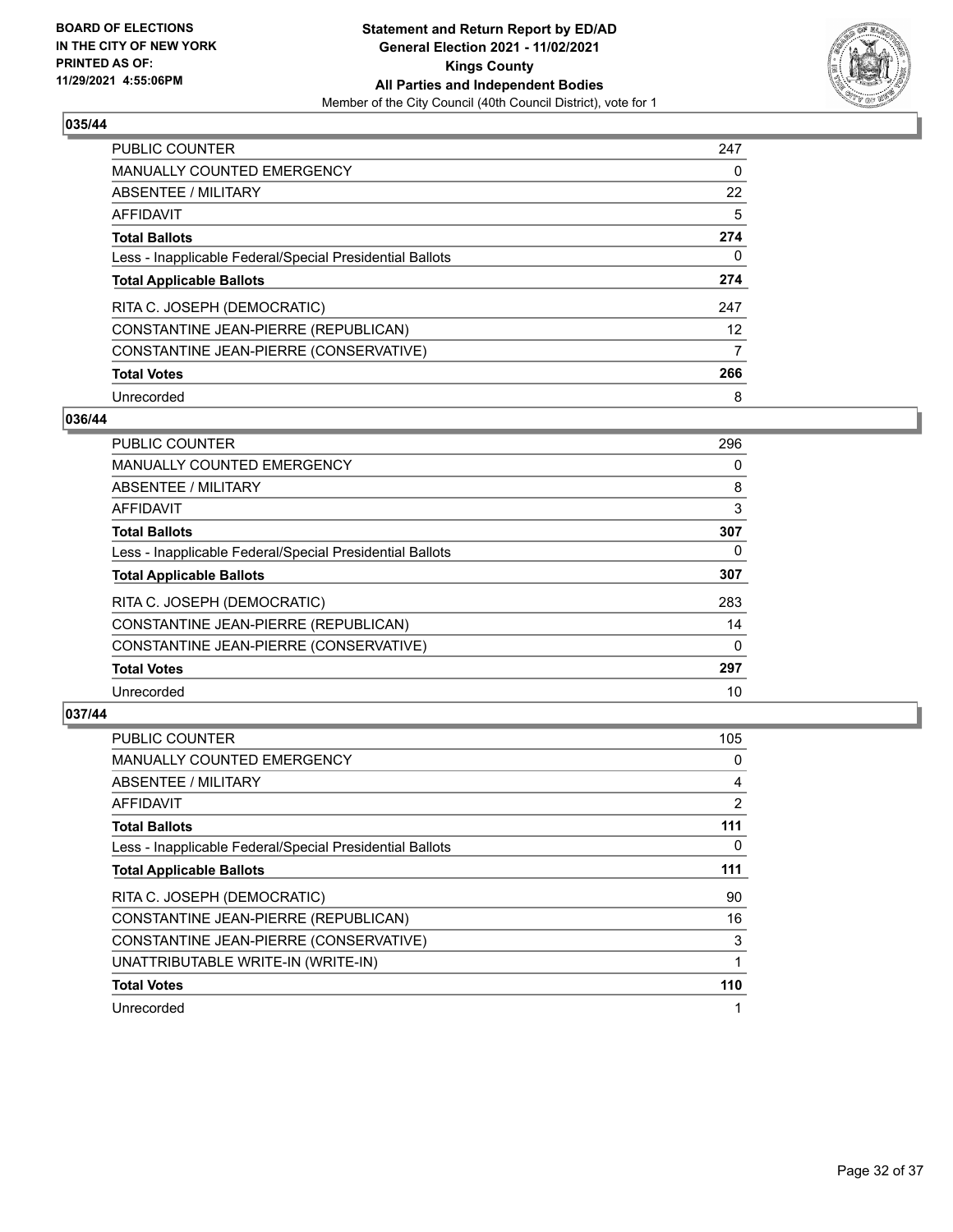

| <b>PUBLIC COUNTER</b>                                    | 314 |
|----------------------------------------------------------|-----|
| <b>MANUALLY COUNTED EMERGENCY</b>                        | 0   |
| ABSENTEE / MILITARY                                      | 9   |
| AFFIDAVIT                                                | 3   |
| <b>Total Ballots</b>                                     | 326 |
| Less - Inapplicable Federal/Special Presidential Ballots | 0   |
| <b>Total Applicable Ballots</b>                          | 326 |
| RITA C. JOSEPH (DEMOCRATIC)                              | 293 |
| CONSTANTINE JEAN-PIERRE (REPUBLICAN)                     | 19  |
| CONSTANTINE JEAN-PIERRE (CONSERVATIVE)                   | 6   |
|                                                          |     |
| <b>Total Votes</b>                                       | 318 |

#### **039/44**

| <b>PUBLIC COUNTER</b>                                    | 165      |
|----------------------------------------------------------|----------|
| MANUALLY COUNTED EMERGENCY                               | 0        |
| ABSENTEE / MILITARY                                      | 9        |
| <b>AFFIDAVIT</b>                                         | 0        |
| <b>Total Ballots</b>                                     | 174      |
| Less - Inapplicable Federal/Special Presidential Ballots | $\Omega$ |
| <b>Total Applicable Ballots</b>                          | 174      |
| RITA C. JOSEPH (DEMOCRATIC)                              | 144      |
| CONSTANTINE JEAN-PIERRE (REPUBLICAN)                     | 16       |
| CONSTANTINE JEAN-PIERRE (CONSERVATIVE)                   | 3        |
| <b>Total Votes</b>                                       | 163      |
| Unrecorded                                               | 11       |

| <b>PUBLIC COUNTER</b>                                    | 29             |
|----------------------------------------------------------|----------------|
| <b>MANUALLY COUNTED EMERGENCY</b>                        | 0              |
| ABSENTEE / MILITARY                                      | 0              |
| AFFIDAVIT                                                | 0              |
| <b>Total Ballots</b>                                     | 29             |
| Less - Inapplicable Federal/Special Presidential Ballots | 0              |
| <b>Total Applicable Ballots</b>                          | 29             |
| RITA C. JOSEPH (DEMOCRATIC)                              | 26             |
| CONSTANTINE JEAN-PIERRE (REPUBLICAN)                     |                |
| CONSTANTINE JEAN-PIERRE (CONSERVATIVE)                   | 0              |
| <b>Total Votes</b>                                       | 27             |
| Unrecorded                                               | $\overline{2}$ |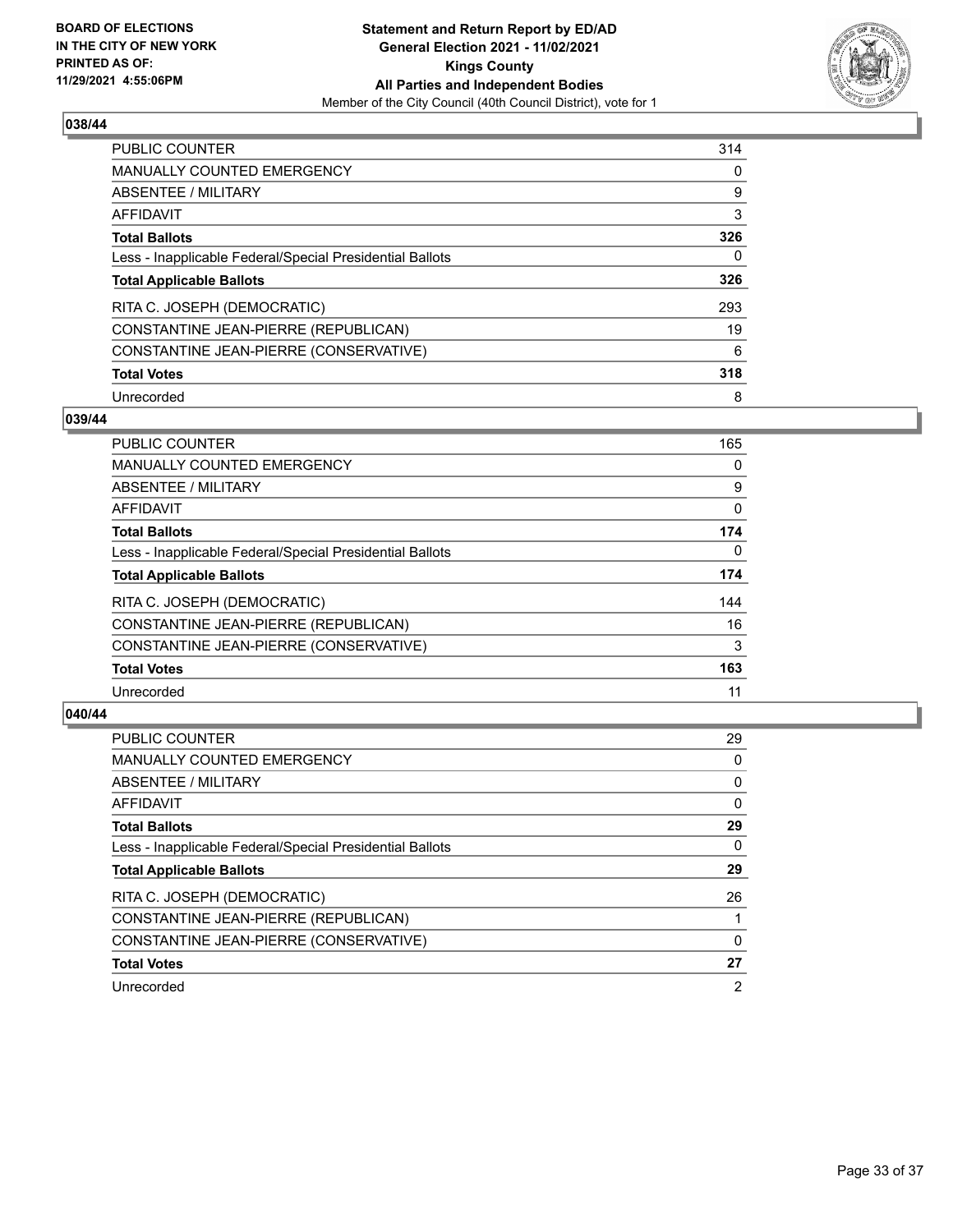

| <b>PUBLIC COUNTER</b>                                    | 77             |
|----------------------------------------------------------|----------------|
| <b>MANUALLY COUNTED EMERGENCY</b>                        | 0              |
| ABSENTEE / MILITARY                                      | $\overline{2}$ |
| AFFIDAVIT                                                | 0              |
| <b>Total Ballots</b>                                     | 79             |
| Less - Inapplicable Federal/Special Presidential Ballots | 0              |
| <b>Total Applicable Ballots</b>                          | 79             |
| RITA C. JOSEPH (DEMOCRATIC)                              | 31             |
|                                                          |                |
| CONSTANTINE JEAN-PIERRE (REPUBLICAN)                     | 30             |
| CONSTANTINE JEAN-PIERRE (CONSERVATIVE)                   | 11             |
| <b>Total Votes</b>                                       | 72             |

#### **043/44**

| PUBLIC COUNTER                                           | 264 |
|----------------------------------------------------------|-----|
| <b>MANUALLY COUNTED EMERGENCY</b>                        | 0   |
| ABSENTEE / MILITARY                                      | 19  |
| AFFIDAVIT                                                | 0   |
| <b>Total Ballots</b>                                     | 283 |
| Less - Inapplicable Federal/Special Presidential Ballots | 0   |
| <b>Total Applicable Ballots</b>                          | 283 |
| RITA C. JOSEPH (DEMOCRATIC)                              | 190 |
| CONSTANTINE JEAN-PIERRE (REPUBLICAN)                     | 53  |
| CONSTANTINE JEAN-PIERRE (CONSERVATIVE)                   | 7   |
| MEIR REISS (WRITE-IN)                                    | 1   |
| <b>Total Votes</b>                                       | 251 |
| Unrecorded                                               | 32  |

| <b>PUBLIC COUNTER</b>                                    | 148           |
|----------------------------------------------------------|---------------|
| <b>MANUALLY COUNTED EMERGENCY</b>                        | 0             |
| ABSENTEE / MILITARY                                      | 6             |
| AFFIDAVIT                                                |               |
| <b>Total Ballots</b>                                     | 155           |
| Less - Inapplicable Federal/Special Presidential Ballots | 0             |
| <b>Total Applicable Ballots</b>                          | 155           |
| RITA C. JOSEPH (DEMOCRATIC)                              | 135           |
| CONSTANTINE JEAN-PIERRE (REPUBLICAN)                     | 10            |
|                                                          |               |
| CONSTANTINE JEAN-PIERRE (CONSERVATIVE)                   | $\mathcal{P}$ |
| <b>Total Votes</b>                                       | 147           |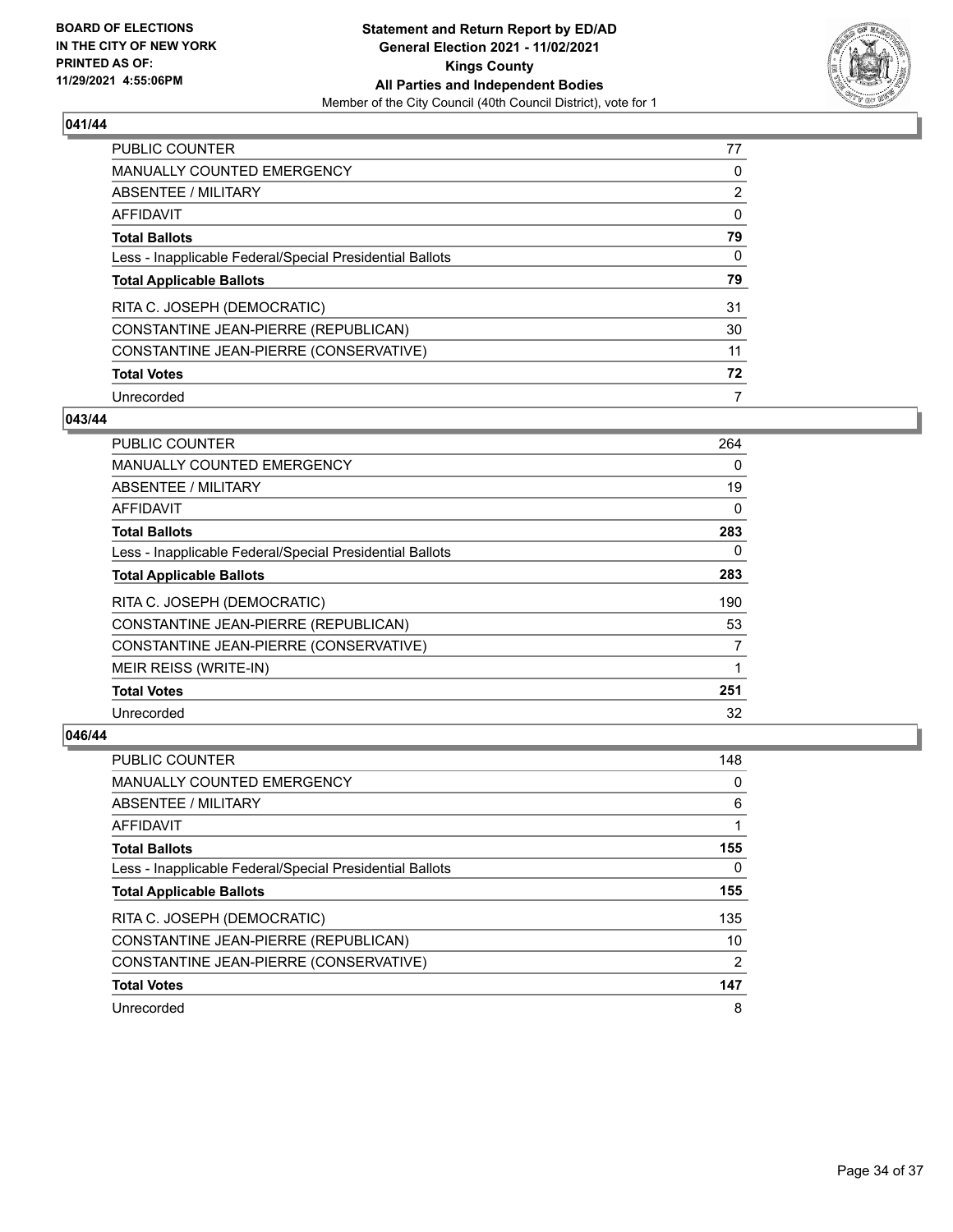

| <b>PUBLIC COUNTER</b>                                    | 58 |
|----------------------------------------------------------|----|
| <b>MANUALLY COUNTED EMERGENCY</b>                        | 0  |
| <b>ABSENTEE / MILITARY</b>                               | 3  |
| AFFIDAVIT                                                | 0  |
| <b>Total Ballots</b>                                     | 61 |
| Less - Inapplicable Federal/Special Presidential Ballots | 0  |
| <b>Total Applicable Ballots</b>                          | 61 |
| RITA C. JOSEPH (DEMOCRATIC)                              | 44 |
| CONSTANTINE JEAN-PIERRE (REPUBLICAN)                     | 10 |
| CONSTANTINE JEAN-PIERRE (CONSERVATIVE)                   |    |
| JOHN EMINGTON (WRITE-IN)                                 | 1  |
| UNATTRIBUTABLE WRITE-IN (WRITE-IN)                       |    |
| <b>Total Votes</b>                                       | 57 |
| Unrecorded                                               | 4  |

## **048/44**

| <b>PUBLIC COUNTER</b>                                    | 186      |
|----------------------------------------------------------|----------|
| <b>MANUALLY COUNTED EMERGENCY</b>                        | 0        |
| ABSENTEE / MILITARY                                      | 27       |
| <b>AFFIDAVIT</b>                                         | 6        |
| <b>Total Ballots</b>                                     | 219      |
| Less - Inapplicable Federal/Special Presidential Ballots | $\Omega$ |
| <b>Total Applicable Ballots</b>                          | 219      |
| RITA C. JOSEPH (DEMOCRATIC)                              | 195      |
| CONSTANTINE JEAN-PIERRE (REPUBLICAN)                     | 14       |
| CONSTANTINE JEAN-PIERRE (CONSERVATIVE)                   | 4        |
| <b>Total Votes</b>                                       | 213      |
| Unrecorded                                               | 6        |

| PUBLIC COUNTER                                           | 202            |
|----------------------------------------------------------|----------------|
| MANUALLY COUNTED EMERGENCY                               | 0              |
| ABSENTEE / MILITARY                                      | 15             |
| AFFIDAVIT                                                | $\overline{2}$ |
| <b>Total Ballots</b>                                     | 219            |
| Less - Inapplicable Federal/Special Presidential Ballots | 0              |
| <b>Total Applicable Ballots</b>                          | 219            |
| RITA C. JOSEPH (DEMOCRATIC)                              | 151            |
| CONSTANTINE JEAN-PIERRE (REPUBLICAN)                     | 48             |
| CONSTANTINE JEAN-PIERRE (CONSERVATIVE)                   | 3              |
| UNATTRIBUTABLE WRITE-IN (WRITE-IN)                       | 3              |
| <b>Total Votes</b>                                       | 205            |
| Unrecorded                                               | 14             |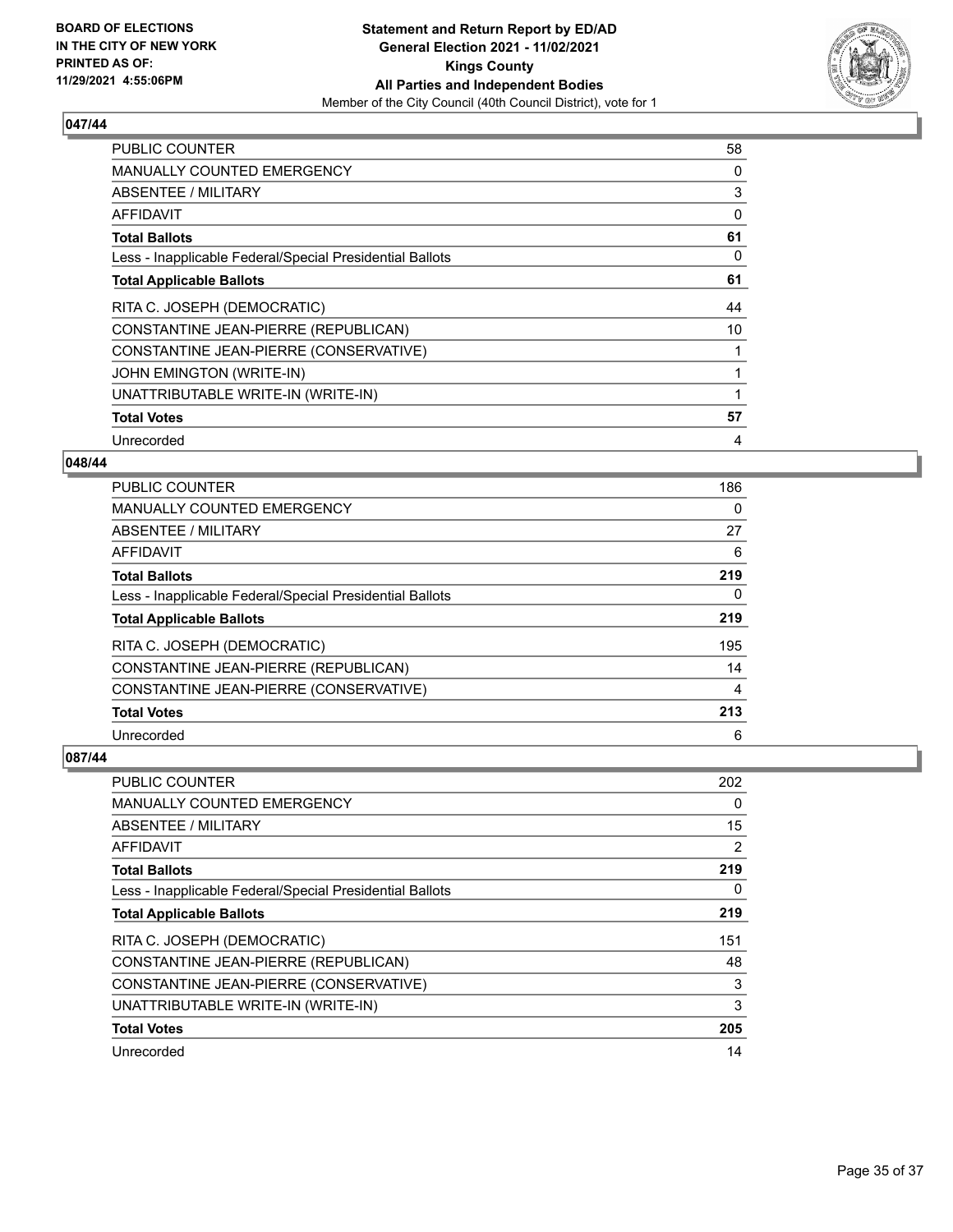

| <b>PUBLIC COUNTER</b>                                    | 132               |
|----------------------------------------------------------|-------------------|
| <b>MANUALLY COUNTED EMERGENCY</b>                        | 0                 |
| ABSENTEE / MILITARY                                      | 6                 |
| <b>AFFIDAVIT</b>                                         | 4                 |
| <b>Total Ballots</b>                                     | 142               |
| Less - Inapplicable Federal/Special Presidential Ballots | 0                 |
| <b>Total Applicable Ballots</b>                          | 142               |
| RITA C. JOSEPH (DEMOCRATIC)                              | 121               |
| CONSTANTINE JEAN-PIERRE (REPUBLICAN)                     | $12 \overline{ }$ |
| CONSTANTINE JEAN-PIERRE (CONSERVATIVE)                   | 1                 |
| RESATUL ISLAM (WRITE-IN)                                 | 1                 |
| <b>Total Votes</b>                                       | 135               |
| Unrecorded                                               | 7                 |

| <b>PUBLIC COUNTER</b>                                    | 0        |
|----------------------------------------------------------|----------|
| MANUALLY COUNTED EMERGENCY                               | 0        |
| ABSENTEE / MILITARY                                      | 0        |
| AFFIDAVIT                                                | 0        |
| <b>Total Ballots</b>                                     | 0        |
| Less - Inapplicable Federal/Special Presidential Ballots | 0        |
| <b>Total Applicable Ballots</b>                          | 0        |
| RITA C. JOSEPH (DEMOCRATIC)                              | $\Omega$ |
| CONSTANTINE JEAN-PIERRE (REPUBLICAN)                     | 0        |
| CONSTANTINE JEAN-PIERRE (CONSERVATIVE)                   | 0        |
| <b>Total Votes</b>                                       | 0        |